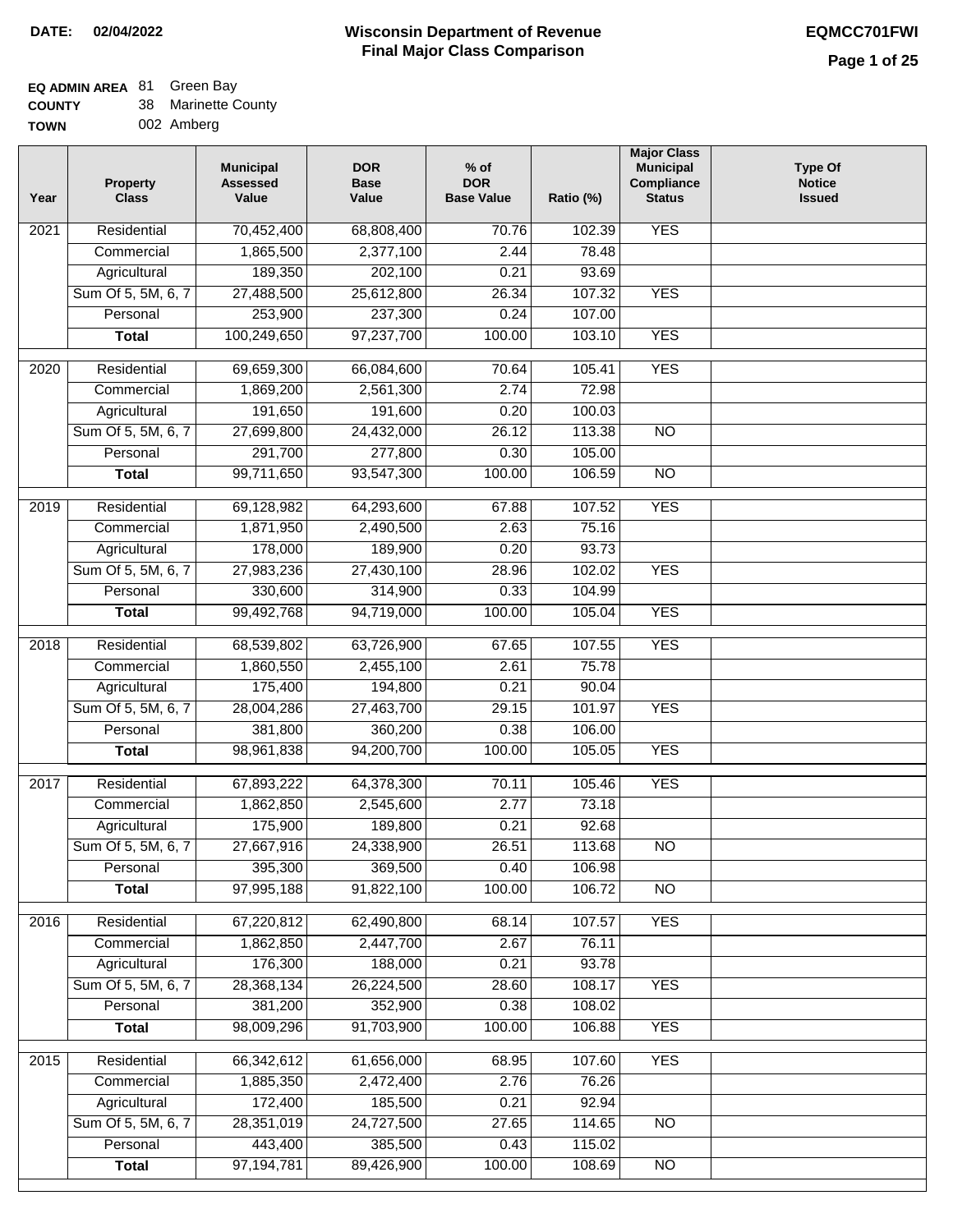## **EQ ADMIN AREA** 81 Green Bay

**COUNTY** 38 Marinette County

**TOWN** 004 Athelstane

| Year              | <b>Property</b><br><b>Class</b> | <b>Municipal</b><br><b>Assessed</b><br>Value | <b>DOR</b><br><b>Base</b><br>Value | $%$ of<br><b>DOR</b><br><b>Base Value</b> | Ratio (%) | <b>Major Class</b><br><b>Municipal</b><br>Compliance<br><b>Status</b> | <b>Type Of</b><br><b>Notice</b><br><b>Issued</b> |
|-------------------|---------------------------------|----------------------------------------------|------------------------------------|-------------------------------------------|-----------|-----------------------------------------------------------------------|--------------------------------------------------|
| $\overline{202}1$ | Residential                     | 96,703,500                                   | 102,555,100                        | 73.56                                     | 94.29     | <b>YES</b>                                                            |                                                  |
|                   | Commercial                      | 2,617,800                                    | 2,393,200                          | 1.72                                      | 109.38    |                                                                       |                                                  |
|                   | Agricultural                    | 24,150                                       | 27,700                             | 0.02                                      | 87.18     |                                                                       |                                                  |
|                   | Sum Of 5, 5M, 6, 7              | 27, 181, 300                                 | 26,283,300                         | 18.85                                     | 103.42    | <b>YES</b>                                                            |                                                  |
|                   | Personal                        | 8,573,000                                    | 8,164,700                          | 5.86                                      | 105.00    |                                                                       |                                                  |
|                   | <b>Total</b>                    | 135,099,750                                  | 139,424,000                        | 100.00                                    | 96.90     | <b>YES</b>                                                            |                                                  |
| $\overline{2020}$ | Residential                     | 95,672,700                                   | 93,186,600                         | 72.58                                     | 102.67    | <b>YES</b>                                                            |                                                  |
|                   | Commercial                      | 2,679,900                                    | 2,633,600                          | 2.05                                      | 101.76    |                                                                       |                                                  |
|                   | Agricultural                    | 23,950                                       | 26,500                             | 0.02                                      | 90.38     |                                                                       |                                                  |
|                   | Sum Of 5, 5M, 6, 7              | 27,461,200                                   | 26,577,300                         | 20.70                                     | 103.33    | <b>YES</b>                                                            |                                                  |
|                   | Personal                        | 6,438,500                                    | 5,961,600                          | 4.64                                      | 108.00    |                                                                       |                                                  |
|                   | <b>Total</b>                    | 132,276,250                                  | 128,385,600                        | 100.00                                    | 103.03    | <b>YES</b>                                                            |                                                  |
|                   |                                 |                                              |                                    |                                           |           |                                                                       |                                                  |
| 2019              | Residential                     | 94,285,200                                   | 86,700,000                         | 71.62                                     | 108.75    | <b>YES</b>                                                            |                                                  |
|                   | Commercial                      | 2,603,200                                    | 2,488,000                          | 2.06                                      | 104.63    |                                                                       |                                                  |
|                   | Agricultural                    | 21,500                                       | 25,400                             | 0.02                                      | 84.65     |                                                                       |                                                  |
|                   | Sum Of 5, 5M, 6, 7              | 27,826,000                                   | 25,645,100                         | 21.18                                     | 108.50    | <b>YES</b>                                                            |                                                  |
|                   | Personal                        | 6,508,100                                    | 6,198,200                          | 5.12                                      | 105.00    |                                                                       |                                                  |
|                   | <b>Total</b>                    | 131,244,000                                  | 121,056,700                        | 100.00                                    | 108.42    | <b>YES</b>                                                            |                                                  |
| 2018              | Residential                     | 93,112,000                                   | 88,229,600                         | 71.73                                     | 105.53    | <b>YES</b>                                                            |                                                  |
|                   | Commercial                      | 2,603,200                                    | 2,463,400                          | 2.00                                      | 105.68    |                                                                       |                                                  |
|                   | Agricultural                    | 21,500                                       | 24,600                             | 0.02                                      | 87.40     |                                                                       |                                                  |
|                   | Sum Of 5, 5M, 6, 7              | 28,370,000                                   | 26,254,600                         | 21.34                                     | 108.06    | <b>YES</b>                                                            |                                                  |
|                   | Personal                        | 6,511,700                                    | 6,029,400                          | 4.90                                      | 108.00    |                                                                       |                                                  |
|                   | <b>Total</b>                    | 130,618,400                                  | 123,001,600                        | 100.00                                    | 106.19    | <b>YES</b>                                                            |                                                  |
| 2017              | Residential                     | 92,347,800                                   | 85,805,900                         | 71.49                                     | 107.62    | <b>YES</b>                                                            |                                                  |
|                   | Commercial                      | 2,570,500                                    | 2,551,600                          | 2.13                                      | 100.74    |                                                                       |                                                  |
|                   | Agricultural                    | 21,500                                       | 27,800                             | 0.02                                      | 77.34     |                                                                       |                                                  |
|                   | Sum Of 5, 5M, 6, 7              | 28,783,700                                   | 25,313,500                         | 21.09                                     | 113.71    | <b>NO</b>                                                             |                                                  |
|                   | Personal                        | 6,830,900                                    | 6,324,800                          | 5.27                                      | 108.00    |                                                                       |                                                  |
|                   | <b>Total</b>                    | 130,554,400                                  | 120,023,600                        | 100.00                                    | 108.77    | <b>NO</b>                                                             |                                                  |
| 2016              | Residential                     | 91,229,900                                   | 83,903,400                         | 70.14                                     | 108.73    | <b>YES</b>                                                            |                                                  |
|                   | Commercial                      | 2,473,100                                    | 2,366,700                          | 1.98                                      | 104.50    |                                                                       |                                                  |
|                   | Agricultural                    | 21,500                                       | 27,400                             | 0.02                                      | 78.47     |                                                                       |                                                  |
|                   | Sum Of 5, 5M, 6, 7              | 29,191,400                                   | 27,084,900                         | 22.64                                     | 107.78    | <b>YES</b>                                                            |                                                  |
|                   | Personal                        | 6,746,300                                    | 6,246,600                          | 5.22                                      | 108.00    |                                                                       |                                                  |
|                   | <b>Total</b>                    | 129,662,200                                  | 119,629,000                        | 100.00                                    | 108.39    | <b>YES</b>                                                            |                                                  |
| 2015              | Residential                     | 90,934,800                                   | 81,194,400                         | 68.44                                     | 112.00    | N <sub>O</sub>                                                        |                                                  |
|                   | Commercial                      | 2,453,300                                    | 2,372,200                          | 2.00                                      | 103.42    |                                                                       |                                                  |
|                   | Agricultural                    | 16,600                                       | 27,100                             | 0.02                                      | 61.25     |                                                                       |                                                  |
|                   | Sum Of 5, 5M, 6, 7              | 32,922,600                                   | 28,531,000                         | 24.05                                     | 115.39    | <b>NO</b>                                                             |                                                  |
|                   | Personal                        | 7,491,940                                    | 6,514,700                          | 5.49                                      | 115.00    | $\overline{NO}$                                                       |                                                  |
|                   | <b>Total</b>                    | 133,819,240                                  | 118,639,400                        | 100.00                                    | 112.79    | N <sub>O</sub>                                                        | <b>Non-Compliance Notice</b>                     |
|                   |                                 |                                              |                                    |                                           |           |                                                                       |                                                  |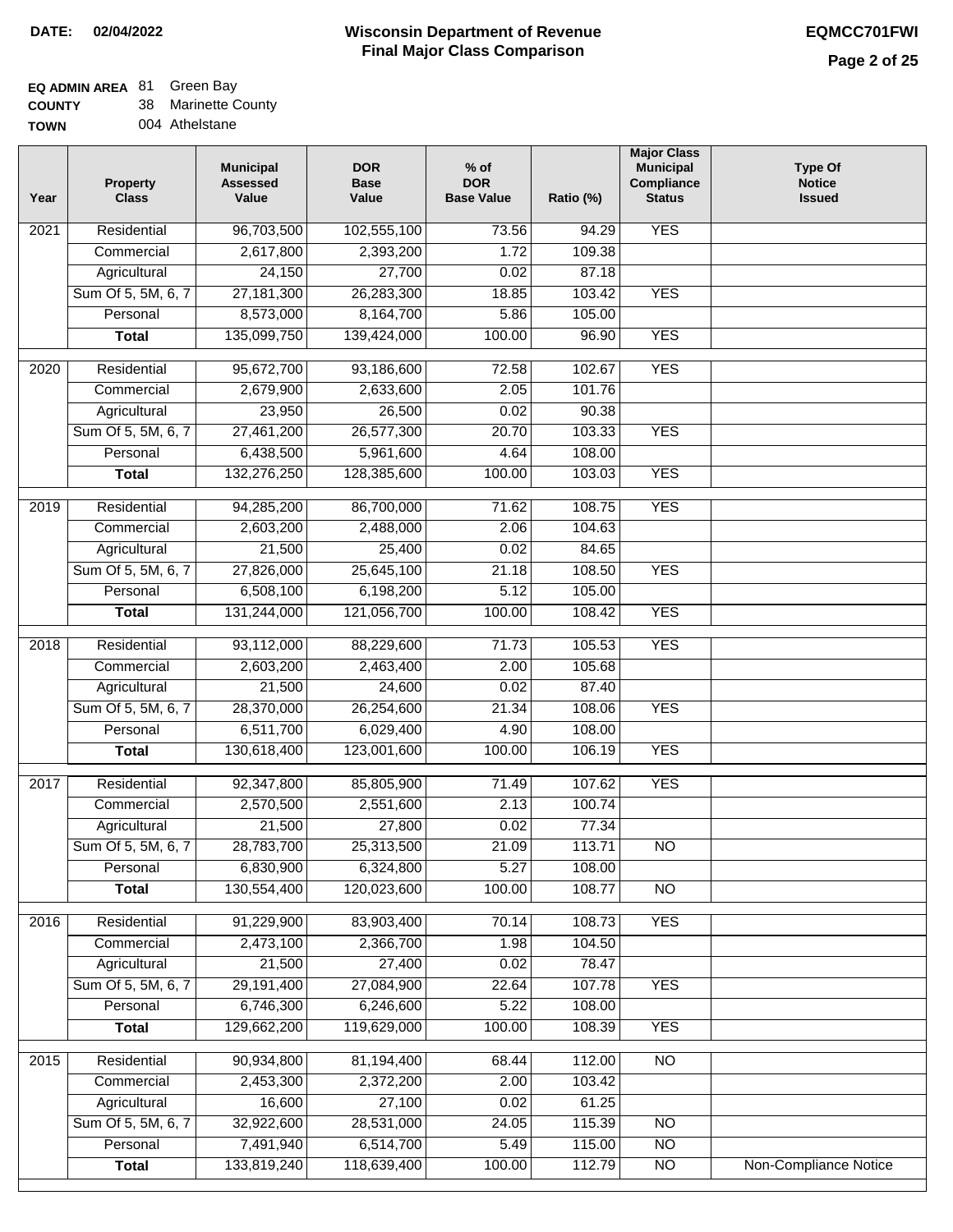**% of**

**Major Class Municipal**

**Type Of** 

### **EQ ADMIN AREA** 81 Green Bay

| <b>COUNTY</b> | 38 Marinette County |
|---------------|---------------------|
| <b>TOWN</b>   | 006 Beaver          |

| <b>TOWN</b> |                                 | 006 Beaver                                   |                                    |  |  |  |  |  |
|-------------|---------------------------------|----------------------------------------------|------------------------------------|--|--|--|--|--|
| Year        | <b>Property</b><br><b>Class</b> | <b>Municipal</b><br><b>Assessed</b><br>Value | <b>DOR</b><br><b>Base</b><br>Value |  |  |  |  |  |
| 2021        | Residential                     | 78,121,000                                   | 93,387,100                         |  |  |  |  |  |
|             | Commercial                      | 3,988,700                                    | 3,772,300                          |  |  |  |  |  |
|             | Agricultural                    | 2,431,700                                    | 2,699,000                          |  |  |  |  |  |

| Year             | <b>Property</b><br><b>Class</b> | Assessed<br>Value | <b>Base</b><br>Value | <b>DOR</b><br><b>Base Value</b> | Ratio (%) | Compliance<br><b>Status</b> | <b>Notice</b><br><b>Issued</b> |
|------------------|---------------------------------|-------------------|----------------------|---------------------------------|-----------|-----------------------------|--------------------------------|
| $\frac{2021}{ }$ | Residential                     | 78,121,000        | 93,387,100           | 55.78                           | 83.65     | N <sub>O</sub>              |                                |
|                  | Commercial                      | 3,988,700         | 3,772,300            | 2.25                            | 105.74    |                             |                                |
|                  | Agricultural                    | 2,431,700         | 2,699,000            | 1.61                            | 90.10     |                             |                                |
|                  | Sum Of 5, 5M, 6, 7              | 68,630,900        | 67,337,800           | 40.22                           | 101.92    | <b>YES</b>                  |                                |
|                  | Personal                        | 216,200           | 216,200              | 0.13                            | 100.00    |                             |                                |
|                  | <b>Total</b>                    | 153,388,500       | 167,412,400          | 100.00                          | 91.62     | $\overline{NO}$             |                                |
| 2020             | Residential                     | 76,443,700        | 86,073,000           | 53.42                           | 88.81     | $\overline{3}$              |                                |
|                  | Commercial                      | 3,919,600         | 3,982,000            | 2.47                            | 98.43     |                             |                                |
|                  | Agricultural                    | 2,278,600         | 2,600,700            | 1.61                            | 87.61     |                             |                                |
|                  | Sum Of 5, 5M, 6, 7              | 68,893,100        | 68,249,100           | 42.36                           | 100.94    | <b>YES</b>                  |                                |
|                  | Personal                        | 205,700           | 205,700              | 0.13                            | 100.00    |                             |                                |
|                  | <b>Total</b>                    | 151,740,700       | 161,110,500          | 100.00                          | 94.18     | $\overline{NO}$             |                                |
| 2019             | Residential                     | 75,424,000        | 82,078,500           | 52.73                           | 91.89     | <b>YES</b>                  |                                |
|                  | Commercial                      | 3,767,800         | 3,755,100            | 2.41                            | 100.34    |                             |                                |
|                  | Agricultural                    | 2,279,100         | 2,501,700            | 1.61                            | 91.10     |                             |                                |
|                  | Sum Of 5, 5M, 6, 7              | 68,474,200        | 67,128,800           | 43.12                           | 102.00    | <b>YES</b>                  |                                |
|                  | Personal                        | 202,800           | 202,800              | 0.13                            | 100.00    |                             |                                |
|                  | <b>Total</b>                    | 150,147,900       | 155,666,900          | 100.00                          | 96.45     | <b>YES</b>                  |                                |
| 2018             | Residential                     | 75,093,800        | 82,635,700           | 53.14                           | 90.87     | <b>YES</b>                  |                                |
|                  | Commercial                      | 3,581,900         | 3,533,800            | 2.27                            | 101.36    |                             |                                |
|                  | Agricultural                    | 2,279,200         | 2,430,400            | 1.56                            | 93.78     |                             |                                |
|                  | Sum Of 5, 5M, 6, 7              | 67,654,200        | 66,665,700           | 42.87                           | 101.48    | <b>YES</b>                  |                                |
|                  | Personal                        | 231,600           | 231,600              | 0.15                            | 100.00    |                             |                                |
|                  | <b>Total</b>                    | 148,840,700       | 155,497,200          | 100.00                          | 95.72     | <b>YES</b>                  |                                |
| 2017             | Residential                     | 73,661,300        | 79,002,500           | 52.38                           | 93.24     | <b>YES</b>                  |                                |
|                  | Commercial                      | 3,878,200         | 3,951,800            | 2.62                            | 98.14     |                             |                                |
|                  | Agricultural                    | 2,278,500         | 2,362,900            | 1.57                            | 96.43     |                             |                                |
|                  | Sum Of 5, 5M, 6, 7              | 64,924,600        | 64,345,400           | 42.66                           | 100.90    | <b>YES</b>                  |                                |
|                  | Personal                        | 1,156,900         | 1,156,900            | 0.77                            | 100.00    |                             |                                |
|                  | <b>Total</b>                    | 145,899,500       | 150,819,500          | 100.00                          | 96.74     | <b>YES</b>                  |                                |
|                  |                                 |                   |                      |                                 |           |                             |                                |
| 2016             | Residential                     | 73,001,600        | 77,527,800           | 52.09                           | 94.16     | <b>YES</b>                  |                                |
|                  | Commercial                      | 3,760,700         | 3,686,800            | 2.48                            | 102.00    |                             |                                |
|                  | Agricultural                    | 2,277,800         | 2,330,100            | 1.57                            | 97.76     |                             |                                |
|                  | Sum Of 5, 5M, 6, 7              | 64,048,500        | 64, 157, 400         | 43.11                           | 99.83     | <b>YES</b>                  |                                |
|                  | Personal                        | 1,137,500         | 1,137,500            | 0.76                            | 100.00    |                             |                                |
|                  | <b>Total</b>                    | 144,226,100       | 148,839,600          | 100.00                          | 96.90     | <b>YES</b>                  |                                |
| 2015             | Residential                     | 71,939,400        | 72,798,000           | 52.08                           | 98.82     | <b>YES</b>                  |                                |
|                  | Commercial                      | 3,628,200         | 3,557,500            | 2.55                            | 101.99    |                             |                                |
|                  | Agricultural                    | 2,274,900         | 2,300,400            | 1.65                            | 98.89     |                             |                                |
|                  | Sum Of 5, 5M, 6, 7              | 59,164,900        | 59,931,700           | 42.88                           | 98.72     | <b>YES</b>                  |                                |
|                  | Personal                        | 1,181,000         | 1,181,000            | 0.84                            | 100.00    |                             |                                |
|                  | <b>Total</b>                    | 138,188,400       | 139,768,600          | 100.00                          | 98.87     | <b>YES</b>                  |                                |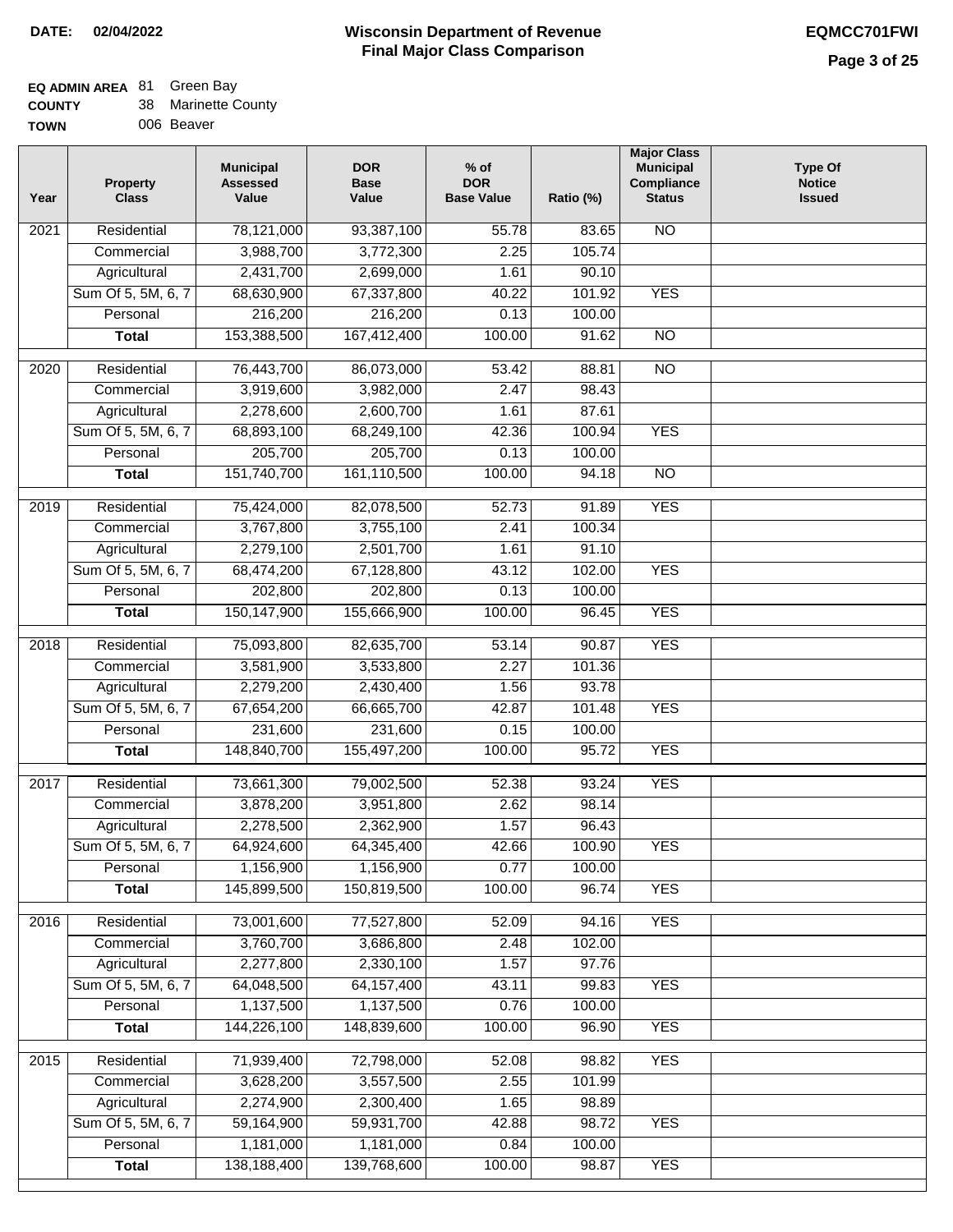# **EQ ADMIN AREA** 81 Green Bay

| <b>COUNTY</b> |  | Marinette County |
|---------------|--|------------------|
|---------------|--|------------------|

**TOWN** 008 Beecher

| Year              | <b>Property</b><br><b>Class</b> | <b>Municipal</b><br><b>Assessed</b><br>Value | <b>DOR</b><br><b>Base</b><br>Value | % of<br><b>DOR</b><br><b>Base Value</b> | Ratio (%)        | <b>Major Class</b><br><b>Municipal</b><br>Compliance<br><b>Status</b> | <b>Type Of</b><br><b>Notice</b><br><b>Issued</b> |
|-------------------|---------------------------------|----------------------------------------------|------------------------------------|-----------------------------------------|------------------|-----------------------------------------------------------------------|--------------------------------------------------|
| 2021              | Residential                     | 75,965,100                                   | 91,958,200                         | 83.91                                   | 82.61            | N <sub>O</sub>                                                        |                                                  |
|                   | Commercial                      | 3,581,500                                    | 3,393,100                          | 3.10                                    | 105.55           |                                                                       |                                                  |
|                   | Agricultural                    | 92,800                                       | 92,500                             | 0.08                                    | 100.32           |                                                                       |                                                  |
|                   | Sum Of 5, 5M, 6, 7              | 14,471,700                                   | 13,176,100                         | 12.02                                   | 109.83           | <b>YES</b>                                                            |                                                  |
|                   | Personal                        | 907,200                                      | 975,600                            | 0.89                                    | 92.99            |                                                                       |                                                  |
|                   | <b>Total</b>                    | 95,018,300                                   | 109,595,500                        | 100.00                                  | 86.70            | $\overline{NO}$                                                       |                                                  |
|                   |                                 |                                              |                                    |                                         |                  |                                                                       |                                                  |
| $\overline{2020}$ | Residential                     | 74,816,800                                   | 83,233,800                         | 83.05                                   | 89.89            | $\overline{NO}$                                                       |                                                  |
|                   | Commercial                      | 3,572,700                                    | 3,637,700                          | 3.63                                    | 98.21            |                                                                       |                                                  |
|                   | Agricultural                    | 85,500                                       | 95,500                             | 0.10                                    | 89.53            |                                                                       |                                                  |
|                   | Sum Of 5, 5M, 6, 7              | 14,479,600                                   | 12,315,000                         | 12.29                                   | 117.58           | $\overline{NO}$                                                       |                                                  |
|                   | Personal                        | 894,000                                      | 941,100                            | 0.94                                    | 95.00            |                                                                       |                                                  |
|                   | <b>Total</b>                    | 93,848,600                                   | 100,223,100                        | 100.00                                  | 93.64            | $\overline{NO}$                                                       |                                                  |
| 2019              | Residential                     | 73,977,700                                   | 79,193,000                         | 80.77                                   | 93.41            | <b>YES</b>                                                            |                                                  |
|                   | Commercial                      | 3,576,000                                    | 3,533,800                          | 3.60                                    | 101.19           |                                                                       |                                                  |
|                   | Agricultural                    | 85,900                                       | 92,100                             | 0.09                                    | 93.27            |                                                                       |                                                  |
|                   | Sum Of 5, 5M, 6, 7              | 14,855,400                                   | 14,298,400                         | 14.58                                   | 103.90           | <b>YES</b>                                                            |                                                  |
|                   | Personal                        | 921,900                                      | 931,200                            | 0.95                                    | 99.00            |                                                                       |                                                  |
|                   | <b>Total</b>                    | 93,416,900                                   | 98,048,500                         | 100.00                                  | 95.28            | <b>YES</b>                                                            |                                                  |
| 2018              | Residential                     | 73,211,300                                   | 74,671,300                         | 81.03                                   | 98.04            | <b>YES</b>                                                            |                                                  |
|                   | Commercial                      | 2,208,900                                    | 2,131,600                          | 2.31                                    | 103.63           |                                                                       |                                                  |
|                   | Agricultural                    | 85,900                                       | 89,800                             | 0.10                                    | 95.66            |                                                                       |                                                  |
|                   | Sum Of 5, 5M, 6, 7              | 14,807,300                                   | 14,243,500                         | 15.46                                   | 103.96           | <b>YES</b>                                                            |                                                  |
|                   | Personal                        | 982,400                                      | 1,012,800                          | 1.10                                    | 97.00            |                                                                       |                                                  |
|                   | <b>Total</b>                    | 91,295,800                                   | 92,149,000                         | 100.00                                  | 99.07            | <b>YES</b>                                                            |                                                  |
| 2017              | Residential                     | 72,833,900                                   | 75,651,000                         | 80.90                                   | 96.28            | <b>YES</b>                                                            |                                                  |
|                   | Commercial                      | 2,148,600                                    | 2,142,000                          | 2.29                                    | 100.31           |                                                                       |                                                  |
|                   | Agricultural                    | 85,900                                       | 87,500                             | 0.09                                    | 98.17            |                                                                       |                                                  |
|                   | Sum Of 5, 5M, 6, 7              | 14,744,400                                   | 14,374,000                         | 15.37                                   | 102.58           | <b>YES</b>                                                            |                                                  |
|                   | Personal                        | 1,253,300                                    | 1,253,300                          | 1.34                                    | 100.00           |                                                                       |                                                  |
|                   | <b>Total</b>                    | 91,066,100                                   | 93,507,800                         | 100.00                                  | 97.39            | <b>YES</b>                                                            |                                                  |
|                   |                                 |                                              |                                    |                                         |                  |                                                                       |                                                  |
| 2016              | Residential                     | 71,897,500                                   | 71,105,300                         | 79.18                                   | 101.11           | <b>YES</b>                                                            |                                                  |
|                   | Commercial                      | 2,161,100                                    | 2,071,400                          | 2.31                                    | 104.33           |                                                                       |                                                  |
|                   | Agricultural                    | 85,800                                       | 85,700                             | 0.10                                    | 100.12           |                                                                       |                                                  |
|                   | Sum Of 5, 5M, 6, 7<br>Personal  | 15,058,600                                   | 15,308,600<br>1,229,300            | 17.05                                   | 98.37            | <b>YES</b>                                                            |                                                  |
|                   | <b>Total</b>                    | 1,229,300<br>90,432,300                      | 89,800,300                         | 1.37<br>100.00                          | 100.00<br>100.70 | <b>YES</b>                                                            |                                                  |
|                   |                                 |                                              |                                    |                                         |                  |                                                                       |                                                  |
| 2015              | Residential                     | 75,948,900                                   | 70,403,300                         | 78.97                                   | 107.88           | <b>YES</b>                                                            |                                                  |
|                   | Commercial                      | 2,161,800                                    | 2,093,000                          | 2.35                                    | 103.29           |                                                                       |                                                  |
|                   | Agricultural                    | 88,800                                       | 84,700                             | 0.10                                    | 104.84           |                                                                       |                                                  |
|                   | Sum Of 5, 5M, 6, 7              | 18,705,200                                   | 15,327,500                         | 17.19                                   | 122.04           | $\overline{NO}$                                                       |                                                  |
|                   | Personal                        | 1,308,500                                    | 1,246,100                          | 1.40                                    | 105.01           |                                                                       |                                                  |
|                   | <b>Total</b>                    | 98,213,200                                   | 89,154,600                         | 100.00                                  | 110.16           | N <sub>O</sub>                                                        | <b>Training Notice</b>                           |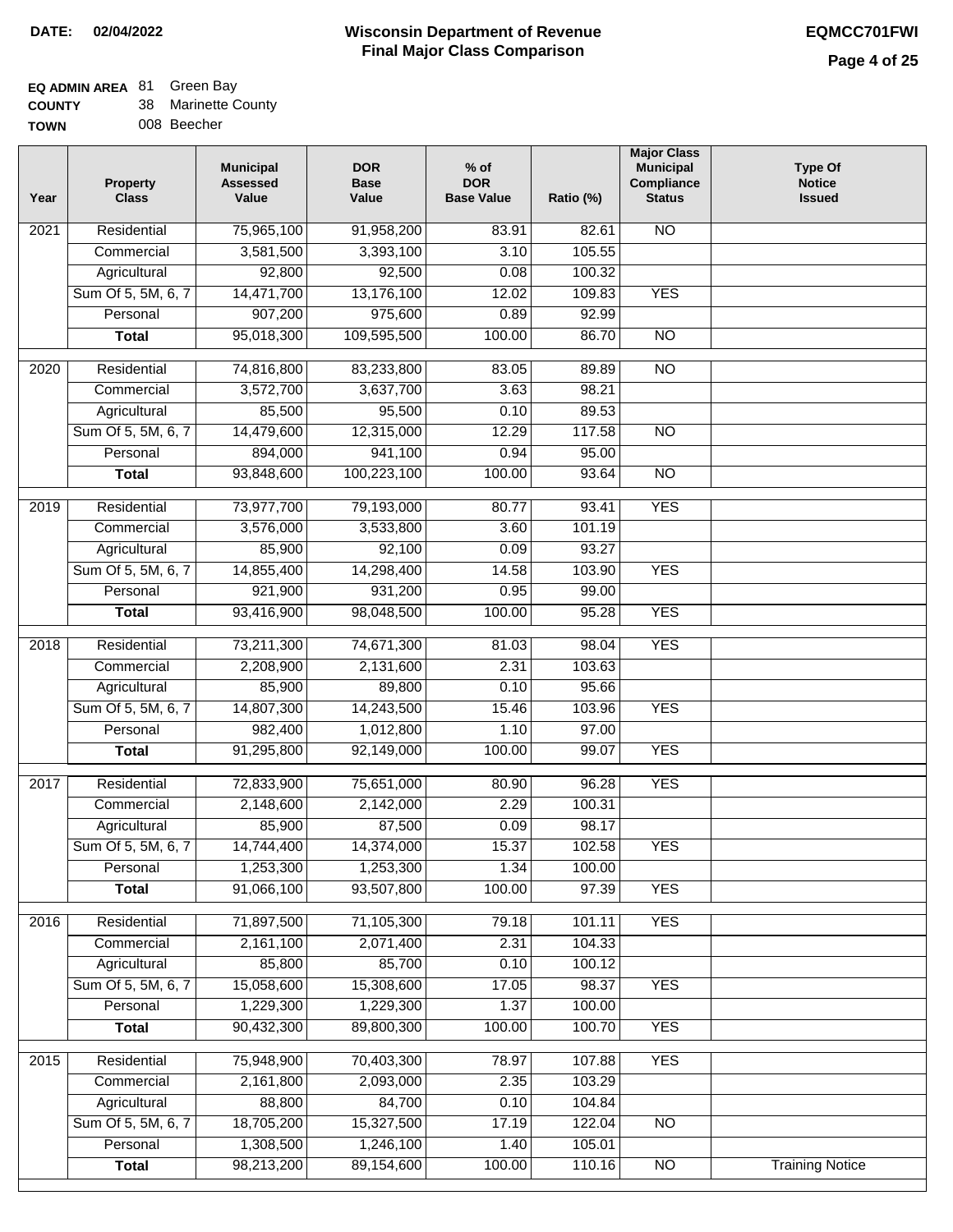## **EQ ADMIN AREA** 81 Green Bay

**COUNTY** 38 Marinette County

**TOWN** 010 Dunbar

| Year              | <b>Property</b><br><b>Class</b> | <b>Municipal</b><br><b>Assessed</b><br>Value | <b>DOR</b><br><b>Base</b><br>Value | $%$ of<br><b>DOR</b><br><b>Base Value</b> | Ratio (%) | <b>Major Class</b><br><b>Municipal</b><br>Compliance<br><b>Status</b> | <b>Type Of</b><br><b>Notice</b><br><b>Issued</b> |
|-------------------|---------------------------------|----------------------------------------------|------------------------------------|-------------------------------------------|-----------|-----------------------------------------------------------------------|--------------------------------------------------|
| 2021              | Residential                     | 61,226,800                                   | 72,448,500                         | 78.41                                     | 84.51     | <b>NO</b>                                                             |                                                  |
|                   | Commercial                      | 730,200                                      | 901,300                            | 0.98                                      | 81.02     |                                                                       |                                                  |
|                   | Agricultural                    | 203,350                                      | 211,900                            | 0.23                                      | 95.97     |                                                                       |                                                  |
|                   | Sum Of 5, 5M, 6, 7              | 19,421,900                                   | 18,379,300                         | 19.89                                     | 105.67    | <b>YES</b>                                                            |                                                  |
|                   | Personal                        | 438,900                                      | 457,200                            | 0.49                                      | 96.00     |                                                                       |                                                  |
|                   | <b>Total</b>                    | 82,021,150                                   | 92,398,200                         | 100.00                                    | 88.77     | $\overline{NO}$                                                       |                                                  |
| $\overline{2020}$ | Residential                     | 60,632,800                                   | 64,698,400                         | 76.25                                     | 93.72     | <b>YES</b>                                                            |                                                  |
|                   | Commercial                      | 730,200                                      | 969,100                            | 1.14                                      | 75.35     |                                                                       |                                                  |
|                   | Agricultural                    | 200,100                                      | 203,900                            | 0.24                                      | 98.14     |                                                                       |                                                  |
|                   | Sum Of 5, 5M, 6, 7              | 19,571,900                                   | 18,518,400                         | 21.82                                     | 105.69    | <b>YES</b>                                                            |                                                  |
|                   | Personal                        | 454,000                                      | 463,300                            | 0.55                                      | 97.99     |                                                                       |                                                  |
|                   | <b>Total</b>                    | 81,589,000                                   | 84,853,100                         | 100.00                                    | 96.15     | <b>YES</b>                                                            |                                                  |
| $\frac{2019}{ }$  | Residential                     |                                              |                                    | 73.62                                     | 101.19    | <b>YES</b>                                                            |                                                  |
|                   | Commercial                      | 59,920,400<br>710,300                        | 59,215,300<br>930,200              | 1.16                                      | 76.36     |                                                                       |                                                  |
|                   |                                 |                                              |                                    | 0.24                                      |           |                                                                       |                                                  |
|                   | Agricultural                    | 199,400<br>19,814,600                        | 195,400<br>19,789,900              |                                           | 102.05    |                                                                       |                                                  |
|                   | Sum Of 5, 5M, 6, 7              |                                              |                                    | 24.60                                     | 100.12    | <b>YES</b>                                                            |                                                  |
|                   | Personal                        | 313,900                                      | 307,800                            | 0.38                                      | 101.98    | <b>YES</b>                                                            |                                                  |
|                   | <b>Total</b>                    | 80,958,600                                   | 80,438,600                         | 100.00                                    | 100.65    |                                                                       |                                                  |
| 2018              | Residential                     | 59,288,700                                   | 54,260,400                         | 72.98                                     | 109.27    | <b>YES</b>                                                            |                                                  |
|                   | Commercial                      | 710,300                                      | 921,000                            | 1.24                                      | 77.12     |                                                                       |                                                  |
|                   | Agricultural                    | 201,000                                      | 190,000                            | 0.26                                      | 105.79    |                                                                       |                                                  |
|                   | Sum Of 5, 5M, 6, 7              | 19,919,300                                   | 18,681,400                         | 25.13                                     | 106.63    | <b>YES</b>                                                            |                                                  |
|                   | Personal                        | 317,200                                      | 299,300                            | 0.40                                      | 105.98    |                                                                       |                                                  |
|                   | <b>Total</b>                    | 80,436,500                                   | 74,352,100                         | 100.00                                    | 108.18    | <b>YES</b>                                                            |                                                  |
| 2017              | Residential                     | 58,824,400                                   | 52,136,100                         | 71.93                                     | 112.83    | $\overline{NO}$                                                       |                                                  |
|                   | Commercial                      | 710,300                                      | 949,500                            | 1.31                                      | 74.81     |                                                                       |                                                  |
|                   | Agricultural                    | 196,700                                      | 185,300                            | 0.26                                      | 106.15    |                                                                       |                                                  |
|                   | Sum Of 5, 5M, 6, 7              | 20,137,000                                   | 18,891,900                         | 26.06                                     | 106.59    | <b>YES</b>                                                            |                                                  |
|                   | Personal                        | 338,550                                      | 319,400                            | 0.44                                      | 106.00    |                                                                       |                                                  |
|                   | <b>Total</b>                    | 80,206,950                                   | 72,482,200                         | 100.00                                    | 110.66    | <b>NO</b>                                                             |                                                  |
| 2016              | Residential                     | 58,594,000                                   | 51,791,900                         | 71.38                                     | 113.13    | N <sub>O</sub>                                                        |                                                  |
|                   | Commercial                      | 731,500                                      | 913,000                            | 1.26                                      | 80.12     |                                                                       |                                                  |
|                   | Agricultural                    | 197,200                                      | 182,400                            | 0.25                                      | 108.11    |                                                                       |                                                  |
|                   | Sum Of 5, 5M, 6, 7              | 20,623,600                                   | 19,352,500                         | 26.67                                     | 106.57    | <b>YES</b>                                                            |                                                  |
|                   | Personal                        | 347,600                                      | 321,800                            | 0.44                                      | 108.02    |                                                                       |                                                  |
|                   | <b>Total</b>                    | 80,493,900                                   | 72,561,600                         | 100.00                                    | 110.93    | N <sub>O</sub>                                                        |                                                  |
| 2015              | Residential                     | 59,067,700                                   | 53,174,800                         | 70.60                                     | 111.08    | N <sub>O</sub>                                                        |                                                  |
|                   | Commercial                      | 834,700                                      | 1,061,100                          | 1.41                                      | 78.66     |                                                                       |                                                  |
|                   | Agricultural                    | 186,800                                      | 172,500                            | 0.23                                      | 108.29    |                                                                       |                                                  |
|                   | Sum Of 5, 5M, 6, 7              | 20,640,500                                   | 20,466,200                         | 27.17                                     | 100.85    | <b>YES</b>                                                            |                                                  |
|                   | Personal                        | 474,950                                      | 439,800                            | 0.58                                      | 107.99    |                                                                       |                                                  |
|                   | <b>Total</b>                    | 81,204,650                                   | 75,314,400                         | 100.00                                    | 107.82    | $\overline{NO}$                                                       |                                                  |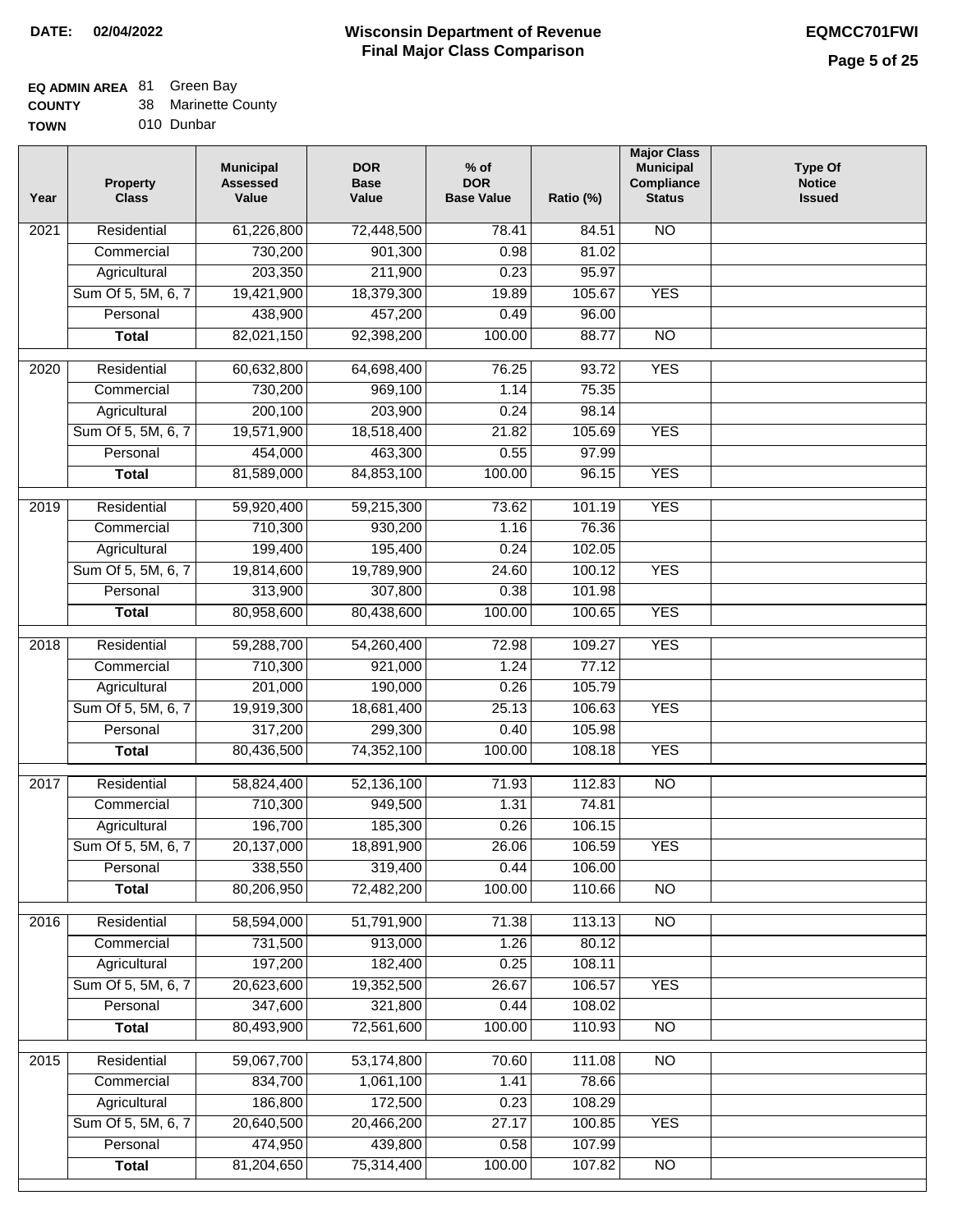## **EQ ADMIN AREA** 81 Green Bay

**COUNTY TOWN** 38 Marinette County

012 Goodman

| Year              | <b>Property</b><br><b>Class</b> | <b>Municipal</b><br><b>Assessed</b><br>Value | <b>DOR</b><br><b>Base</b><br>Value | $%$ of<br><b>DOR</b><br><b>Base Value</b> | Ratio (%) | <b>Major Class</b><br><b>Municipal</b><br>Compliance<br><b>Status</b> | <b>Type Of</b><br><b>Notice</b><br><b>Issued</b> |
|-------------------|---------------------------------|----------------------------------------------|------------------------------------|-------------------------------------------|-----------|-----------------------------------------------------------------------|--------------------------------------------------|
| $\overline{202}1$ | Residential                     | 59,141,500                                   | 63,149,900                         | 83.96                                     | 93.65     | <b>YES</b>                                                            |                                                  |
|                   | Commercial                      | 3,052,100                                    | 3,038,900                          | 4.04                                      | 100.43    |                                                                       |                                                  |
|                   | Agricultural                    | 152,550                                      | 158,300                            | 0.21                                      | 96.37     |                                                                       |                                                  |
|                   | Sum Of 5, 5M, 6, 7              | 8,013,300                                    | 7,629,400                          | 10.14                                     | 105.03    | <b>YES</b>                                                            |                                                  |
|                   | Personal                        | 1,179,300                                    | 1,241,300                          | 1.65                                      | 95.01     |                                                                       |                                                  |
|                   | <b>Total</b>                    | 71,538,750                                   | 75,217,800                         | 100.00                                    | 95.11     | <b>YES</b>                                                            |                                                  |
| $\overline{2020}$ | Residential                     | 58,433,100                                   | 61,786,600                         | 83.55                                     | 94.57     | <b>YES</b>                                                            |                                                  |
|                   | Commercial                      | 2,866,300                                    | 3,057,300                          | 4.13                                      | 93.75     |                                                                       |                                                  |
|                   | Agricultural                    | 151,700                                      | 151,200                            | 0.20                                      | 100.33    |                                                                       |                                                  |
|                   | Sum Of 5, 5M, 6, 7              | 8,106,600                                    | 7,772,900                          | 10.51                                     | 104.29    | <b>YES</b>                                                            |                                                  |
|                   | Personal                        | 1,192,600                                    | 1,180,800                          | 1.60                                      | 101.00    |                                                                       |                                                  |
|                   | <b>Total</b>                    | 70,750,300                                   | 73,948,800                         | 100.00                                    | 95.67     | <b>YES</b>                                                            |                                                  |
| 2019              | Residential                     | 57,874,200                                   | 56,697,400                         | 81.72                                     | 102.08    | <b>YES</b>                                                            |                                                  |
|                   | Commercial                      | 2,865,500                                    | 3,118,900                          | 4.50                                      | 91.88     |                                                                       |                                                  |
|                   | Agricultural                    | 136,100                                      | 145,200                            | 0.21                                      | 93.73     |                                                                       |                                                  |
|                   | Sum Of 5, 5M, 6, 7              | 8,212,500                                    | 8,263,700                          | 11.91                                     | 99.38     | <b>YES</b>                                                            |                                                  |
|                   | Personal                        | 1,179,300                                    | 1,156,200                          | 1.67                                      | 102.00    |                                                                       |                                                  |
|                   | <b>Total</b>                    | 70,267,600                                   | 69,381,400                         | 100.00                                    | 101.28    | <b>YES</b>                                                            |                                                  |
| 2018              | Residential                     | 57,347,400                                   | 56,180,900                         | 81.62                                     | 102.08    | <b>YES</b>                                                            |                                                  |
|                   | Commercial                      | 2,865,500                                    | 3,088,000                          | 4.49                                      | 92.79     |                                                                       |                                                  |
|                   | Agricultural                    | 130,000                                      | 135,700                            | 0.20                                      | 95.80     |                                                                       |                                                  |
|                   | Sum Of 5, 5M, 6, 7              | 8,503,600                                    | 8,203,500                          | 11.92                                     | 103.66    | <b>YES</b>                                                            |                                                  |
|                   | Personal                        | 1,223,100                                    | 1,223,100                          | 1.78                                      | 100.00    |                                                                       |                                                  |
|                   | <b>Total</b>                    | 70,069,600                                   | 68,831,200                         | 100.00                                    | 101.80    | <b>YES</b>                                                            |                                                  |
| 2017              | Residential                     | 57,078,400                                   | 57,054,300                         | 81.37                                     | 100.04    | <b>YES</b>                                                            |                                                  |
|                   | Commercial                      | 2,865,500                                    | 3,183,500                          | 4.54                                      | 90.01     |                                                                       |                                                  |
|                   | Agricultural                    | 130,000                                      | 132,100                            | 0.19                                      | 98.41     |                                                                       |                                                  |
|                   | Sum Of 5, 5M, 6, 7              | 8,553,400                                    | 8,521,600                          | 12.15                                     | 100.37    | <b>YES</b>                                                            |                                                  |
|                   | Personal                        | 1,226,700                                    | 1,226,700                          | 1.75                                      | 100.00    |                                                                       |                                                  |
|                   | <b>Total</b>                    | 69,854,000                                   | 70,118,200                         | 100.00                                    | 99.62     | <b>YES</b>                                                            |                                                  |
| 2016              | Residential                     | 56,747,000                                   | 56,722,900                         | 81.94                                     | 100.04    | <b>YES</b>                                                            |                                                  |
|                   | Commercial                      | 2,684,700                                    | 2,888,600                          | 4.17                                      | 92.94     |                                                                       |                                                  |
|                   | Agricultural                    | 130,000                                      | 129,900                            | 0.19                                      | 100.08    |                                                                       |                                                  |
|                   | Sum Of 5, 5M, 6, 7              | 8,681,100                                    | 8,259,500                          | 11.93                                     | 105.10    | <b>YES</b>                                                            |                                                  |
|                   | Personal                        | 1,223,600                                    | 1,223,600                          | 1.77                                      | 100.00    |                                                                       |                                                  |
|                   | <b>Total</b>                    | 69,466,400                                   | 69,224,500                         | 100.00                                    | 100.35    | <b>YES</b>                                                            |                                                  |
| 2015              | Residential                     | 56,387,700                                   | 56,367,800                         | 81.76                                     | 100.04    | <b>YES</b>                                                            |                                                  |
|                   | Commercial                      | 2,665,100                                    | 2,704,400                          | 3.92                                      | 98.55     |                                                                       |                                                  |
|                   | Agricultural                    | 129,100                                      | 128,600                            | 0.19                                      | 100.39    |                                                                       |                                                  |
|                   | Sum Of 5, 5M, 6, 7              | 8,525,200                                    | 8,488,400                          | 12.31                                     | 100.43    | <b>YES</b>                                                            |                                                  |
|                   | Personal                        | 1,251,200                                    | 1,251,200                          | 1.81                                      | 100.00    |                                                                       |                                                  |
|                   | <b>Total</b>                    | 68,958,300                                   | 68,940,400                         | 100.00                                    | 100.03    | <b>YES</b>                                                            |                                                  |
|                   |                                 |                                              |                                    |                                           |           |                                                                       |                                                  |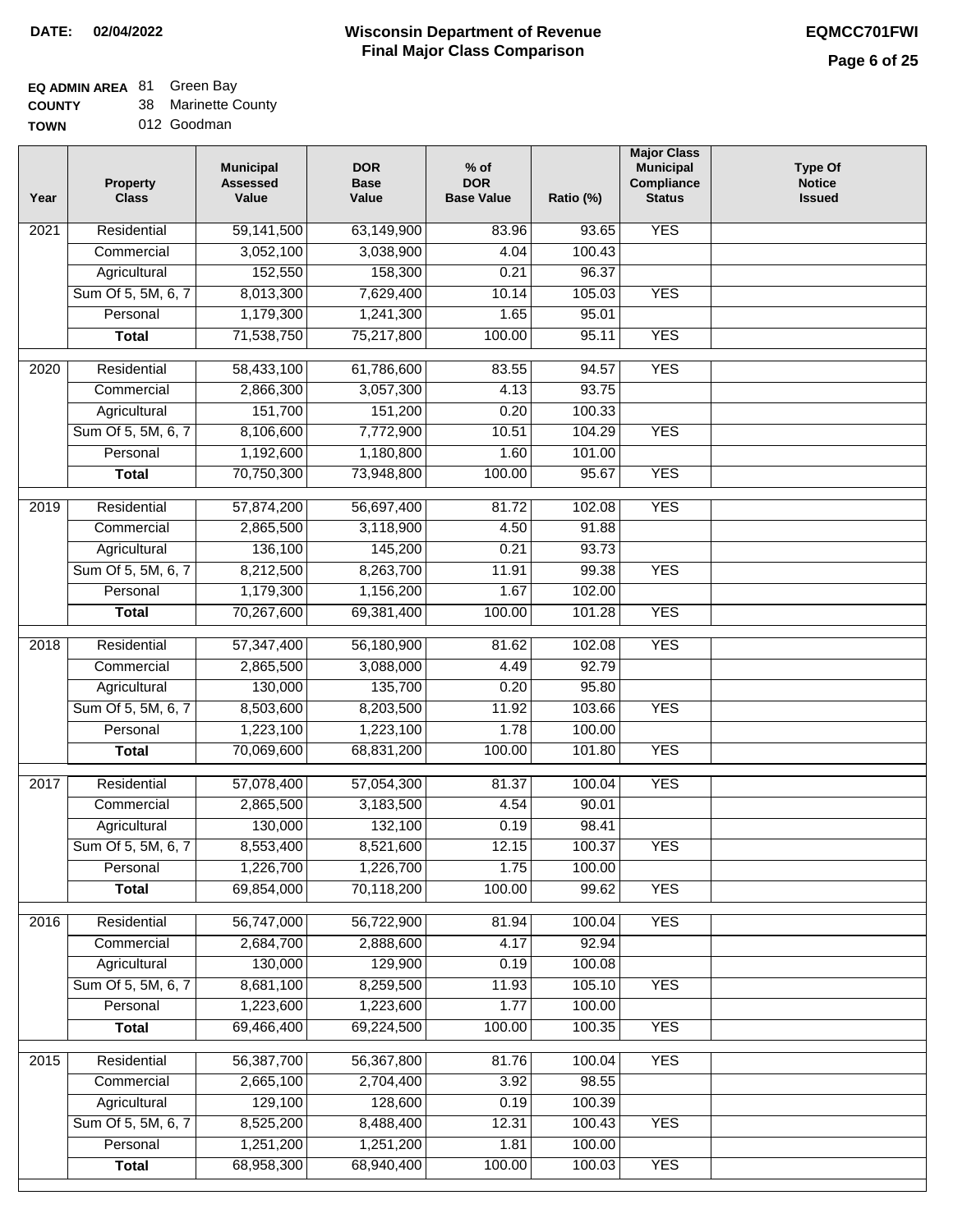## **EQ ADMIN AREA** 81 Green Bay

| <b>COUNTY</b> |  | 38 Marinette County |
|---------------|--|---------------------|
|---------------|--|---------------------|

| <b>TOWN</b> |  | 014 Grover |
|-------------|--|------------|
|-------------|--|------------|

| Year              | <b>Property</b><br><b>Class</b> | <b>Municipal</b><br><b>Assessed</b><br>Value | <b>DOR</b><br><b>Base</b><br>Value | $%$ of<br><b>DOR</b><br><b>Base Value</b> | Ratio (%) | <b>Major Class</b><br><b>Municipal</b><br>Compliance<br><b>Status</b> | <b>Type Of</b><br><b>Notice</b><br><b>Issued</b> |
|-------------------|---------------------------------|----------------------------------------------|------------------------------------|-------------------------------------------|-----------|-----------------------------------------------------------------------|--------------------------------------------------|
| 2021              | Residential                     | 74,683,000                                   | 82,009,300                         | 57.30                                     | 91.07     | <b>YES</b>                                                            |                                                  |
|                   | Commercial                      | 4,124,000                                    | 4,158,400                          | 2.91                                      | 99.17     |                                                                       |                                                  |
|                   | Agricultural                    | 4,042,400                                    | 4,042,600                          | 2.82                                      | 100.00    |                                                                       |                                                  |
|                   | Sum Of 5, 5M, 6, 7              | 48,442,400                                   | 52,558,400                         | 36.72                                     | 92.17     | <b>YES</b>                                                            |                                                  |
|                   | Personal                        | 340,700                                      | 362,500                            | 0.25                                      | 93.99     |                                                                       |                                                  |
|                   | <b>Total</b>                    | 131,632,500                                  | 143, 131, 200                      | 100.00                                    | 91.97     | <b>YES</b>                                                            |                                                  |
| $\overline{2020}$ | Residential                     | 73,441,900                                   | 76,808,500                         | 55.89                                     | 95.62     | <b>YES</b>                                                            |                                                  |
|                   | Commercial                      | 4,183,500                                    | 4,447,700                          | 3.24                                      | 94.06     |                                                                       |                                                  |
|                   | Agricultural                    | 3,429,900                                    | 3,894,100                          | 2.83                                      | 88.08     |                                                                       |                                                  |
|                   | Sum Of 5, 5M, 6, 7              | 48,660,700                                   | 51,905,900                         | 37.77                                     | 93.75     | <b>YES</b>                                                            |                                                  |
|                   | Personal                        | 360,300                                      | 375,300                            | 0.27                                      | 96.00     |                                                                       |                                                  |
|                   | <b>Total</b>                    | 130,076,300                                  | 137,431,500                        | 100.00                                    | 94.65     | <b>YES</b>                                                            |                                                  |
| $\frac{1}{2019}$  | Residential                     | 73,076,300                                   | 73,475,800                         | 54.75                                     | 99.46     | <b>YES</b>                                                            |                                                  |
|                   | Commercial                      | 4,070,000                                    | 4,244,600                          | 3.16                                      | 95.89     |                                                                       |                                                  |
|                   | Agricultural                    | 3,432,000                                    | 3,748,300                          | 2.79                                      | 91.56     |                                                                       |                                                  |
|                   | Sum Of 5, 5M, 6, 7              | 48,693,100                                   | 52,361,700                         | 39.02                                     | 92.99     | <b>YES</b>                                                            |                                                  |
|                   | Personal                        | 351,500                                      | 366,100                            | 0.27                                      | 96.01     |                                                                       |                                                  |
|                   |                                 | 129,622,900                                  | 134,196,500                        | 100.00                                    | 96.59     | <b>YES</b>                                                            |                                                  |
|                   | <b>Total</b>                    |                                              |                                    |                                           |           |                                                                       |                                                  |
| 2018              | Residential                     | 72,236,000                                   | 72,609,300                         | 54.58                                     | 99.49     | <b>YES</b>                                                            |                                                  |
|                   | Commercial                      | 3,933,400                                    | 4,061,400                          | 3.05                                      | 96.85     |                                                                       |                                                  |
|                   | Agricultural                    | 3,428,400                                    | 3,638,800                          | 2.74                                      | 94.22     |                                                                       |                                                  |
|                   | Sum Of 5, 5M, 6, 7              | 48,635,600                                   | 52,356,900                         | 39.36                                     | 92.89     | <b>YES</b>                                                            |                                                  |
|                   | Personal                        | 349,100                                      | 356,200                            | 0.27                                      | 98.01     |                                                                       |                                                  |
|                   | <b>Total</b>                    | 128,582,500                                  | 133,022,600                        | 100.00                                    | 96.66     | <b>YES</b>                                                            |                                                  |
| 2017              | Residential                     | 71,562,500                                   | 68,516,500                         | 52.47                                     | 104.45    | <b>YES</b>                                                            |                                                  |
|                   | Commercial                      | 3,879,500                                    | 4,130,300                          | 3.16                                      | 93.93     |                                                                       |                                                  |
|                   | Agricultural                    | 3,425,200                                    | 3,532,600                          | 2.71                                      | 96.96     |                                                                       |                                                  |
|                   | Sum Of 5, 5M, 6, 7              | 48,616,500                                   | 53,968,900                         | 41.33                                     | 90.08     | <b>YES</b>                                                            |                                                  |
|                   | Personal                        | 435,000                                      | 430,700                            | 0.33                                      | 101.00    |                                                                       |                                                  |
|                   | <b>Total</b>                    | 127,918,700                                  | 130,579,000                        | 100.00                                    | 97.96     | <b>YES</b>                                                            |                                                  |
| 2016              | Residential                     | 71,129,400                                   | 65,983,300                         | 52.45                                     | 107.80    | <b>YES</b>                                                            |                                                  |
|                   | Commercial                      | 3,879,500                                    | 3,971,500                          | 3.16                                      | 97.68     |                                                                       |                                                  |
|                   | Agricultural                    | 3,408,200                                    | 3,470,600                          | 2.76                                      | 98.20     |                                                                       |                                                  |
|                   | Sum Of 5, 5M, 6, 7              | 48,316,000                                   | 51,940,400                         | 41.29                                     | 93.02     | <b>YES</b>                                                            |                                                  |
|                   | Personal                        | 457,800                                      | 440,200                            | 0.35                                      | 104.00    |                                                                       |                                                  |
|                   | <b>Total</b>                    | 127,190,900                                  | 125,806,000                        | 100.00                                    | 101.10    | <b>YES</b>                                                            |                                                  |
| 2015              | Residential                     | 70,274,600                                   | 62,057,100                         | 51.09                                     | 113.24    | N <sub>O</sub>                                                        |                                                  |
|                   | Commercial                      | 4,232,000                                    | 4,003,200                          | 3.30                                      | 105.72    |                                                                       |                                                  |
|                   | Agricultural                    | 3,396,500                                    | 3,419,800                          | 2.82                                      | 99.32     |                                                                       |                                                  |
|                   | Sum Of 5, 5M, 6, 7              | 47,564,000                                   | 51,432,400                         | 42.34                                     | 92.48     | <b>YES</b>                                                            |                                                  |
|                   | Personal                        | 586,600                                      | 564,100                            | 0.46                                      | 103.99    |                                                                       |                                                  |
|                   | <b>Total</b>                    | 126,053,700                                  | 121,476,600                        | 100.00                                    | 103.77    | N <sub>O</sub>                                                        |                                                  |
|                   |                                 |                                              |                                    |                                           |           |                                                                       |                                                  |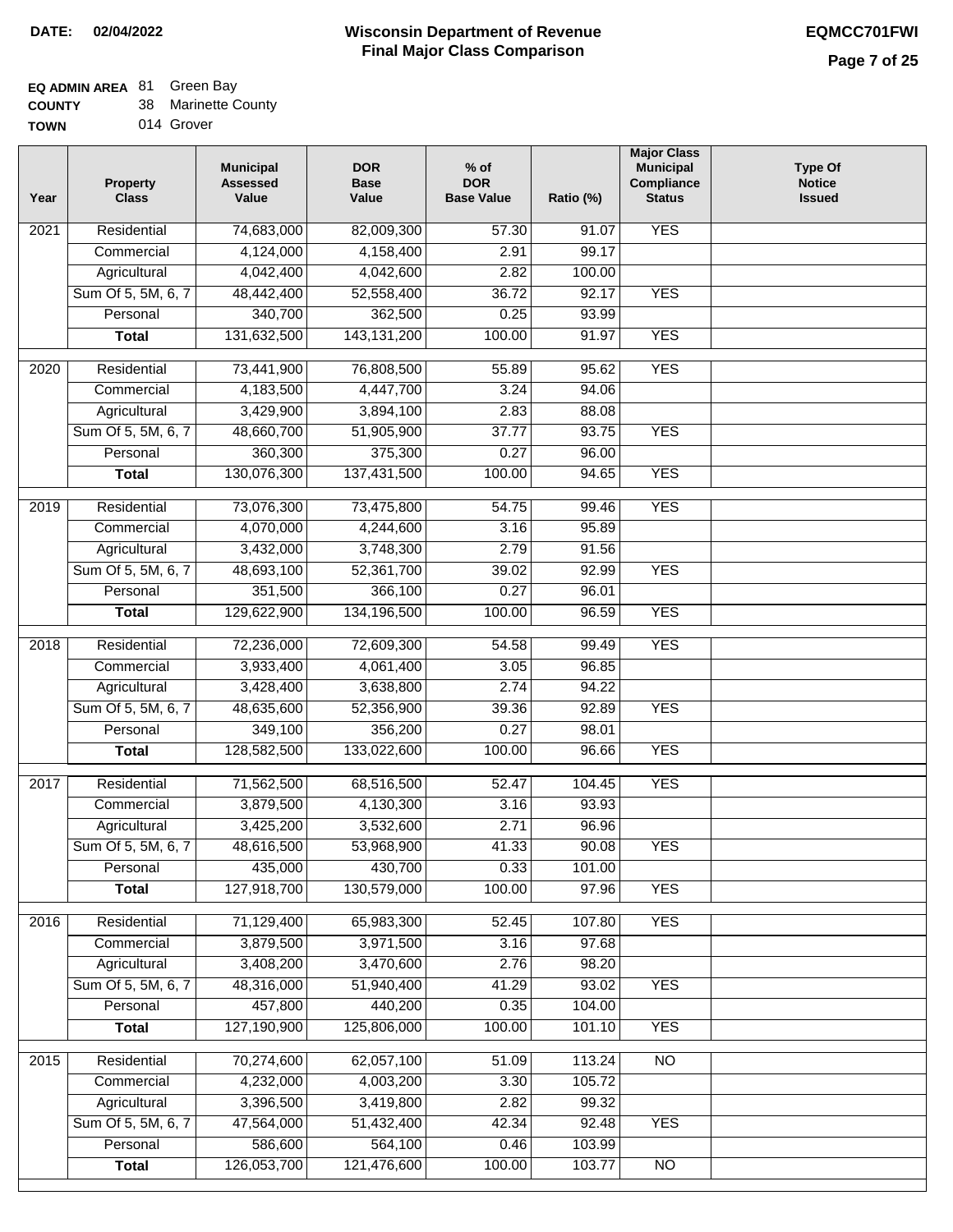### **EQ ADMIN AREA** 81 Green Bay

| <b>COUNTY</b> | 38 Marinette County |
|---------------|---------------------|
|               |                     |

**TOWN** 016 Lake

| Year              | <b>Property</b><br><b>Class</b> | <b>Municipal</b><br><b>Assessed</b><br>Value | <b>DOR</b><br><b>Base</b><br>Value | $%$ of<br><b>DOR</b><br><b>Base Value</b> | Ratio (%) | <b>Major Class</b><br><b>Municipal</b><br>Compliance<br><b>Status</b> | <b>Type Of</b><br><b>Notice</b><br><b>Issued</b> |
|-------------------|---------------------------------|----------------------------------------------|------------------------------------|-------------------------------------------|-----------|-----------------------------------------------------------------------|--------------------------------------------------|
| 2021              | Residential                     | 128,306,200                                  | 146,411,700                        | 79.59                                     | 87.63     | N <sub>O</sub>                                                        |                                                  |
|                   | Commercial                      | 4,869,200                                    | 4,547,000                          | 2.47                                      | 107.09    |                                                                       |                                                  |
|                   | Agricultural                    | 998,800                                      | 1,083,300                          | 0.59                                      | 92.20     |                                                                       |                                                  |
|                   | Sum Of 5, 5M, 6, 7              | 31,596,300                                   | 31,287,900                         | 17.01                                     | 100.99    | <b>YES</b>                                                            |                                                  |
|                   | Personal                        | 573,000                                      | 622,800                            | 0.34                                      | 92.00     |                                                                       |                                                  |
|                   | <b>Total</b>                    | 166,343,500                                  | 183,952,700                        | 100.00                                    | 90.43     | $\overline{NO}$                                                       |                                                  |
| $\overline{2020}$ | Residential                     | 127,066,100                                  | 139,533,800                        | 77.99                                     | 91.06     | <b>YES</b>                                                            |                                                  |
|                   | Commercial                      | 4,869,200                                    | 4,889,200                          | 2.73                                      | 99.59     |                                                                       |                                                  |
|                   | Agricultural                    | 915,000                                      | 1,041,200                          | 0.58                                      | 87.88     |                                                                       |                                                  |
|                   | Sum Of 5, 5M, 6, 7              | 31,710,700                                   | 32,775,600                         | 18.32                                     | 96.75     | <b>YES</b>                                                            |                                                  |
|                   | Personal                        | 588,200                                      | 668,400                            | 0.37                                      | 88.00     |                                                                       |                                                  |
|                   | <b>Total</b>                    | 165,149,200                                  | 178,908,200                        | 100.00                                    | 92.31     | <b>YES</b>                                                            |                                                  |
|                   |                                 |                                              |                                    |                                           |           |                                                                       |                                                  |
| 2019              | Residential                     | 125,387,700                                  | 130, 156, 100                      | 76.91                                     | 96.34     | <b>YES</b>                                                            |                                                  |
|                   | Commercial                      | 4,762,900                                    | 4,722,300                          | 2.79                                      | 100.86    |                                                                       |                                                  |
|                   | Agricultural                    | 986,800                                      | 996,300                            | 0.59                                      | 99.05     |                                                                       |                                                  |
|                   | Sum Of 5, 5M, 6, 7              | 31,857,400                                   | 32,746,700                         | 19.35                                     | 97.28     | <b>YES</b>                                                            |                                                  |
|                   | Personal                        | 612,500                                      | 618,600                            | 0.37                                      | 99.01     |                                                                       |                                                  |
|                   | <b>Total</b>                    | 163,607,300                                  | 169,240,000                        | 100.00                                    | 96.67     | <b>YES</b>                                                            |                                                  |
| 2018              | Residential                     | 123,958,800                                  | 129,941,100                        | 77.55                                     | 95.40     | <b>YES</b>                                                            |                                                  |
|                   | Commercial                      | 4,789,700                                    | 4,675,500                          | 2.79                                      | 102.44    |                                                                       |                                                  |
|                   | Agricultural                    | 923,600                                      | 973,400                            | 0.58                                      | 94.88     |                                                                       |                                                  |
|                   | Sum Of 5, 5M, 6, 7              | 31,667,300                                   | 31,279,900                         | 18.67                                     | 101.24    | <b>YES</b>                                                            |                                                  |
|                   | Personal                        | 653,100                                      | 687,400                            | 0.41                                      | 95.01     |                                                                       |                                                  |
|                   | <b>Total</b>                    | 161,992,500                                  | 167,557,300                        | 100.00                                    | 96.68     | <b>YES</b>                                                            |                                                  |
| 2017              | Residential                     | 122,304,600                                  | 123,319,600                        | 76.40                                     | 99.18     | <b>YES</b>                                                            |                                                  |
|                   | Commercial                      | 4,789,200                                    | 4,819,700                          | 2.99                                      | 99.37     |                                                                       |                                                  |
|                   | Agricultural                    | 948,700                                      | 947,800                            | 0.59                                      | 100.09    |                                                                       |                                                  |
|                   | Sum Of 5, 5M, 6, 7              | 31,539,600                                   | 31,550,100                         | 19.55                                     | 99.97     | <b>YES</b>                                                            |                                                  |
|                   | Personal                        | 772,000                                      | 772,000                            | 0.48                                      | 100.00    |                                                                       |                                                  |
|                   | <b>Total</b>                    | 160,354,100                                  | 161,409,200                        | 100.00                                    | 99.35     | <b>YES</b>                                                            |                                                  |
|                   |                                 |                                              |                                    |                                           |           |                                                                       |                                                  |
| 2016              | Residential                     | 120,212,500                                  | 120, 185, 300                      | 75.47                                     | 100.02    | <b>YES</b>                                                            |                                                  |
|                   | Commercial                      | 4,787,900                                    | 4,644,500                          | 2.92                                      | 103.09    |                                                                       |                                                  |
|                   | Agricultural                    | 907,300                                      | 910,300                            | 0.57                                      | 99.67     |                                                                       |                                                  |
|                   | Sum Of 5, 5M, 6, 7              | 31,829,700                                   | 32,819,800                         | 20.61                                     | 96.98     | <b>YES</b>                                                            |                                                  |
|                   | Personal                        | 646,100                                      | 680,100                            | 0.43                                      | 95.00     |                                                                       |                                                  |
|                   | <b>Total</b>                    | 158,383,500                                  | 159,240,000                        | 100.00                                    | 99.46     | <b>YES</b>                                                            |                                                  |
| 2015              | Residential                     | 119,190,500                                  | 116,798,900                        | 74.93                                     | 102.05    | <b>YES</b>                                                            |                                                  |
|                   | Commercial                      | 4,789,900                                    | 4,693,100                          | 3.01                                      | 102.06    |                                                                       |                                                  |
|                   | Agricultural                    | 883,400                                      | 883,200                            | 0.57                                      | 100.02    |                                                                       |                                                  |
|                   | Sum Of 5, 5M, 6, 7              | 31,719,600                                   | 32,744,800                         | 21.01                                     | 96.87     | <b>YES</b>                                                            |                                                  |
|                   | Personal                        | 750,000                                      | 750,000                            | 0.48                                      | 100.00    |                                                                       |                                                  |
|                   | <b>Total</b>                    | 157,333,400                                  | 155,870,000                        | 100.00                                    | 100.94    | <b>YES</b>                                                            |                                                  |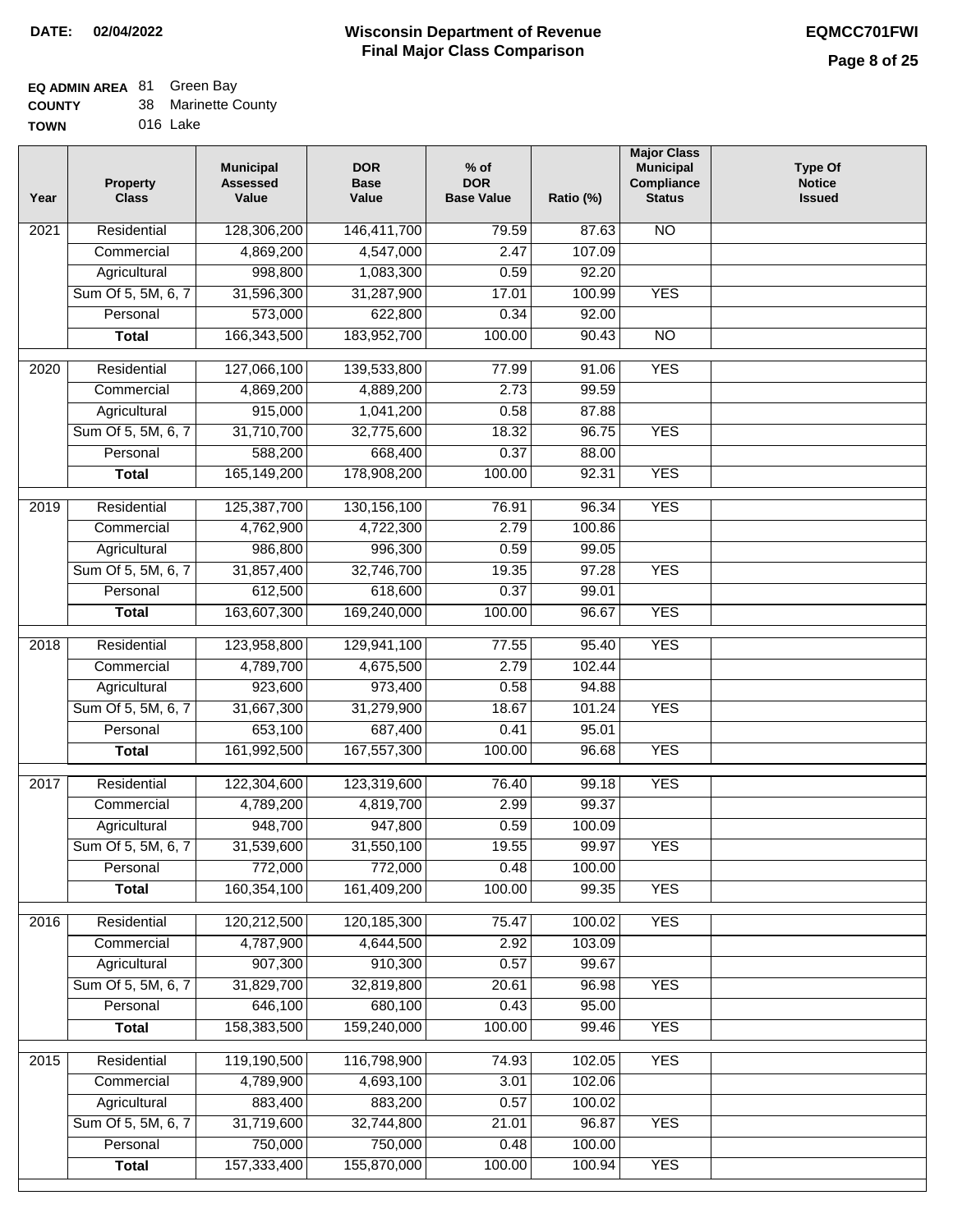# **EQ ADMIN AREA** 81 Green Bay

**COUNTY TOWN** 38 Marinette County

|  | 018 Middle Inlet |  |
|--|------------------|--|
|  |                  |  |

| Year              | <b>Property</b><br><b>Class</b> | <b>Municipal</b><br><b>Assessed</b><br>Value | <b>DOR</b><br><b>Base</b><br>Value | $%$ of<br><b>DOR</b><br><b>Base Value</b> | Ratio (%) | <b>Major Class</b><br><b>Municipal</b><br>Compliance<br><b>Status</b> | <b>Type Of</b><br><b>Notice</b><br><b>Issued</b> |
|-------------------|---------------------------------|----------------------------------------------|------------------------------------|-------------------------------------------|-----------|-----------------------------------------------------------------------|--------------------------------------------------|
| 2021              | Residential                     | 81,618,800                                   | 101,287,100                        | 79.65                                     | 80.58     | N <sub>O</sub>                                                        |                                                  |
|                   | Commercial                      | 1,534,700                                    | 1,517,500                          | 1.19                                      | 101.13    |                                                                       |                                                  |
|                   | Agricultural                    | 708,200                                      | 777,800                            | 0.61                                      | 91.05     |                                                                       |                                                  |
|                   | Sum Of 5, 5M, 6, 7              | 23,638,900                                   | 23,270,800                         | 18.30                                     | 101.58    | <b>YES</b>                                                            |                                                  |
|                   | Personal                        | 311,600                                      | 311,600                            | 0.25                                      | 100.00    |                                                                       |                                                  |
|                   | <b>Total</b>                    | 107,812,200                                  | 127, 164, 800                      | 100.00                                    | 84.78     | $\overline{NO}$                                                       |                                                  |
| $\overline{2020}$ | Residential                     | 80,620,200                                   | 93,174,800                         | 78.95                                     | 86.53     | $\overline{NO}$                                                       |                                                  |
|                   | Commercial                      | 1,534,700                                    | 1,517,500                          | 1.29                                      | 101.13    |                                                                       |                                                  |
|                   | Agricultural                    | 708,100                                      | 747,100                            | 0.63                                      | 94.78     |                                                                       |                                                  |
|                   | Sum Of 5, 5M, 6, 7              | 23,790,700                                   | 22,279,800                         | 18.88                                     | 106.78    | <b>YES</b>                                                            |                                                  |
|                   | Personal                        | 303,400                                      | 303,400                            | 0.26                                      | 100.00    |                                                                       |                                                  |
|                   | <b>Total</b>                    | 106,957,100                                  | 118,022,600                        | 100.00                                    | 90.62     | $\overline{NO}$                                                       |                                                  |
| $\frac{1}{2019}$  | Residential                     | 79,490,600                                   | 86,189,900                         | 76.60                                     | 92.23     | <b>YES</b>                                                            |                                                  |
|                   | Commercial                      | 1,463,900                                    | 1,418,300                          | 1.26                                      | 103.22    |                                                                       |                                                  |
|                   | Agricultural                    | 705,000                                      | 714,500                            | 0.63                                      | 98.67     |                                                                       |                                                  |
|                   | Sum Of 5, 5M, 6, 7              | 24,066,100                                   | 23,574,400                         | 20.95                                     | 102.09    | <b>YES</b>                                                            |                                                  |
|                   | Personal                        | 629,100                                      | 629,100                            | 0.56                                      | 100.00    |                                                                       |                                                  |
|                   | <b>Total</b>                    | 106,354,700                                  | 112,526,200                        | 100.00                                    | 94.52     | <b>YES</b>                                                            |                                                  |
| 2018              | Residential                     |                                              |                                    |                                           | 93.92     | <b>YES</b>                                                            |                                                  |
|                   | Commercial                      | 78,778,700<br>1,463,900                      | 83,876,900<br>1,404,200            | 76.33<br>1.28                             | 104.25    |                                                                       |                                                  |
|                   | Agricultural                    | 706,800                                      | 697,100                            | 0.63                                      | 101.39    |                                                                       |                                                  |
|                   | Sum Of 5, 5M, 6, 7              | 23,896,600                                   | 23,305,500                         | 21.21                                     | 102.54    | <b>YES</b>                                                            |                                                  |
|                   | Personal                        | 598,700                                      | 598,700                            | 0.54                                      | 100.00    |                                                                       |                                                  |
|                   | <b>Total</b>                    | 105,444,700                                  | 109,882,400                        | 100.00                                    | 95.96     | <b>YES</b>                                                            |                                                  |
|                   |                                 |                                              |                                    |                                           |           |                                                                       |                                                  |
| 2017              | Residential                     | 77,908,900                                   | 82,247,400                         | 75.81                                     | 94.73     | <b>YES</b>                                                            |                                                  |
|                   | Commercial                      | 1,463,900                                    | 1,447,600                          | 1.33                                      | 101.13    |                                                                       |                                                  |
|                   | Agricultural                    | 708,400                                      | 681,000                            | 0.63                                      | 104.02    |                                                                       |                                                  |
|                   | Sum Of 5, 5M, 6, 7              | 28,007,000                                   | 23,530,600                         | 21.69                                     | 119.02    | NO.                                                                   |                                                  |
|                   | Personal                        | 579,800                                      | 579,800                            | 0.53                                      | 100.00    |                                                                       |                                                  |
|                   | <b>Total</b>                    | 108,668,000                                  | 108,486,400                        | 100.00                                    | 100.17    | <b>NO</b>                                                             | 2nd Notice of Non-Compliance                     |
| 2016              | Residential                     | 76,677,200                                   | 78,706,800                         | 75.40                                     | 97.42     | <b>YES</b>                                                            |                                                  |
|                   | Commercial                      | 1,412,300                                    | 1,343,600                          | 1.29                                      | 105.11    |                                                                       |                                                  |
|                   | Agricultural                    | 714,500                                      | 677,100                            | 0.65                                      | 105.52    |                                                                       |                                                  |
|                   | Sum Of 5, 5M, 6, 7              | 27,786,300                                   | 23,207,100                         | 22.23                                     | 119.73    | $\overline{NO}$                                                       |                                                  |
|                   | Personal                        | 447,009                                      | 447,000                            | 0.43                                      | 100.00    |                                                                       |                                                  |
|                   | <b>Total</b>                    | 107,037,309                                  | 104,381,600                        | 100.00                                    | 102.54    | $\overline{NO}$                                                       | 1st Notice of Non-Compliance                     |
| 2015              | Residential                     | 75,997,500                                   | 74,263,500                         | 74.24                                     | 102.33    | <b>YES</b>                                                            |                                                  |
|                   | Commercial                      | 1,503,000                                    | 1,450,400                          | 1.45                                      | 103.63    |                                                                       |                                                  |
|                   | Agricultural                    | 724,600                                      | 679,000                            | 0.68                                      | 106.72    |                                                                       |                                                  |
|                   | Sum Of 5, 5M, 6, 7              | 27,885,100                                   | 23,161,900                         | 23.16                                     | 120.39    | $\overline{NO}$                                                       |                                                  |
|                   | Personal                        | 471,917                                      | 471,900                            | 0.47                                      | 100.00    |                                                                       |                                                  |
|                   | <b>Total</b>                    | 106,582,117                                  | 100,026,700                        | 100.00                                    | 106.55    | $\overline{NO}$                                                       |                                                  |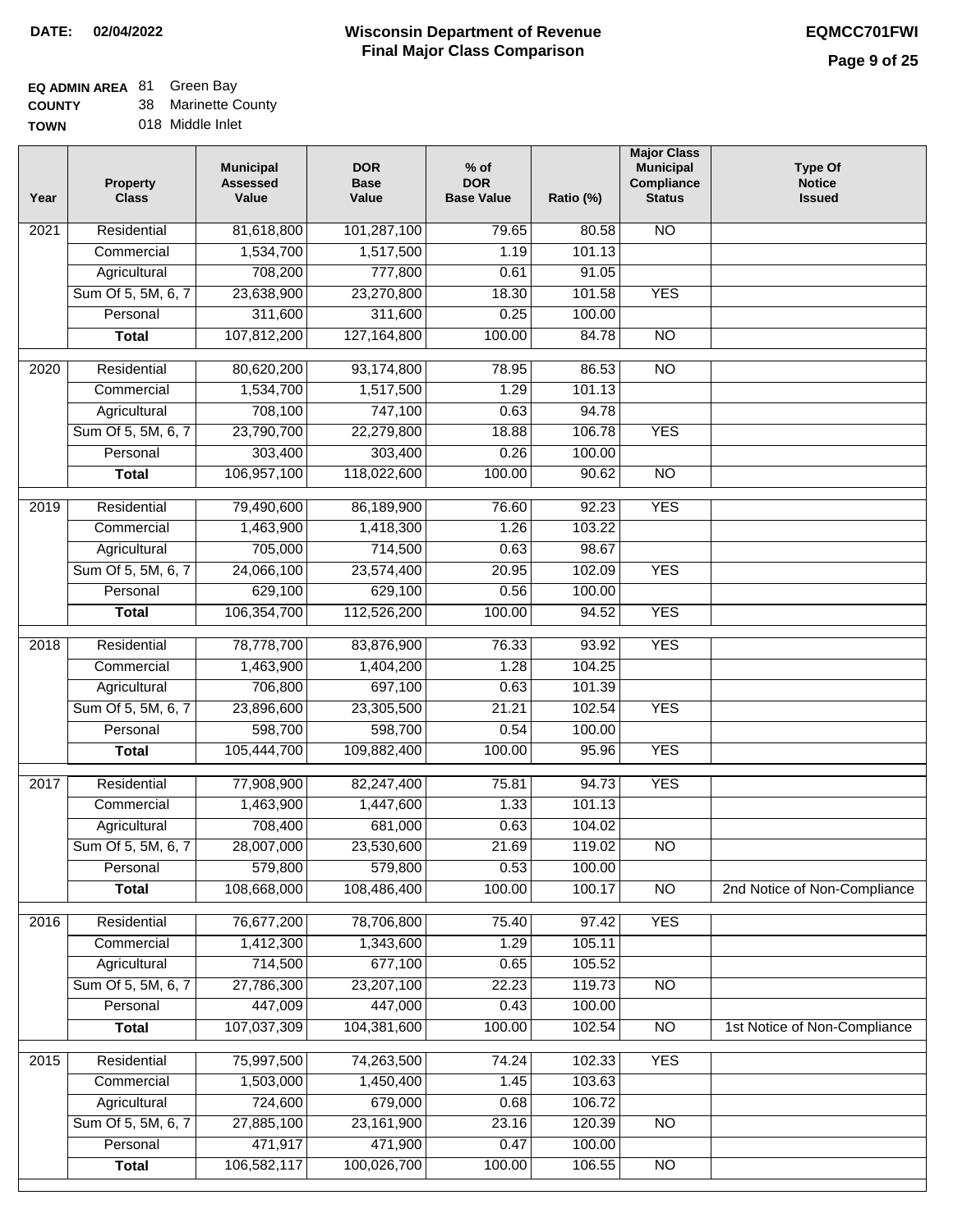## **EQ ADMIN AREA** 81 Green Bay

| <b>COUNTY</b> |  | 38 Marinette County |
|---------------|--|---------------------|
|---------------|--|---------------------|

**TOWN** 020 Niagara

| Year              | <b>Property</b><br><b>Class</b> | <b>Municipal</b><br><b>Assessed</b><br>Value | <b>DOR</b><br><b>Base</b><br>Value | $%$ of<br><b>DOR</b><br><b>Base Value</b> | Ratio (%)       | <b>Major Class</b><br><b>Municipal</b><br>Compliance<br><b>Status</b> | <b>Type Of</b><br><b>Notice</b><br><b>Issued</b> |
|-------------------|---------------------------------|----------------------------------------------|------------------------------------|-------------------------------------------|-----------------|-----------------------------------------------------------------------|--------------------------------------------------|
| 2021              | Residential                     | 52,098,800                                   | 62,720,500                         | 74.93                                     | 83.07           | <b>NO</b>                                                             |                                                  |
|                   | Commercial                      | 2,357,700                                    | 2,283,300                          | 2.73                                      | 103.26          |                                                                       |                                                  |
|                   | Agricultural                    | 204,450                                      | 212,400                            | 0.25                                      | 96.26           |                                                                       |                                                  |
|                   | Sum Of 5, 5M, 6, 7              | 17,235,400                                   | 17,839,700                         | 21.31                                     | 96.61           | <b>YES</b>                                                            |                                                  |
|                   | Personal                        | 645,367                                      | 645,300                            | 0.77                                      | 100.01          |                                                                       |                                                  |
|                   | <b>Total</b>                    | 72,541,717                                   | 83,701,200                         | 100.00                                    | 86.67           | $\overline{NO}$                                                       |                                                  |
| 2020              | Residential                     | 51,584,600                                   | 56,241,800                         | 72.58                                     | 91.72           | <b>YES</b>                                                            |                                                  |
|                   | Commercial                      | 2,357,700                                    | 2,455,200                          | 3.17                                      | 96.03           |                                                                       |                                                  |
|                   | Agricultural                    | 204,450                                      | 204,500                            | 0.26                                      | 99.98           |                                                                       |                                                  |
|                   | Sum Of 5, 5M, 6, 7              | 17,325,400                                   | 17,948,900                         | 23.16                                     | 96.53           | <b>YES</b>                                                            |                                                  |
|                   | Personal                        | 640,772                                      | 640,700                            | 0.83                                      | 100.01          |                                                                       |                                                  |
|                   | <b>Total</b>                    | 72,112,922                                   | 77,491,100                         | 100.00                                    | 93.06           | <b>YES</b>                                                            |                                                  |
|                   |                                 |                                              |                                    |                                           |                 |                                                                       |                                                  |
| $\frac{1}{2019}$  | Residential                     | 51,341,800                                   | 51,917,900                         | 70.09                                     | 98.89           | <b>YES</b>                                                            |                                                  |
|                   | Commercial                      | 2,350,200                                    | 2,399,700                          | 3.24                                      | 97.94           |                                                                       |                                                  |
|                   | Agricultural                    | 190,700                                      | 196,500                            | 0.27                                      | 97.05           |                                                                       |                                                  |
|                   | Sum Of 5, 5M, 6, 7              | 17,336,200                                   | 18,917,800                         | 25.54                                     | 91.64           | <b>YES</b>                                                            |                                                  |
|                   | Personal                        | 639,828                                      | 639,800                            | 0.86                                      | 100.00          |                                                                       |                                                  |
|                   | <b>Total</b>                    | 71,858,728                                   | 74,071,700                         | 100.00                                    | 97.01           | <b>YES</b>                                                            |                                                  |
| 2018              | Residential                     | 50,839,500                                   | 49,600,300                         | 70.03                                     | 102.50          | <b>YES</b>                                                            |                                                  |
|                   | Commercial                      | 2,414,600                                    | 2,375,900                          | 3.35                                      | 101.63          |                                                                       |                                                  |
|                   | Agricultural                    | 186,800                                      | 191,100                            | 0.27                                      | 97.75           |                                                                       |                                                  |
|                   | Sum Of 5, 5M, 6, 7              | 17,297,700                                   | 17,926,100                         | 25.31                                     | 96.49           | <b>YES</b>                                                            |                                                  |
|                   | Personal                        | 730,825                                      | 730,800                            | 1.03                                      | 100.00          |                                                                       |                                                  |
|                   | <b>Total</b>                    | 71,469,425                                   | 70,824,200                         | 100.00                                    | 100.91          | <b>YES</b>                                                            |                                                  |
| $\overline{2017}$ | Residential                     | 50,472,500                                   | 50,282,600                         | 69.26                                     | 100.38          | <b>YES</b>                                                            |                                                  |
|                   | Commercial                      | 2,414,600                                    | 2,449,400                          | 3.37                                      | 98.58           |                                                                       |                                                  |
|                   | Agricultural                    | 186,800                                      | 186,600                            | 0.26                                      | 100.11          |                                                                       |                                                  |
|                   | Sum Of 5, 5M, 6, 7              | 17,472,900                                   | 18,890,600                         | 26.02                                     | 92.50           | <b>YES</b>                                                            |                                                  |
|                   | Personal                        | 790,125                                      | 790,100                            | 1.09                                      | 100.00          |                                                                       |                                                  |
|                   | <b>Total</b>                    | 71,336,925                                   | 72,599,300                         | 100.00                                    | 98.26           | <b>YES</b>                                                            |                                                  |
|                   |                                 |                                              |                                    |                                           |                 |                                                                       |                                                  |
| 2016              | Residential                     | 50,120,800                                   | 49,950,700                         | 68.88                                     | 100.34          | <b>YES</b>                                                            |                                                  |
|                   | Commercial                      | 2,414,600                                    | 2,355,200                          | 3.25                                      | 102.52          |                                                                       |                                                  |
|                   | Agricultural                    | 181,350                                      | 181,200                            | 0.25                                      | 100.08          |                                                                       |                                                  |
|                   | Sum Of 5, 5M, 6, 7              | 17,616,000                                   | 19,223,200                         | 26.51                                     | 91.64<br>100.00 | <b>YES</b>                                                            |                                                  |
|                   | Personal                        | 812,134<br>71,144,884                        | 812,100<br>72,522,400              | 1.12<br>100.00                            | 98.10           | <b>YES</b>                                                            |                                                  |
|                   | <b>Total</b>                    |                                              |                                    |                                           |                 |                                                                       |                                                  |
| 2015              | Residential                     | 54,692,000                                   | 50,461,600                         | 67.68                                     | 108.38          | <b>YES</b>                                                            |                                                  |
|                   | Commercial                      | 2,748,400                                    | 2,379,000                          | 3.19                                      | 115.53          |                                                                       |                                                  |
|                   | Agricultural                    | 172,600                                      | 172,800                            | 0.23                                      | 99.88           |                                                                       |                                                  |
|                   | Sum Of 5, 5M, 6, 7              | 17,221,400                                   | 20,739,200                         | 27.82                                     | 83.04           | <b>NO</b>                                                             |                                                  |
|                   | Personal                        | 802,421                                      | 802,500                            | 1.08                                      | 99.99           |                                                                       |                                                  |
|                   | <b>Total</b>                    | 75,636,821                                   | 74,555,100                         | 100.00                                    | 101.45          | N <sub>O</sub>                                                        | <b>Training Notice</b>                           |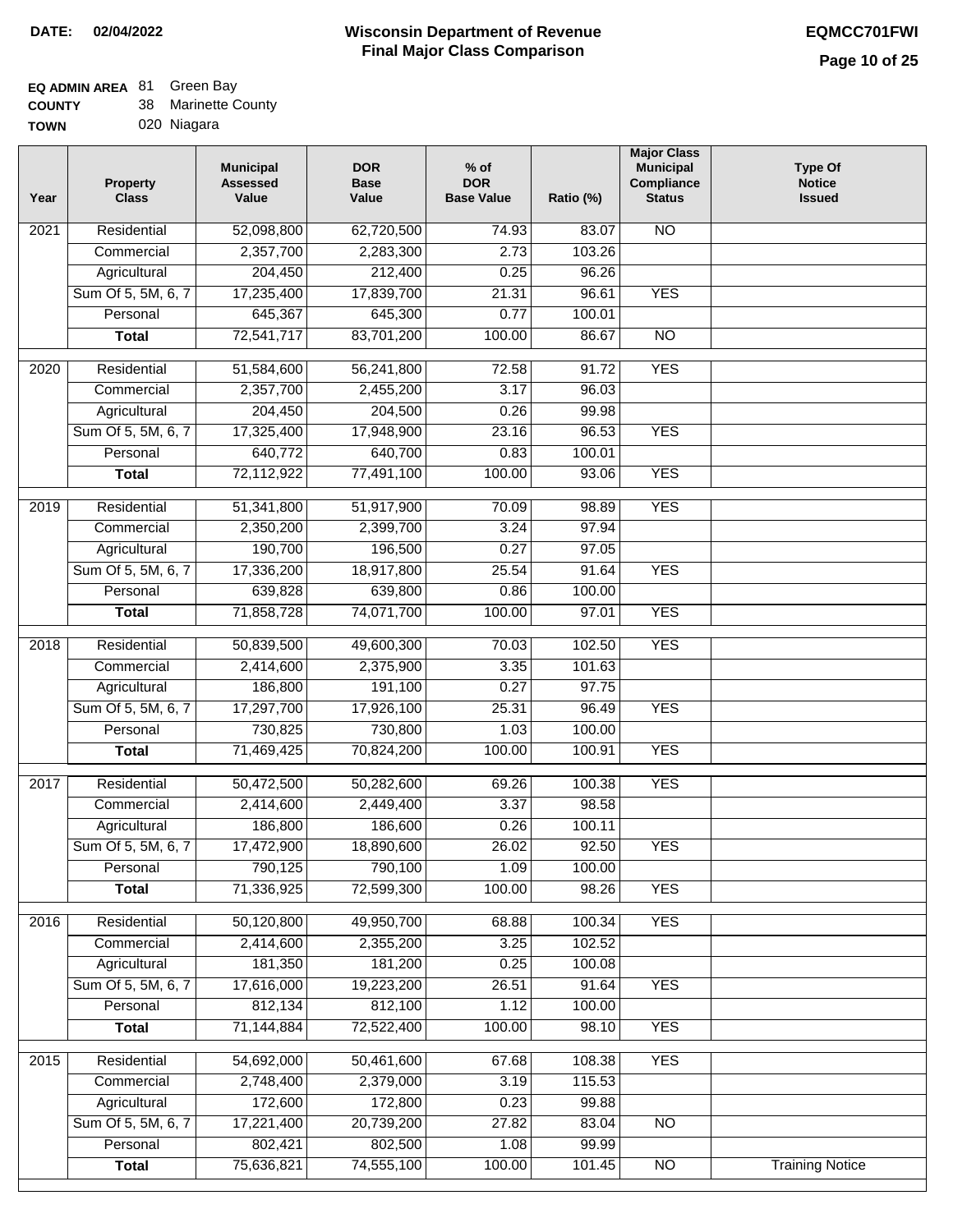## **EQ ADMIN AREA** 81 Green Bay

| <b>COUNTY</b> |  | Marinette County |
|---------------|--|------------------|
|---------------|--|------------------|

**TOWN** 022 Pembine

| Year              | <b>Property</b><br><b>Class</b> | <b>Municipal</b><br><b>Assessed</b><br>Value | <b>DOR</b><br><b>Base</b><br>Value | $%$ of<br><b>DOR</b><br><b>Base Value</b> | Ratio (%) | <b>Major Class</b><br><b>Municipal</b><br>Compliance<br><b>Status</b> | <b>Type Of</b><br><b>Notice</b><br><b>Issued</b> |
|-------------------|---------------------------------|----------------------------------------------|------------------------------------|-------------------------------------------|-----------|-----------------------------------------------------------------------|--------------------------------------------------|
| $\overline{202}1$ | Residential                     | 64,479,500                                   | 75,184,700                         | 77.91                                     | 85.76     | <b>NO</b>                                                             |                                                  |
|                   | Commercial                      | 4,014,200                                    | 3,493,100                          | 3.62                                      | 114.92    |                                                                       |                                                  |
|                   | Agricultural                    | 116,800                                      | 116,400                            | 0.12                                      | 100.34    |                                                                       |                                                  |
|                   | Sum Of 5, 5M, 6, 7              | 17,393,400                                   | 16,213,900                         | 16.80                                     | 107.27    | <b>YES</b>                                                            |                                                  |
|                   | Personal                        | 1,354,600                                    | 1,488,600                          | 1.54                                      | 91.00     |                                                                       |                                                  |
|                   | <b>Total</b>                    | 87,358,500                                   | 96,496,700                         | 100.00                                    | 90.53     | $\overline{NO}$                                                       |                                                  |
| $\overline{2020}$ | Residential                     | 64,020,900                                   | 72,477,100                         | 76.19                                     | 88.33     | $\overline{NO}$                                                       |                                                  |
|                   | Commercial                      | 4,015,000                                    | 3,753,000                          | 3.95                                      | 106.98    |                                                                       |                                                  |
|                   | Agricultural                    | 100,000                                      | 112,000                            | 0.12                                      | 89.29     |                                                                       |                                                  |
|                   | Sum Of 5, 5M, 6, 7              | 17,645,900                                   | 17,416,000                         | 18.31                                     | 101.32    | <b>YES</b>                                                            |                                                  |
|                   | Personal                        | 1,329,300                                    | 1,370,400                          | 1.44                                      | 97.00     |                                                                       |                                                  |
|                   | <b>Total</b>                    | 87,111,100                                   | 95,128,500                         | 100.00                                    | 91.57     | $\overline{NO}$                                                       |                                                  |
| 2019              | Residential                     | 63,506,600                                   | 65,347,900                         | 72.96                                     | 97.18     | <b>YES</b>                                                            |                                                  |
|                   | Commercial                      | 4,015,000                                    | 3,643,700                          | 4.07                                      | 110.19    |                                                                       |                                                  |
|                   | Agricultural                    | 96,800                                       | 104,200                            | 0.12                                      | 92.90     |                                                                       |                                                  |
|                   | Sum Of 5, 5M, 6, 7              | 18,211,800                                   | 19,038,500                         | 21.26                                     | 95.66     | <b>YES</b>                                                            |                                                  |
|                   | Personal                        | 1,423,100                                    | 1,437,400                          | 1.60                                      | 99.01     |                                                                       |                                                  |
|                   | <b>Total</b>                    | 87,253,300                                   | 89,571,700                         | 100.00                                    | 97.41     | <b>YES</b>                                                            |                                                  |
|                   |                                 |                                              |                                    |                                           |           |                                                                       |                                                  |
| 2018              | Residential                     | 62,820,100                                   | 63,979,300                         | 73.39                                     | 98.19     | <b>YES</b>                                                            |                                                  |
|                   | Commercial                      | 4,030,500                                    | 3,656,800                          | 4.19                                      | 110.22    |                                                                       |                                                  |
|                   | Agricultural                    | 96,800                                       | 101,000                            | 0.12                                      | 95.84     |                                                                       |                                                  |
|                   | Sum Of 5, 5M, 6, 7              | 18,250,900                                   | 18,000,500                         | 20.65                                     | 101.39    | <b>YES</b>                                                            |                                                  |
|                   | Personal                        | 1,440,100                                    | 1,440,100                          | 1.65<br>100.00                            | 100.00    | <b>YES</b>                                                            |                                                  |
|                   | <b>Total</b>                    | 86,638,400                                   | 87, 177, 700                       |                                           | 99.38     |                                                                       |                                                  |
| 2017              | Residential                     | 61,829,800                                   | 62,259,100                         | 73.05                                     | 99.31     | <b>YES</b>                                                            |                                                  |
|                   | Commercial                      | 3,589,900                                    | 3,309,500                          | 3.88                                      | 108.47    |                                                                       |                                                  |
|                   | Agricultural                    | 93,800                                       | 95,700                             | 0.11                                      | 98.01     |                                                                       |                                                  |
|                   | Sum Of 5, 5M, 6, 7              | 18,322,400                                   | 18,124,500                         | 21.27                                     | 101.09    | <b>YES</b>                                                            |                                                  |
|                   | Personal                        | 1,435,700                                    | 1,435,700                          | 1.68                                      | 100.00    |                                                                       |                                                  |
|                   | <b>Total</b>                    | 85,271,600                                   | 85,224,500                         | 100.00                                    | 100.06    | <b>YES</b>                                                            |                                                  |
| 2016              | Residential                     | 61,166,100                                   | 60,365,100                         | 71.81                                     | 101.33    | <b>YES</b>                                                            |                                                  |
|                   | Commercial                      | 3,600,500                                    | 3,179,300                          | 3.78                                      | 113.25    |                                                                       |                                                  |
|                   | Agricultural                    | 93,800                                       | 94,400                             | 0.11                                      | 99.36     |                                                                       |                                                  |
|                   | Sum Of 5, 5M, 6, 7              | 18,132,600                                   | 18,898,400                         | 22.48                                     | 95.95     | <b>YES</b>                                                            |                                                  |
|                   | Personal                        | 1,526,300                                    | 1,526,300                          | 1.82                                      | 100.00    |                                                                       |                                                  |
|                   | <b>Total</b>                    | 84,519,300                                   | 84,063,500                         | 100.00                                    | 100.54    | <b>YES</b>                                                            |                                                  |
| 2015              | Residential                     | 64,777,486                                   | 58,481,300                         | 71.59                                     | 110.77    | N <sub>O</sub>                                                        |                                                  |
|                   | Commercial                      | 3,639,240                                    | 3,151,400                          | 3.86                                      | 115.48    |                                                                       |                                                  |
|                   | Agricultural                    | 83,223                                       | 89,100                             | 0.11                                      | 93.40     |                                                                       |                                                  |
|                   | Sum Of 5, 5M, 6, 7              | 20,786,461                                   | 18,617,200                         | 22.79                                     | 111.65    | <b>NO</b>                                                             |                                                  |
|                   | Personal                        | 1,576,300                                    | 1,347,300                          | 1.65                                      | 117.00    |                                                                       |                                                  |
|                   | <b>Total</b>                    | 90,862,710                                   | 81,686,300                         | 100.00                                    | 111.23    | NO                                                                    |                                                  |
|                   |                                 |                                              |                                    |                                           |           |                                                                       |                                                  |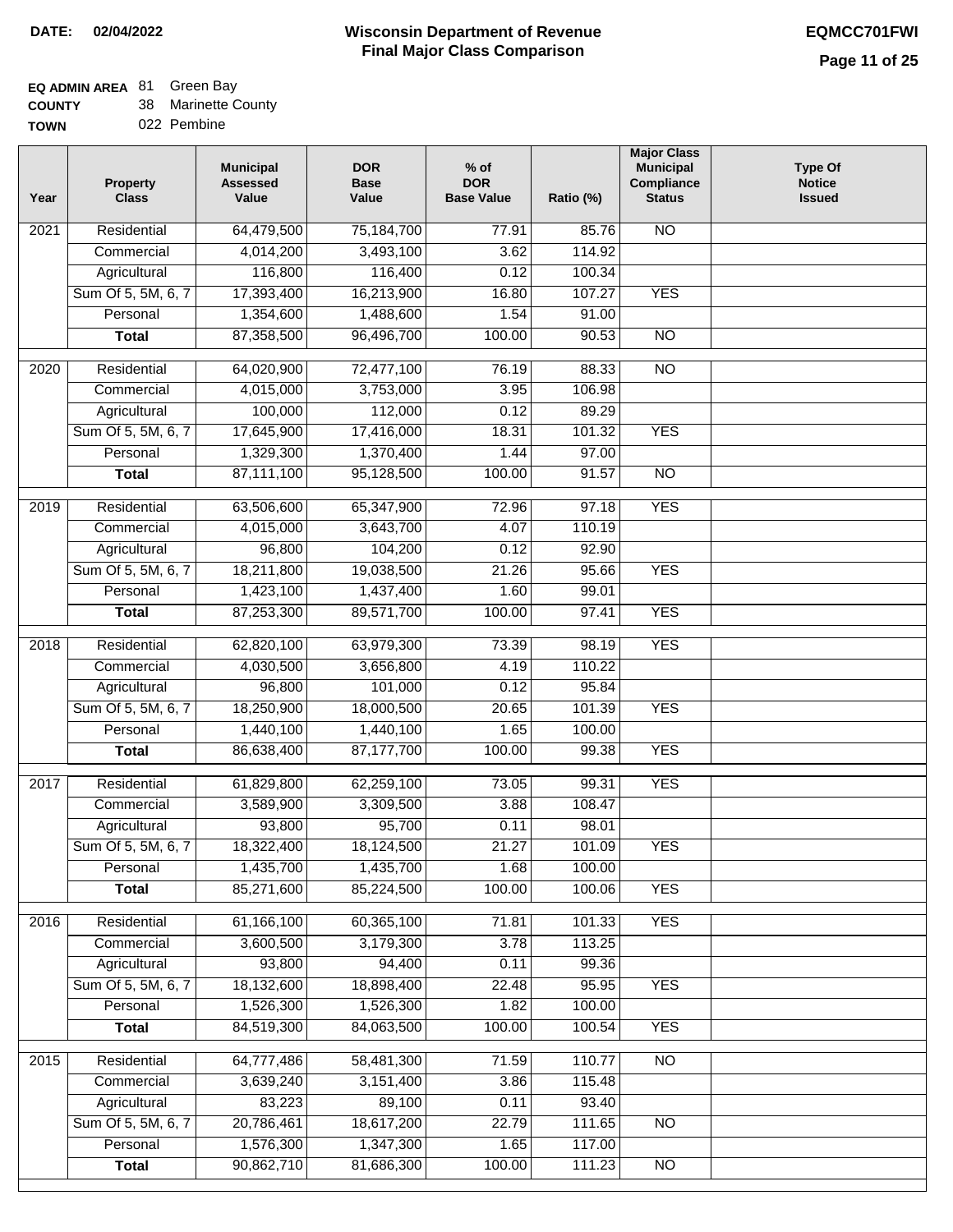# **EQ ADMIN AREA** 81 Green Bay

**COUNTY** 38 Marinette County

**TOWN** 024 Peshtigo

| Year              | <b>Property</b><br><b>Class</b> | <b>Municipal</b><br><b>Assessed</b><br>Value | <b>DOR</b><br><b>Base</b><br>Value | % of<br><b>DOR</b><br><b>Base Value</b> | Ratio (%) | <b>Major Class</b><br><b>Municipal</b><br>Compliance<br><b>Status</b> | <b>Type Of</b><br><b>Notice</b><br><b>Issued</b> |
|-------------------|---------------------------------|----------------------------------------------|------------------------------------|-----------------------------------------|-----------|-----------------------------------------------------------------------|--------------------------------------------------|
| $\overline{202}1$ | Residential                     | 293,126,300                                  | 314,433,300                        | 89.04                                   | 93.22     | <b>YES</b>                                                            |                                                  |
|                   | Commercial                      | 14,574,000                                   | 14,793,000                         | 4.19                                    | 98.52     |                                                                       |                                                  |
|                   | Agricultural                    | 519,600                                      | 539,900                            | 0.15                                    | 96.24     |                                                                       |                                                  |
|                   | Sum Of 5, 5M, 6, 7              | 21,192,400                                   | 22,461,000                         | 6.36                                    | 94.35     |                                                                       |                                                  |
|                   | Personal                        | 838,300                                      | 901,400                            | 0.26                                    | 93.00     |                                                                       |                                                  |
|                   | <b>Total</b>                    | 330,250,600                                  | 353,128,600                        | 100.00                                  | 93.52     | <b>YES</b>                                                            |                                                  |
| $\overline{2020}$ | Residential                     | 290,155,500                                  | 301,144,000                        | 88.76                                   | 96.35     | <b>YES</b>                                                            |                                                  |
|                   | Commercial                      | 14,536,300                                   | 15,714,700                         | 4.63                                    | 92.50     |                                                                       |                                                  |
|                   | Agricultural                    | 486,800                                      | 521,700                            | 0.15                                    | 93.31     |                                                                       |                                                  |
|                   | Sum Of 5, 5M, 6, 7              | 21,214,000                                   | 21,003,100                         | 6.19                                    | 101.00    |                                                                       |                                                  |
|                   | Personal                        | 837,600                                      | 881,600                            | 0.26                                    | 95.01     |                                                                       |                                                  |
|                   | <b>Total</b>                    | 327,230,200                                  | 339,265,100                        | 100.00                                  | 96.45     | <b>YES</b>                                                            |                                                  |
| 2019              | Residential                     | 286,987,600                                  | 295,662,100                        | 88.45                                   | 97.07     | <b>YES</b>                                                            |                                                  |
|                   | Commercial                      | 14,776,800                                   | 15,509,000                         | 4.64                                    | 95.28     |                                                                       |                                                  |
|                   | Agricultural                    | 485,500                                      | 499,400                            | 0.15                                    | 97.22     |                                                                       |                                                  |
|                   | Sum Of 5, 5M, 6, 7              | 21,302,700                                   | 21,758,800                         | 6.51                                    | 97.90     |                                                                       |                                                  |
|                   | Personal                        | 802,800                                      | 845,100                            | 0.25                                    | 94.99     |                                                                       |                                                  |
|                   | <b>Total</b>                    | 324, 355, 400                                | 334,274,400                        | 100.00                                  | 97.03     | <b>YES</b>                                                            |                                                  |
| 2018              | Residential                     | 283,612,100                                  | 300,937,300                        | 88.76                                   | 94.24     | <b>YES</b>                                                            |                                                  |
|                   | Commercial                      | 14,616,000                                   | 15,332,700                         | 4.52                                    | 95.33     |                                                                       |                                                  |
|                   | Agricultural                    | 468,500                                      | 479,800                            | 0.14                                    | 97.64     |                                                                       |                                                  |
|                   | Sum Of 5, 5M, 6, 7              | 21,396,200                                   | 21,333,500                         | 6.29                                    | 100.29    |                                                                       |                                                  |
|                   | Personal                        | 948,900                                      | 968,300                            | 0.29                                    | 98.00     |                                                                       |                                                  |
|                   | <b>Total</b>                    | 321,041,700                                  | 339,051,600                        | 100.00                                  | 94.69     | <b>YES</b>                                                            |                                                  |
|                   |                                 |                                              |                                    |                                         |           |                                                                       |                                                  |
| 2017              | Residential                     | 280,519,400                                  | 289,240,900                        | 87.83                                   | 96.98     | <b>YES</b>                                                            |                                                  |
|                   | Commercial                      | 14,217,200                                   | 15,407,400                         | 4.68                                    | 92.28     |                                                                       |                                                  |
|                   | Agricultural                    | 460,200                                      | 467,700                            | 0.14                                    | 98.40     |                                                                       |                                                  |
|                   | Sum Of 5, 5M, 6, 7              | 21,279,000                                   | 23,123,700                         | 7.02                                    | 92.02     |                                                                       |                                                  |
|                   | Personal                        | 1,053,875                                    | 1,086,400                          | 0.33                                    | 97.01     |                                                                       |                                                  |
|                   | <b>Total</b>                    | 317,529,675                                  | 329,326,100                        | 100.00                                  | 96.42     | <b>YES</b>                                                            |                                                  |
| 2016              | Residential                     | 277,615,200                                  | 286,281,100                        | 88.11                                   | 96.97     | <b>YES</b>                                                            |                                                  |
|                   | Commercial                      | 14,530,400                                   | 14,962,900                         | 4.61                                    | 97.11     |                                                                       |                                                  |
|                   | Agricultural                    | 463,600                                      | 468,800                            | 0.14                                    | 98.89     |                                                                       |                                                  |
|                   | Sum Of 5, 5M, 6, 7              | 21,489,300                                   | 22,238,300                         | 6.84                                    | 96.63     |                                                                       |                                                  |
|                   | Personal                        | 952,900                                      | 952,900                            | 0.29                                    | 100.00    |                                                                       |                                                  |
|                   | <b>Total</b>                    | 315,051,400                                  | 324,904,000                        | 100.00                                  | 96.97     | <b>YES</b>                                                            |                                                  |
| 2015              | Residential                     | 276,054,100                                  | 270,781,800                        | 87.95                                   | 101.95    | <b>YES</b>                                                            |                                                  |
|                   | Commercial                      | 12,764,500                                   | 13,374,200                         | 4.34                                    | 95.44     |                                                                       |                                                  |
|                   | Agricultural                    | 463,600                                      | 463,800                            | 0.15                                    | 99.96     |                                                                       |                                                  |
|                   | Sum Of 5, 5M, 6, 7              | 21,708,000                                   | 22,463,600                         | 7.30                                    | 96.64     | <b>YES</b>                                                            |                                                  |
|                   | Personal                        | 789,400                                      | 789,400                            | 0.26                                    | 100.00    |                                                                       |                                                  |
|                   | <b>Total</b>                    | 311,779,600                                  | 307,872,800                        | 100.00                                  | 101.27    | <b>YES</b>                                                            |                                                  |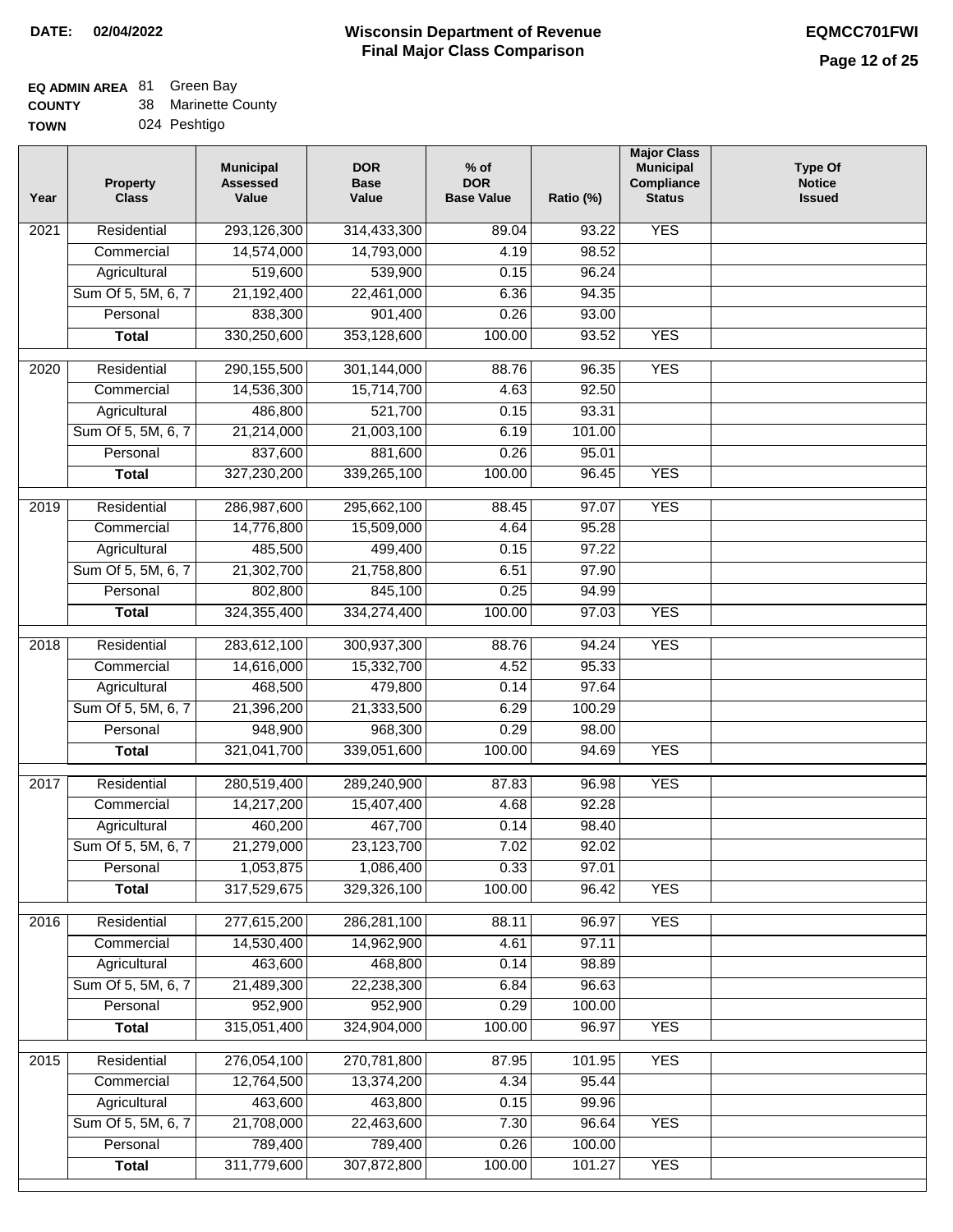### **Wisconsin Department of Revenue DATE: 02/04/2022 EQMCC701FWI Final Major Class Comparison**

### **EQ ADMIN AREA Green Bay**

**Commercial Agricultural** Sum Of 5, 5M, 6, 7 **Personal Total**

 3,906,900 1,315,600 33,436,200 766,870 170,658,970

 3,565,700 1,199,000 31,358,000 697,100 159,545,900

 2.23 0.75 19.65 0.44 100.00  109.57 109.72 106.63 110.01 106.97

YES

YES

**COUNTY TOWN** 38 026 Porterfield Marinette County

| Year              | <b>Property</b><br><b>Class</b> | <b>Municipal</b><br><b>Assessed</b><br>Value | <b>DOR</b><br><b>Base</b><br>Value | $%$ of<br><b>DOR</b><br><b>Base Value</b> | Ratio (%) | <b>Major Class</b><br><b>Municipal</b><br>Compliance<br><b>Status</b> | <b>Type Of</b><br><b>Notice</b><br><b>Issued</b> |
|-------------------|---------------------------------|----------------------------------------------|------------------------------------|-------------------------------------------|-----------|-----------------------------------------------------------------------|--------------------------------------------------|
| $\overline{202}1$ | Residential                     | 143,837,000                                  | 157,607,300                        | 81.03                                     | 91.26     | <b>YES</b>                                                            |                                                  |
|                   | Commercial                      | 4,173,000                                    | 3,621,700                          | 1.86                                      | 115.22    |                                                                       |                                                  |
|                   | Agricultural                    | 1,344,300                                    | 1,342,800                          | 0.69                                      | 100.11    |                                                                       |                                                  |
|                   | Sum Of 5, 5M, 6, 7              | 32,336,100                                   | 31,578,700                         | 16.24                                     | 102.40    | <b>YES</b>                                                            |                                                  |
|                   | Personal                        | 359,500                                      | 359,500                            | 0.18                                      | 100.00    |                                                                       |                                                  |
|                   | <b>Total</b>                    | 182,049,900                                  | 194,510,000                        | 100.00                                    | 93.59     | <b>YES</b>                                                            |                                                  |
| 2020              | Residential                     | 141,320,500                                  | 150,608,400                        | 81.17                                     | 93.83     | <b>YES</b>                                                            |                                                  |
|                   | Commercial                      | 3,428,100                                    | 3,278,100                          | 1.77                                      | 104.58    |                                                                       |                                                  |
|                   | Agricultural                    | 1,176,300                                    | 1,306,200                          | 0.70                                      | 90.06     |                                                                       |                                                  |
|                   | Sum Of 5, 5M, 6, 7              | 32,128,800                                   | 29,939,700                         | 16.14                                     | 107.31    | <b>YES</b>                                                            |                                                  |
|                   | Personal                        | 377,600                                      | 419,600                            | 0.23                                      | 89.99     |                                                                       |                                                  |
|                   | <b>Total</b>                    | 178,431,300                                  | 185,552,000                        | 100.00                                    | 96.16     | <b>YES</b>                                                            |                                                  |
| 2019              | Residential                     | 140,403,800                                  | 140,811,400                        | 79.61                                     | 99.71     | <b>YES</b>                                                            |                                                  |
|                   | Commercial                      | 3,941,700                                    | 3,650,800                          | 2.06                                      | 107.97    |                                                                       |                                                  |
|                   | Agricultural                    | 1,220,900                                    | 1,258,300                          | 0.71                                      | 97.03     |                                                                       |                                                  |
|                   | Sum Of 5, 5M, 6, 7              | 32,148,800                                   | 30,729,800                         | 17.37                                     | 104.62    | <b>YES</b>                                                            |                                                  |
|                   | Personal                        | 410,600                                      | 423,300                            | 0.24                                      | 97.00     |                                                                       |                                                  |
|                   | <b>Total</b>                    | 178,125,800                                  | 176,873,600                        | 100.00                                    | 100.71    | <b>YES</b>                                                            |                                                  |
| 2018              | Residential                     | 138,505,800                                  | 138,840,200                        | 79.91                                     | 99.76     | <b>YES</b>                                                            |                                                  |
|                   | Commercial                      | 4,103,000                                    | 3,762,700                          | 2.17                                      | 109.04    |                                                                       |                                                  |
|                   | Agricultural                    | 1,262,900                                    | 1,223,000                          | 0.70                                      | 103.26    |                                                                       |                                                  |
|                   | Sum Of 5, 5M, 6, 7              | 33,037,800                                   | 29,453,900                         | 16.95                                     | 112.17    | $\overline{NO}$                                                       |                                                  |
|                   | Personal                        | 478,700                                      | 464,800                            | 0.27                                      | 102.99    |                                                                       |                                                  |
|                   | <b>Total</b>                    | 177,388,200                                  | 173,744,600                        | 100.00                                    | 102.10    | $\overline{10}$                                                       |                                                  |
| $\overline{2017}$ | Residential                     | 135,828,000                                  | 133,528,900                        | 78.28                                     | 101.72    | <b>YES</b>                                                            |                                                  |
|                   | Commercial                      | 3,946,000                                    | 3,692,600                          | 2.16                                      | 106.86    |                                                                       |                                                  |
|                   | Agricultural                    | 1,257,800                                    | 1,196,400                          | 0.70                                      | 105.13    |                                                                       |                                                  |
|                   | Sum Of 5, 5M, 6, 7              | 33,172,000                                   | 31,361,300                         | 18.39                                     | 105.77    | <b>YES</b>                                                            |                                                  |
|                   | Personal                        | 831,000                                      | 791,400                            | 0.46                                      | 105.00    |                                                                       |                                                  |
|                   | <b>Total</b>                    | 175,034,800                                  | 170,570,600                        | 100.00                                    | 102.62    | <b>YES</b>                                                            |                                                  |
| 2016              | Residential                     | 133,594,100                                  | 128,846,500                        | 77.90                                     | 103.68    | <b>YES</b>                                                            |                                                  |
|                   | Commercial                      | 3,980,100                                    | 3,565,200                          | 2.16                                      | 111.64    |                                                                       |                                                  |
|                   | Agricultural                    | 1,300,600                                    | 1,185,500                          | 0.72                                      | 109.71    |                                                                       |                                                  |
|                   | Sum Of 5, 5M, 6, 7              | 33,237,600                                   | 31,096,400                         | 18.80                                     | 106.89    | <b>YES</b>                                                            |                                                  |
|                   | Personal                        | 786,300                                      | 714,800                            | 0.43                                      | 110.00    |                                                                       |                                                  |
|                   | <b>Total</b>                    | 172,898,700                                  | 165,408,400                        | 100.00                                    | 104.53    | <b>YES</b>                                                            |                                                  |
| 2015              | Residential                     | 131,233,400                                  | 122,726,100                        | 76.92                                     | 106.93    | <b>YES</b>                                                            |                                                  |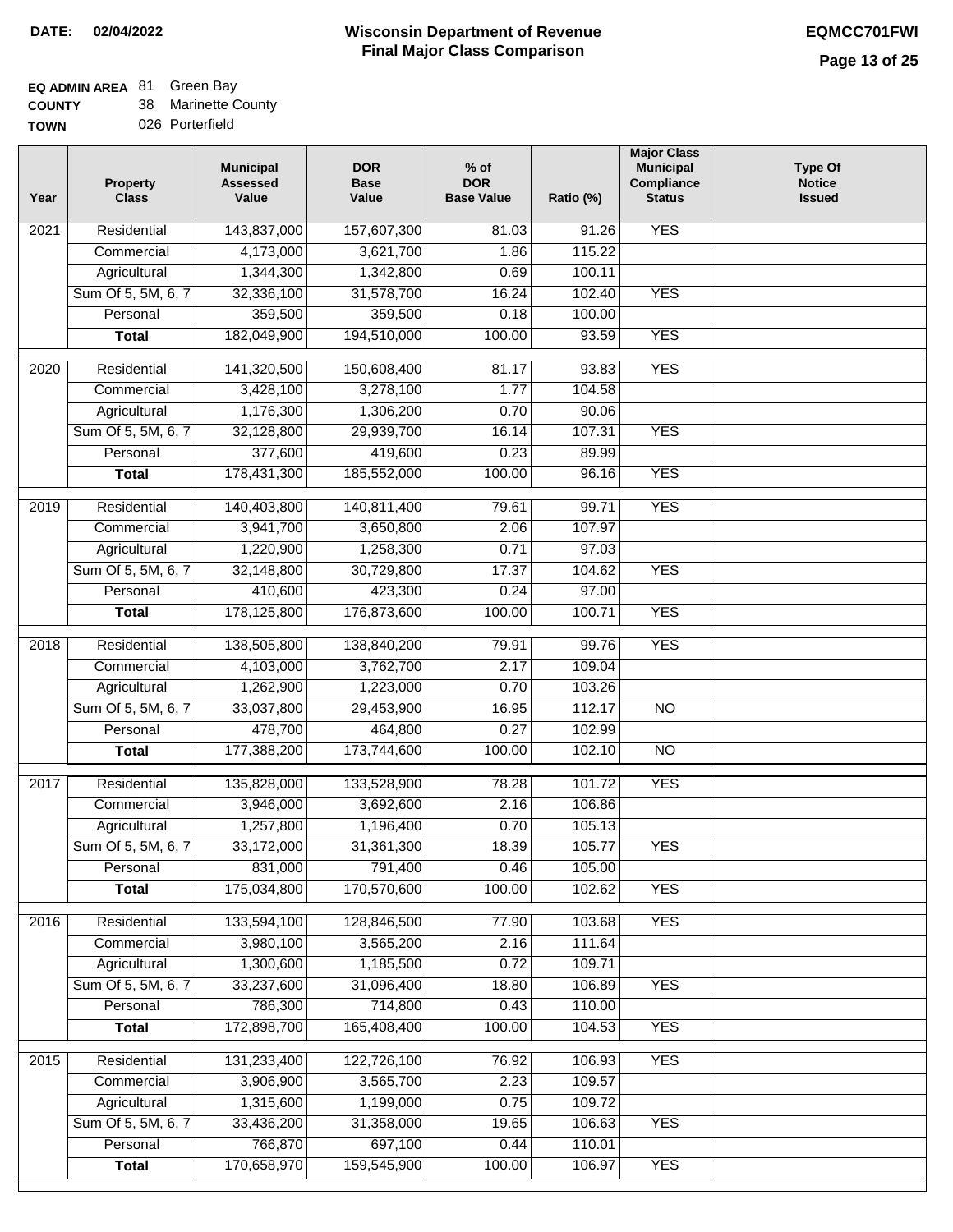٦

# **EQ ADMIN AREA** 81 Green Bay

| <b>COUNTY</b> | 38 Marinette County |
|---------------|---------------------|
| <b>TOWN</b>   | 028 Pound           |

| ИΝ | 028 Pound |  |
|----|-----------|--|
|    |           |  |

| Year             | <b>Property</b><br><b>Class</b> | <b>Municipal</b><br><b>Assessed</b><br>Value | <b>DOR</b><br><b>Base</b><br>Value | $%$ of<br><b>DOR</b><br><b>Base Value</b> | Ratio (%) | <b>Major Class</b><br><b>Municipal</b><br>Compliance<br><b>Status</b> | <b>Type Of</b><br><b>Notice</b><br><b>Issued</b> |
|------------------|---------------------------------|----------------------------------------------|------------------------------------|-------------------------------------------|-----------|-----------------------------------------------------------------------|--------------------------------------------------|
| 2021             | Residential                     | 67,234,300                                   | 78,205,900                         | 67.15                                     | 85.97     | <b>NO</b>                                                             |                                                  |
|                  | Commercial                      | 2,927,300                                    | 2,471,200                          | 2.12                                      | 118.46    |                                                                       |                                                  |
|                  | Agricultural                    | 2,370,900                                    | 2,570,000                          | 2.21                                      | 92.25     |                                                                       |                                                  |
|                  | Sum Of 5, 5M, 6, 7              | 32,051,700                                   | 32,993,200                         | 28.33                                     | 97.15     | <b>YES</b>                                                            |                                                  |
|                  | Personal                        | 230,700                                      | 230,700                            | 0.20                                      | 100.00    |                                                                       |                                                  |
|                  | <b>Total</b>                    | 104,814,900                                  | 116,471,000                        | 100.00                                    | 89.99     | $\overline{NO}$                                                       |                                                  |
| $\frac{1}{2020}$ | Residential                     | 66,528,600                                   | 73,177,400                         | 65.89                                     | 90.91     | <b>YES</b>                                                            |                                                  |
|                  | Commercial                      | 2,847,400                                    | 2,571,300                          | 2.32                                      | 110.74    |                                                                       |                                                  |
|                  | Agricultural                    | 2,381,400                                    | 2,483,600                          | 2.24                                      | 95.89     |                                                                       |                                                  |
|                  | Sum Of 5, 5M, 6, 7              | 32,136,100                                   | 32,588,700                         | 29.34                                     | 98.61     | <b>YES</b>                                                            |                                                  |
|                  | Personal                        | 233,100                                      | 233,100                            | 0.21                                      | 100.00    |                                                                       |                                                  |
|                  | <b>Total</b>                    | 104,126,600                                  | 111,054,100                        | 100.00                                    | 93.76     | <b>YES</b>                                                            |                                                  |
|                  |                                 |                                              |                                    |                                           |           |                                                                       |                                                  |
| $\frac{2019}{ }$ | Residential                     | 65,469,800                                   | 69,432,700                         | 64.64                                     | 94.29     | <b>YES</b>                                                            |                                                  |
|                  | Commercial                      | 2,872,600                                    | 2,545,500                          | 2.37                                      | 112.85    |                                                                       |                                                  |
|                  | Agricultural                    | 2,383,600                                    | 2,382,700                          | 2.22                                      | 100.04    |                                                                       |                                                  |
|                  | Sum Of 5, 5M, 6, 7              | 32,210,800                                   | 32,946,900                         | 30.67                                     | 97.77     | <b>YES</b>                                                            |                                                  |
|                  | Personal                        | 108,700                                      | 108,700                            | 0.10                                      | 100.00    |                                                                       |                                                  |
|                  | <b>Total</b>                    | 103,045,500                                  | 107,416,500                        | 100.00                                    | 95.93     | <b>YES</b>                                                            |                                                  |
| 2018             | Residential                     | 65,120,000                                   | 65,264,100                         | 63.47                                     | 99.78     | <b>YES</b>                                                            |                                                  |
|                  | Commercial                      | 2,719,900                                    | 2,457,000                          | 2.39                                      | 110.70    |                                                                       |                                                  |
|                  | Agricultural                    | 2,206,700                                    | 2,316,700                          | 2.25                                      | 95.25     |                                                                       |                                                  |
|                  | Sum Of 5, 5M, 6, 7              | 27,573,900                                   | 32,671,700                         | 31.78                                     | 84.40     | $\overline{NO}$                                                       |                                                  |
|                  | Personal                        | 109,100                                      | 109,100                            | 0.11                                      | 100.00    |                                                                       |                                                  |
|                  | <b>Total</b>                    | 97,729,600                                   | 102,818,600                        | 100.00                                    | 95.05     | $\overline{NO}$                                                       | 2nd Notice of Non-Compliance                     |
| 2017             | Residential                     | 63,643,800                                   | 61,433,300                         | 60.80                                     | 103.60    | <b>YES</b>                                                            |                                                  |
|                  | Commercial                      | 2,695,700                                    | 2,506,900                          | 2.48                                      | 107.53    |                                                                       |                                                  |
|                  | Agricultural                    | 2,210,100                                    | 2,265,600                          | 2.24                                      | 97.55     |                                                                       |                                                  |
|                  | Sum Of 5, 5M, 6, 7              | 27,751,000                                   | 33,364,900                         | 33.02                                     | 83.17     | $\overline{NO}$                                                       |                                                  |
|                  | Personal                        | 1,471,000                                    | 1,471,000                          | 1.46                                      | 100.00    |                                                                       |                                                  |
|                  | <b>Total</b>                    | 97,771,600                                   | 101,041,700                        | 100.00                                    | 96.76     | N <sub>O</sub>                                                        | 1st Notice of Non-Compliance                     |
| 2016             | Residential                     | 63,517,100                                   | 60,153,900                         | 61.33                                     | 105.59    | <b>YES</b>                                                            |                                                  |
|                  | Commercial                      | 2,443,500                                    | 2,168,000                          | 2.21                                      | 112.71    |                                                                       |                                                  |
|                  | Agricultural                    | 2,213,100                                    | 2,237,000                          | 2.28                                      | 98.93     |                                                                       |                                                  |
|                  | Sum Of 5, 5M, 6, 7              | 27,690,700                                   | 32,114,400                         | 32.74                                     | 86.23     | <b>NO</b>                                                             |                                                  |
|                  | Personal                        | 1,414,700                                    | 1,414,700                          | 1.44                                      | 100.00    |                                                                       |                                                  |
|                  | <b>Total</b>                    | 97,279,100                                   | 98,088,000                         | 100.00                                    | 99.18     | $\overline{NO}$                                                       |                                                  |
|                  |                                 |                                              |                                    |                                           |           |                                                                       |                                                  |
| 2015             | Residential                     | 63,225,100                                   | 56,971,500                         | 61.46                                     | 110.98    | $\overline{NO}$                                                       |                                                  |
|                  | Commercial                      | 2,219,000                                    | 1,963,100                          | 2.12                                      | 113.04    |                                                                       |                                                  |
|                  | Agricultural                    | 2,213,100                                    | 2,214,200                          | 2.39                                      | 99.95     |                                                                       |                                                  |
|                  | Sum Of 5, 5M, 6, 7              | 27,542,600                                   | 30,327,800                         | 32.72                                     | 90.82     | <b>YES</b>                                                            |                                                  |
|                  | Personal                        | 1,213,800                                    | 1,213,800                          | 1.31                                      | 100.00    |                                                                       |                                                  |
|                  | <b>Total</b>                    | 96,413,600                                   | 92,690,400                         | 100.00                                    | 104.02    | $\overline{NO}$                                                       |                                                  |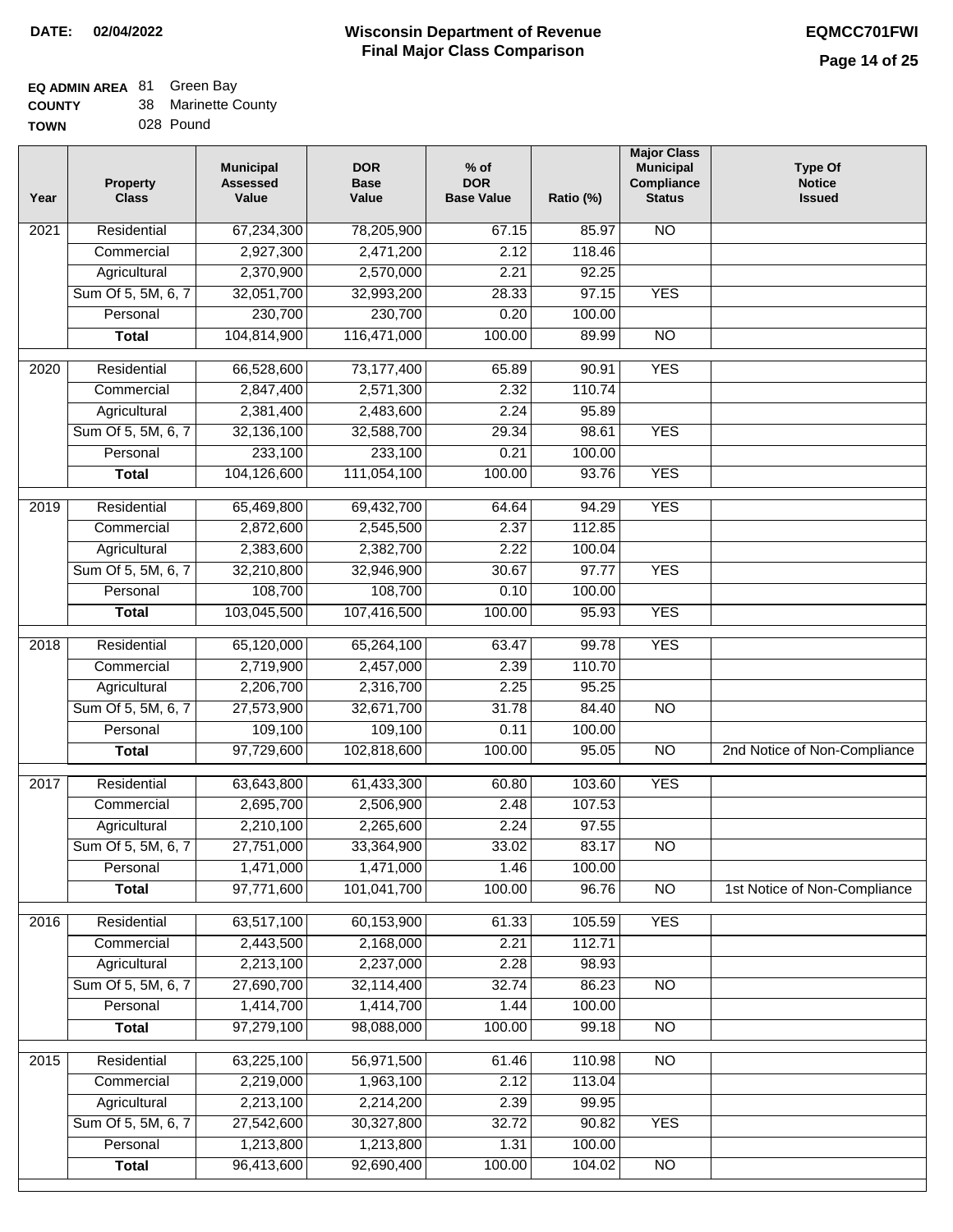### **Wisconsin Department of Revenue Final Major Class Comparison DATE: 02/04/2022 EQMCC701FWI**

# **EQ ADMIN AREA** 81 Green Bay

**COUNTY** 38 Marinette County

|             |                  | <b>Municipal</b> | DΟ |
|-------------|------------------|------------------|----|
| <b>TOWN</b> | 030 Silver Cliff |                  |    |
| ------      |                  |                  |    |

| Year              | <b>Property</b><br><b>Class</b> | <b>Municipal</b><br><b>Assessed</b><br>Value | <b>DOR</b><br><b>Base</b><br>Value | $%$ of<br><b>DOR</b><br><b>Base Value</b> | Ratio (%) | <b>Major Class</b><br><b>Municipal</b><br>Compliance<br><b>Status</b> | <b>Type Of</b><br><b>Notice</b><br><b>Issued</b> |
|-------------------|---------------------------------|----------------------------------------------|------------------------------------|-------------------------------------------|-----------|-----------------------------------------------------------------------|--------------------------------------------------|
| 2021              | Residential                     | 100,861,400                                  | 118,993,600                        | 87.05                                     | 84.76     | N <sub>O</sub>                                                        |                                                  |
|                   | Commercial                      | 2,004,100                                    | 2,019,000                          | 1.48                                      | 99.26     |                                                                       |                                                  |
|                   | Agricultural                    | 3,050                                        | 3,200                              | 0.00                                      | 95.31     |                                                                       |                                                  |
|                   | Sum Of 5, 5M, 6, 7              | 16,587,800                                   | 15,442,000                         | 11.30                                     | 107.42    | <b>YES</b>                                                            |                                                  |
|                   | Personal                        | 238,300                                      | 238,300                            | 0.17                                      | 100.00    |                                                                       |                                                  |
|                   | <b>Total</b>                    | 119,694,650                                  | 136,696,100                        | 100.00                                    | 87.56     | $\overline{NO}$                                                       |                                                  |
| $\overline{2020}$ | Residential                     | 100,545,340                                  | 108,936,200                        | 85.33                                     | 92.30     | <b>YES</b>                                                            |                                                  |
|                   | Commercial                      | 2,014,100                                    | 2,182,400                          | 1.71                                      | 92.29     |                                                                       |                                                  |
|                   | Agricultural                    | 3,100                                        | 3,100                              | 0.00                                      | 100.00    |                                                                       |                                                  |
|                   | Sum Of 5, 5M, 6, 7              | 16,588,100                                   | 16,299,600                         | 12.77                                     | 101.77    | <b>YES</b>                                                            |                                                  |
|                   | Personal                        | 234,400                                      | 246,700                            | 0.19                                      | 95.01     |                                                                       |                                                  |
|                   | <b>Total</b>                    | 119,385,040                                  | 127,668,000                        | 100.00                                    | 93.51     | <b>YES</b>                                                            |                                                  |
| 2019              | Residential                     | 98,958,740                                   | 106,204,100                        | 84.87                                     | 93.18     | <b>YES</b>                                                            |                                                  |
|                   | Commercial                      | 2,066,400                                    | 2,177,100                          | 1.74                                      | 94.92     |                                                                       |                                                  |
|                   | Agricultural                    | 2,700                                        | 4,000                              | 0.00                                      | 67.50     |                                                                       |                                                  |
|                   | Sum Of 5, 5M, 6, 7              | 19,641,300                                   | 16,503,500                         | 13.19                                     | 119.01    | $\overline{NO}$                                                       |                                                  |
|                   | Personal                        | 235,400                                      | 247,800                            | 0.20                                      | 95.00     |                                                                       |                                                  |
|                   | <b>Total</b>                    | 120,904,540                                  | 125,136,500                        | 100.00                                    | 96.62     | $\overline{NO}$                                                       |                                                  |
| 2018              | Residential                     | 97,840,740                                   | 108,275,400                        | 85.27                                     | 90.36     | <b>YES</b>                                                            |                                                  |
|                   | Commercial                      | 2,066,400                                    | 2,155,500                          | 1.70                                      | 95.87     |                                                                       |                                                  |
|                   | Agricultural                    | 2,700                                        | 400                                | 0.00                                      | 675.00    |                                                                       |                                                  |
|                   | Sum Of 5, 5M, 6, 7              | 19,437,900                                   | 16,292,400                         | 12.83                                     | 119.31    | $\overline{10}$                                                       |                                                  |
|                   | Personal                        | 246,400                                      | 262,100                            | 0.21                                      | 94.01     |                                                                       |                                                  |
|                   | <b>Total</b>                    | 119,594,140                                  | 126,985,800                        | 100.00                                    | 94.18     | $\overline{10}$                                                       |                                                  |
| 2017              | Residential                     | 97,002,040                                   | 106,020,700                        | 84.27                                     | 91.49     | <b>YES</b>                                                            |                                                  |
|                   | Commercial                      | 2,035,000                                    | 2,187,700                          | 1.74                                      | 93.02     |                                                                       |                                                  |
|                   | Agricultural                    | 3,200                                        | 3,900                              | 0.00                                      | 82.05     |                                                                       |                                                  |
|                   | Sum Of 5, 5M, 6, 7              | 19,675,500                                   | 17,221,600                         | 13.69                                     | 114.25    | NO                                                                    |                                                  |
|                   | Personal                        | 354,400                                      | 377,100                            | 0.30                                      | 93.98     |                                                                       |                                                  |
|                   | <b>Total</b>                    | 119,070,140                                  | 125,811,000                        | 100.00                                    | 94.64     | $\overline{N}$                                                        |                                                  |
| 2016              | Residential                     | 96,335,340                                   | 105,301,900                        | 83.60                                     | 91.48     | <b>YES</b>                                                            |                                                  |
|                   | Commercial                      | 1,992,700                                    | 2,060,300                          | 1.64                                      | 96.72     |                                                                       |                                                  |
|                   | Agricultural                    | 3,200                                        | 1,500                              | 0.00                                      | 213.33    |                                                                       |                                                  |
|                   | Sum Of 5, 5M, 6, 7              | 20,055,000                                   | 18,237,700                         | 14.48                                     | 109.96    | <b>YES</b>                                                            |                                                  |
|                   | Personal                        | 328,700                                      | 353,400                            | 0.28                                      | 93.01     |                                                                       |                                                  |
|                   | <b>Total</b>                    | 118,714,940                                  | 125,954,800                        | 100.00                                    | 94.25     | <b>YES</b>                                                            |                                                  |
| 2015              | Residential                     | 94,972,740                                   | 104,895,500                        | 82.02                                     | 90.54     | <b>YES</b>                                                            |                                                  |
|                   | Commercial                      | 1,975,400                                    | 2,062,400                          | 1.61                                      | 95.78     |                                                                       |                                                  |
|                   | Agricultural                    | 3,200                                        | 1,500                              | 0.00                                      | 213.33    |                                                                       |                                                  |
|                   | Sum Of 5, 5M, 6, 7              | 21,994,300                                   | 20,585,200                         | 16.10                                     | 106.85    | <b>YES</b>                                                            |                                                  |
|                   | Personal                        | 346,400                                      | 346,400                            | 0.27                                      | 100.00    |                                                                       |                                                  |
|                   | <b>Total</b>                    | 119,292,040                                  | 127,891,000                        | 100.00                                    | 93.28     | <b>YES</b>                                                            |                                                  |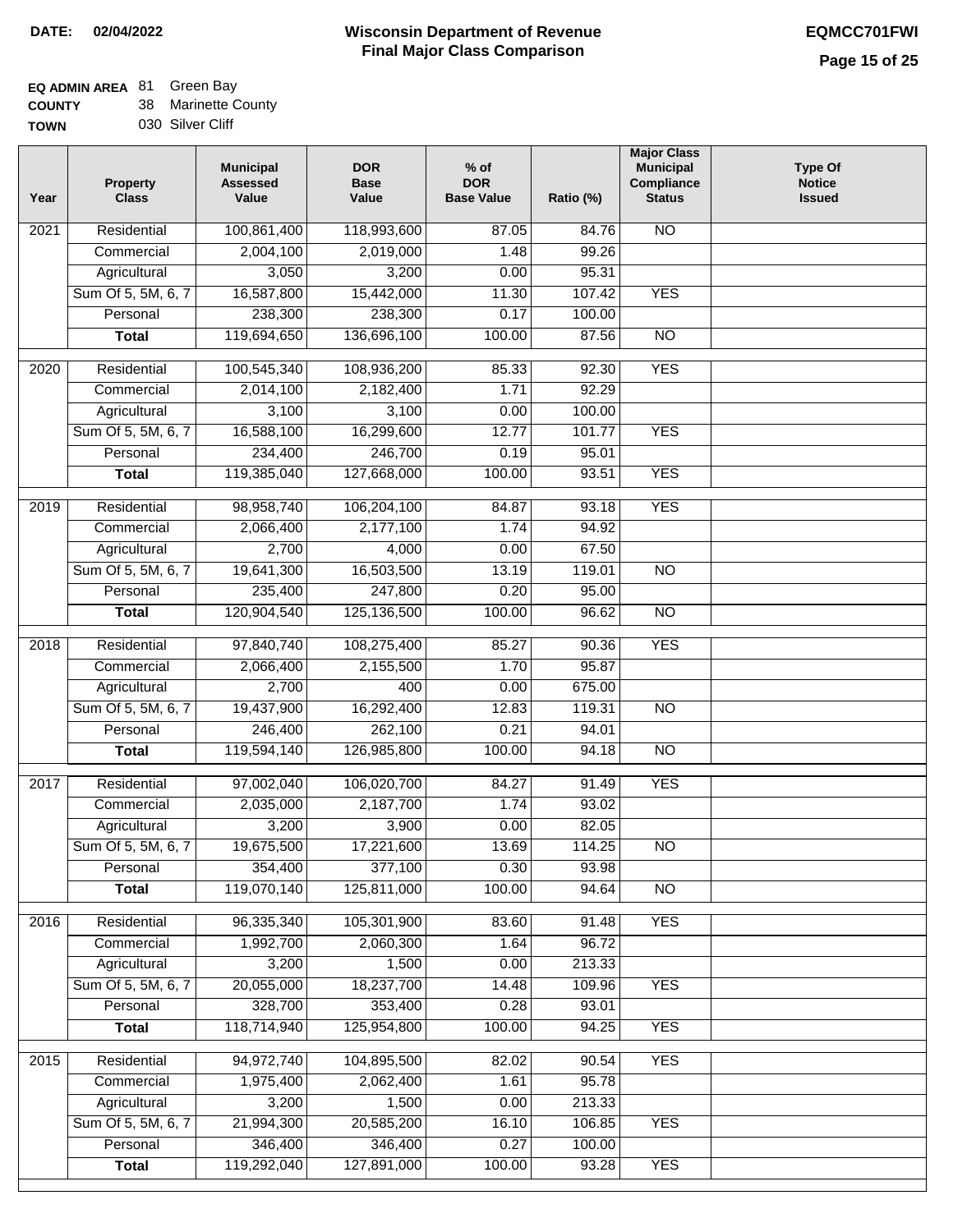### **EQ ADMIN AREA** Green Bay

**COUNTY TOWN** 38 Marinette County 032 Stephenson

| Year | <b>Property</b><br><b>Class</b> | <b>Municipal</b><br><b>Assessed</b><br>Value | <b>DOR</b><br><b>Base</b><br>Value | $%$ of<br><b>DOR</b><br><b>Base Value</b> | Ratio (%) | <b>Major Class</b><br><b>Municipal</b><br>Compliance<br><b>Status</b> | <b>Type Of</b><br><b>Notice</b><br><b>Issued</b> |
|------|---------------------------------|----------------------------------------------|------------------------------------|-------------------------------------------|-----------|-----------------------------------------------------------------------|--------------------------------------------------|
| 2021 | Residential                     | 478,656,300                                  | 553,080,800                        | 85.65                                     | 86.54     | $\overline{NO}$                                                       |                                                  |
|      | Commercial                      | 19,902,900                                   | 18,682,000                         | 2.89                                      | 106.54    |                                                                       |                                                  |
|      | Agricultural                    | 1,979,400                                    | 2,083,000                          | 0.32                                      | 95.03     |                                                                       |                                                  |
|      | Sum Of 5, 5M, 6, 7              | 75,543,200                                   | 70,808,100                         | 10.97                                     | 106.69    | <b>YES</b>                                                            |                                                  |
|      | Personal                        | 978,300                                      | 1,063,400                          | 0.16                                      | 92.00     |                                                                       |                                                  |
|      | <b>Total</b>                    | 577,060,100                                  | 645,717,300                        | 100.00                                    | 89.37     | $\overline{NO}$                                                       |                                                  |
| 2020 | Residential                     | 469,869,500                                  | 519,483,700                        | 84.97                                     | 90.45     | <b>YES</b>                                                            |                                                  |
|      | Commercial                      | 18,360,600                                   | 18,628,900                         | 3.05                                      | 98.56     |                                                                       |                                                  |
|      | Agricultural                    | 1,906,000                                    | 2,005,800                          | 0.33                                      | 95.02     |                                                                       |                                                  |
|      | Sum Of 5, 5M, 6, 7              | 75,191,900                                   | 70,202,000                         | 11.48                                     | 107.11    | <b>YES</b>                                                            |                                                  |
|      | Personal                        | 992,500                                      | 1,044,700                          | 0.17                                      | 95.00     |                                                                       |                                                  |
|      | <b>Total</b>                    | 566,320,500                                  | 611,365,100                        | 100.00                                    | 92.63     | <b>YES</b>                                                            |                                                  |
| 2019 | Residential                     | 462,493,400                                  | 497,879,000                        | 84.73                                     | 92.89     | <b>YES</b>                                                            |                                                  |
|      | Commercial                      | 18,881,100                                   | 19,229,900                         | 3.27                                      | 98.19     |                                                                       |                                                  |
|      | Agricultural                    | 1,852,600                                    | 1,918,600                          | 0.33                                      | 96.56     |                                                                       |                                                  |
|      | Sum Of 5, 5M, 6, 7              | 76,096,700                                   | 67,555,100                         | 11.50                                     | 112.64    | $\overline{NO}$                                                       |                                                  |
|      | Personal                        | 968,400                                      | 1,019,300                          | 0.17                                      | 95.01     |                                                                       |                                                  |
|      | <b>Total</b>                    | 560,292,200                                  | 587,601,900                        | 100.00                                    | 95.35     | $\overline{NO}$                                                       |                                                  |
| 2018 | Residential                     | 455,970,100                                  | 492,113,200                        | 84.12                                     | 92.66     | <b>YES</b>                                                            |                                                  |
|      | Commercial                      | 18,867,200                                   | 19,063,800                         | 3.26                                      | 98.97     |                                                                       |                                                  |
|      | Agricultural                    | 1,847,100                                    | 1,859,000                          | 0.32                                      | 99.36     |                                                                       |                                                  |
|      | Sum Of 5, 5M, 6, 7              | 76,269,200                                   | 70,811,600                         | 12.10                                     | 107.71    | <b>YES</b>                                                            |                                                  |
|      | Personal                        | 1,098,200                                    | 1,156,000                          | 0.20                                      | 95.00     |                                                                       |                                                  |
|      | <b>Total</b>                    | 554,051,800                                  | 585,003,600                        | 100.00                                    | 94.71     | <b>YES</b>                                                            |                                                  |
| 2017 | Residential                     | 449,433,000                                  | 476,332,500                        | 83.07                                     | 94.35     | <b>YES</b>                                                            |                                                  |
|      | Commercial                      | 18,804,200                                   | 19,619,600                         | 3.42                                      | 95.84     |                                                                       |                                                  |
|      | Agricultural                    | 1,855,500                                    | 1,822,100                          | 0.32                                      | 101.83    |                                                                       |                                                  |
|      | Sum Of 5, 5M, 6, 7              | 75,947,100                                   | 74,087,600                         | 12.92                                     | 102.51    | <b>YES</b>                                                            |                                                  |
|      | Personal                        | 1,549,300                                    | 1,557,100                          | 0.27                                      | 99.50     |                                                                       |                                                  |
|      | <b>Total</b>                    | 547,589,100                                  | 573,418,900                        | 100.00                                    | 95.50     | <b>YES</b>                                                            |                                                  |
| 2016 | Residential                     | 444,416,700                                  | 436,637,900                        | 81.95                                     | 101.78    | <b>YES</b>                                                            |                                                  |
|      | Commercial                      | 18,539,000                                   | 18,739,600                         | 3.52                                      | 98.93     |                                                                       |                                                  |
|      | Agricultural                    | 1,848,200                                    | 1,783,000                          | 0.33                                      | 103.66    |                                                                       |                                                  |
|      | Sum Of 5, 5M, 6, 7              | 76,011,200                                   | 74,128,700                         | 13.91                                     | 102.54    | <b>YES</b>                                                            |                                                  |
|      | Personal                        | 1,584,400                                    | 1,543,000                          | 0.29                                      | 102.68    |                                                                       |                                                  |
|      | <b>Total</b>                    | 542,399,500                                  | 532,832,200                        | 100.00                                    | 101.80    | <b>YES</b>                                                            |                                                  |
| 2015 | Residential                     | 438,201,200                                  | 426,407,400                        | 81.62                                     | 102.77    | <b>YES</b>                                                            |                                                  |
|      | Commercial                      | 18,207,200                                   | 18,602,200                         | 3.56                                      | 97.88     |                                                                       |                                                  |
|      | Agricultural                    | 1,833,900                                    | 1,749,000                          | 0.33                                      | 104.85    |                                                                       |                                                  |
|      | Sum Of 5, 5M, 6, 7              | 76,456,300                                   | 73,964,200                         | 14.16                                     | 103.37    | <b>YES</b>                                                            |                                                  |
|      | Personal                        | 1,824,100                                    | 1,737,200                          | 0.33                                      | 105.00    |                                                                       |                                                  |
|      | <b>Total</b>                    | 536,522,700                                  | 522,460,000                        | 100.00                                    | 102.69    | <b>YES</b>                                                            |                                                  |
|      |                                 |                                              |                                    |                                           |           |                                                                       |                                                  |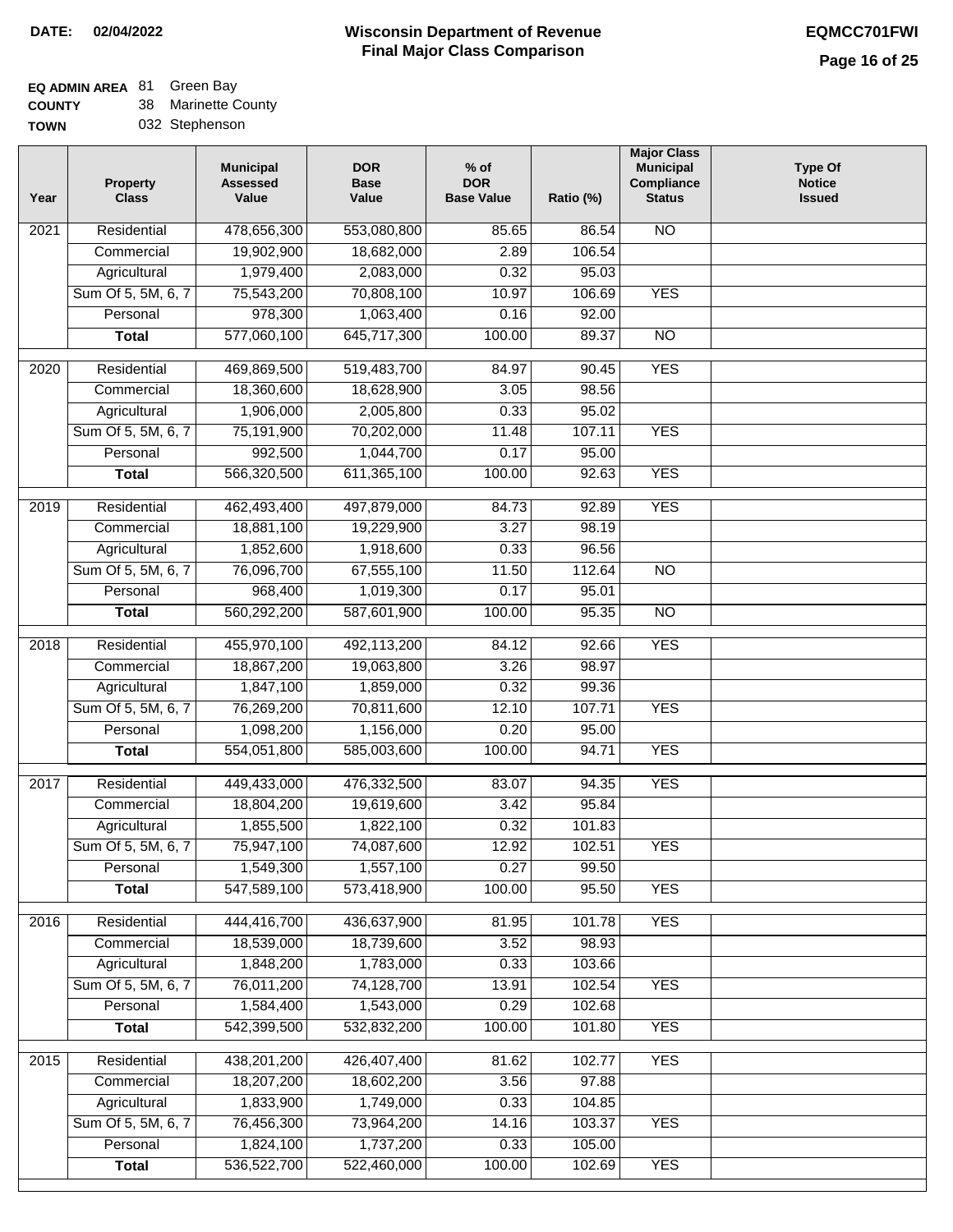# **EQ ADMIN AREA** 81 Green Bay

| <b>COUNTY</b> |  | Marinette County |
|---------------|--|------------------|
|---------------|--|------------------|

**TOWN** 034 Wagner

| Year              | <b>Property</b><br><b>Class</b> | <b>Municipal</b><br><b>Assessed</b><br>Value | <b>DOR</b><br><b>Base</b><br>Value | $%$ of<br><b>DOR</b><br><b>Base Value</b> | Ratio (%) | <b>Major Class</b><br><b>Municipal</b><br>Compliance<br><b>Status</b> | <b>Type Of</b><br><b>Notice</b><br><b>Issued</b> |
|-------------------|---------------------------------|----------------------------------------------|------------------------------------|-------------------------------------------|-----------|-----------------------------------------------------------------------|--------------------------------------------------|
| $\overline{202}1$ | Residential                     | 70,074,579                                   | 76,335,800                         | 70.84                                     | 91.80     | <b>YES</b>                                                            |                                                  |
|                   | Commercial                      | 395,000                                      | 383,100                            | 0.36                                      | 103.11    |                                                                       |                                                  |
|                   | Agricultural                    | 335,643                                      | 350,600                            | 0.33                                      | 95.73     |                                                                       |                                                  |
|                   | Sum Of 5, 5M, 6, 7              | 31,359,764                                   | 30,328,400                         | 28.14                                     | 103.40    | <b>YES</b>                                                            |                                                  |
|                   | Personal                        | 360,382                                      | 360,400                            | 0.33                                      | 100.00    |                                                                       |                                                  |
|                   | <b>Total</b>                    | 102,525,368                                  | 107,758,300                        | 100.00                                    | 95.14     | <b>YES</b>                                                            |                                                  |
| $\overline{2020}$ | Residential                     | 69,488,829                                   | 65,901,100                         | 67.73                                     | 105.44    | <b>YES</b>                                                            |                                                  |
|                   | Commercial                      | 395,000                                      | 411,900                            | 0.42                                      | 95.90     |                                                                       |                                                  |
|                   | Agricultural                    | 335,821                                      | 335,700                            | 0.35                                      | 100.04    |                                                                       |                                                  |
|                   | Sum Of 5, 5M, 6, 7              | 31,396,009                                   | 30,283,100                         | 31.13                                     | 103.68    | <b>YES</b>                                                            |                                                  |
|                   | Personal                        | 362,837                                      | 362,800                            | 0.37                                      | 100.01    |                                                                       |                                                  |
|                   | <b>Total</b>                    | 101,978,496                                  | 97,294,600                         | 100.00                                    | 104.81    | <b>YES</b>                                                            |                                                  |
| 2019              | Residential                     | 68,706,988                                   | 64,262,200                         | 67.40                                     | 106.92    | <b>YES</b>                                                            |                                                  |
|                   | Commercial                      | 395,000                                      | 403,800                            | 0.42                                      | 97.82     |                                                                       |                                                  |
|                   | Agricultural                    | 315,036                                      | 322,600                            | 0.34                                      | 97.66     |                                                                       |                                                  |
|                   | Sum Of 5, 5M, 6, 7              | 31,192,435                                   | 29,997,900                         | 31.46                                     | 103.98    | <b>YES</b>                                                            |                                                  |
|                   | Personal                        | 364,681                                      | 364,700                            | 0.38                                      | 99.99     |                                                                       |                                                  |
|                   | <b>Total</b>                    | 100,974,140                                  | 95, 351, 200                       | 100.00                                    | 105.90    | <b>YES</b>                                                            |                                                  |
| 2018              | Residential                     | 68,126,234                                   | 64,370,700                         | 67.52                                     | 105.83    | <b>YES</b>                                                            |                                                  |
|                   | Commercial                      | 395,000                                      | 399,800                            | 0.42                                      | 98.80     |                                                                       |                                                  |
|                   | Agricultural                    | 305,933                                      | 313,300                            | 0.33                                      | 97.65     |                                                                       |                                                  |
|                   | Sum Of 5, 5M, 6, 7              | 31, 131, 206                                 | 29,939,600                         | 31.40                                     | 103.98    | <b>YES</b>                                                            |                                                  |
|                   | Personal                        | 317,224                                      | 317,200                            | 0.33                                      | 100.01    |                                                                       |                                                  |
|                   | <b>Total</b>                    | 100,275,597                                  | 95,340,600                         | 100.00                                    | 105.18    | <b>YES</b>                                                            |                                                  |
| 2017              | Residential                     | 67,560,934                                   | 64,465,000                         | 66.60                                     | 104.80    | <b>YES</b>                                                            |                                                  |
|                   | Commercial                      | 395,000                                      | 412,200                            | 0.43                                      | 95.83     |                                                                       |                                                  |
|                   | Agricultural                    | 303,033                                      | 302,900                            | 0.31                                      | 100.04    |                                                                       |                                                  |
|                   | Sum Of 5, 5M, 6, 7              | 30,739,756                                   | 31,300,200                         | 32.34                                     | 98.21     | <b>YES</b>                                                            |                                                  |
|                   | Personal                        | 307,803                                      | 307,800                            | 0.32                                      | 100.00    |                                                                       |                                                  |
|                   | <b>Total</b>                    | 99,306,526                                   | 96,788,100                         | 100.00                                    | 102.60    | <b>YES</b>                                                            |                                                  |
| 2016              | Residential                     | 67,232,984                                   | 66, 164, 400                       | 67.96                                     | 101.62    | <b>YES</b>                                                            |                                                  |
|                   | Commercial                      | 395,000                                      | 396,400                            | 0.41                                      | 99.65     |                                                                       |                                                  |
|                   | Agricultural                    | 287,996                                      | 287,900                            | 0.30                                      | 100.03    |                                                                       |                                                  |
|                   | Sum Of 5, 5M, 6, 7              | 30,825,531                                   | 30,211,600                         | 31.03                                     | 102.03    | <b>YES</b>                                                            |                                                  |
|                   | Personal                        | 295,594                                      | 295,500                            | 0.30                                      | 100.03    |                                                                       |                                                  |
|                   | <b>Total</b>                    | 99,037,105                                   | 97,355,800                         | 100.00                                    | 101.73    | <b>YES</b>                                                            |                                                  |
|                   |                                 |                                              |                                    |                                           |           |                                                                       |                                                  |
| 2015              | Residential                     | 72,270,194                                   | 66,084,400                         | 69.56                                     | 109.36    | <b>YES</b>                                                            |                                                  |
|                   | Commercial                      | 410,100                                      | 400,400                            | 0.42                                      | 102.42    |                                                                       |                                                  |
|                   | Agricultural                    | 334,463                                      | 300,100                            | 0.32                                      | 111.45    |                                                                       |                                                  |
|                   | Sum Of 5, 5M, 6, 7              | 34,129,203                                   | 27,922,500                         | 29.39                                     | 122.23    | <b>NO</b>                                                             |                                                  |
|                   | Personal                        | 300,172<br>107,444,132                       | 300,200                            | 0.32                                      | 99.99     |                                                                       | <b>Non-Compliance Notice</b>                     |
|                   | <b>Total</b>                    |                                              | 95,007,600                         | 100.00                                    | 113.09    | N <sub>O</sub>                                                        |                                                  |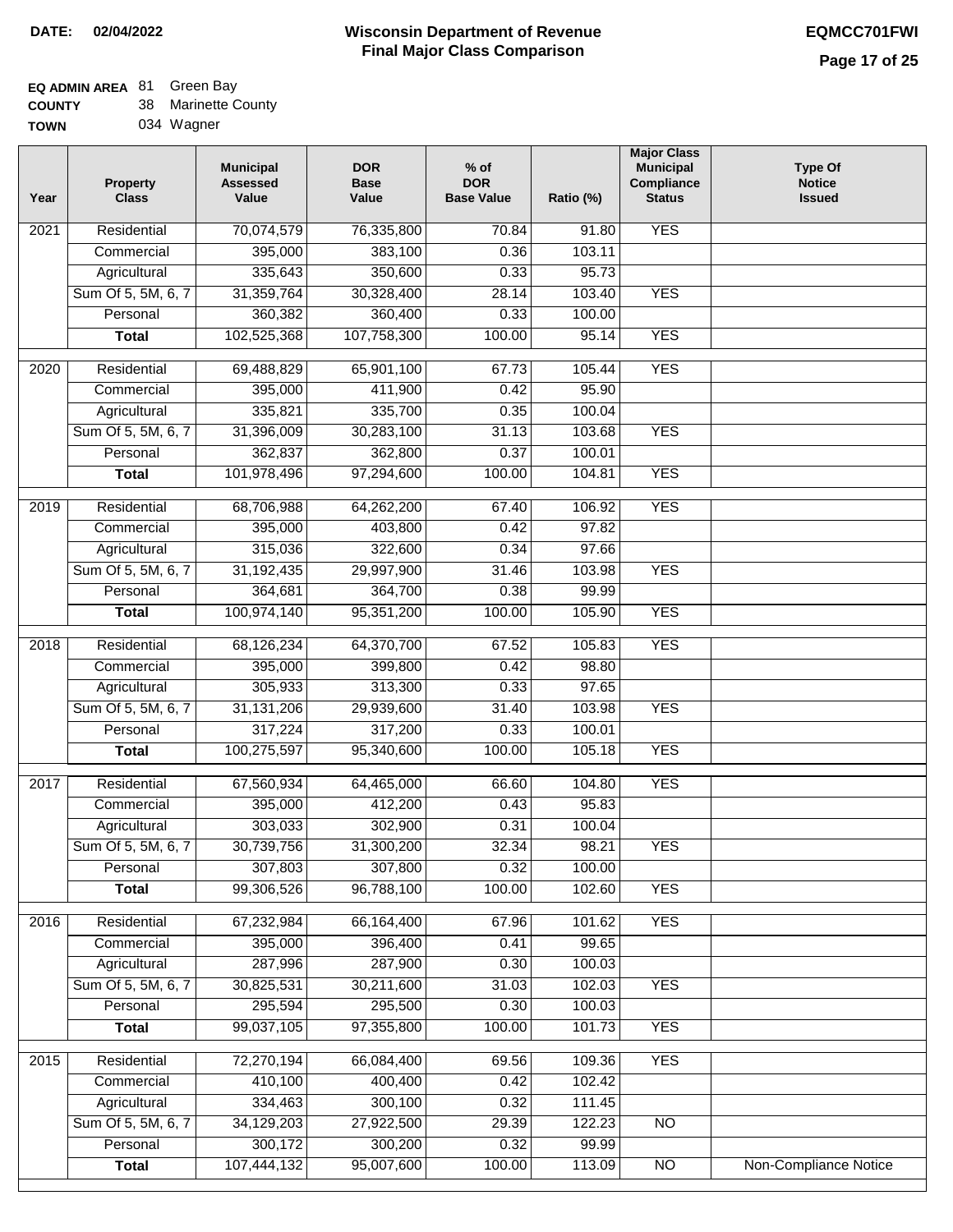### **EQ ADMIN AREA Green Bay**

**COUNTY TOWN** 38 Marinette County 036 Wausaukee

| <b>YES</b><br>Residential<br>142,941,600<br>76.51<br>$\overline{202}1$<br>157,297,800<br>90.87<br>1,404,400<br>1,174,300<br>0.57<br>119.59<br>Commercial<br>833,500<br>Agricultural<br>834,000<br>100.06<br>0.41<br>Sum Of 5, 5M, 6, 7<br>48,780,800<br>45,577,600<br>22.17<br>107.03<br><b>YES</b><br>701,700<br>701,700<br>Personal<br>0.34<br>100.00<br>194,662,500<br>205,584,900<br>100.00<br><b>YES</b><br><b>Total</b><br>94.69<br>140,501,900<br><b>YES</b><br>$\overline{2020}$<br>Residential<br>142,042,300<br>74.17<br>98.92<br>1,151,500<br>112.98<br>1,301,000<br>Commercial<br>0.60<br>742,100<br>802,500<br>0.42<br>92.47<br>Agricultural<br>Sum Of 5, 5M, 6, 7<br>48,070,100<br>46,775,900<br>102.77<br><b>YES</b><br>24.43<br>731,000<br>731,000<br>100.00<br>Personal<br>0.38<br>191,346,100<br><b>YES</b><br>191,503,200<br>100.00<br><b>Total</b><br>99.92<br><b>YES</b><br>Residential<br>139,090,400<br>136,247,400<br>74.12<br>102.09<br>2019<br>1,271,500<br>1,089,300<br>0.59<br>116.73<br>Commercial<br>747,800<br>775,500<br>96.43<br>0.42<br>Agricultural<br>107.17<br><b>YES</b><br>Sum Of 5, 5M, 6, 7<br>48,147,600<br>44,927,300<br>24.44<br>771,900<br>771,900<br>Personal<br>0.42<br>100.00<br>190,029,200<br>183,811,400<br>100.00<br>103.38<br><b>YES</b><br><b>Total</b><br>Residential<br>137,235,000<br>137,300,100<br>74.80<br>99.95<br><b>YES</b><br>2018<br>1,078,500<br>Commercial<br>1,271,500<br>0.59<br>117.90<br>749,300<br>755,200<br>99.22<br>Agricultural<br>0.41<br>Sum Of 5, 5M, 6, 7<br>48,884,500<br>43,523,100<br>23.71<br>112.32<br>$\overline{NO}$<br>Personal<br>908,800<br>908,800<br>0.50<br>100.00<br>189,049,100<br>183,565,700<br>100.00<br>102.99<br>$\overline{NO}$<br><b>Total</b><br>Residential<br>131,257,600<br>74.00<br>103.34<br><b>YES</b><br>2017<br>135,637,800<br>Commercial<br>1,294,300<br>1,131,300<br>0.64<br>114.41<br>737,800<br>750,600<br>0.42<br>101.73<br>Agricultural<br>48,677,300<br>43,248,800<br>112.55<br>Sum Of 5, 5M, 6, 7<br>24.38<br><b>NO</b><br>989,900<br>989,900<br>Personal<br>0.56<br>100.00<br>187,349,900<br>177,365,400<br>100.00<br>105.63<br>$\overline{NO}$<br>1st Notice of Non-Compliance<br><b>Total</b><br>133,786,100<br><b>YES</b><br>2016<br>Residential<br>122,031,000<br>72.80<br>109.63<br>1,183,700<br>981,400<br>0.59<br>120.61<br>Commercial<br>751,600<br>728,300<br>Agricultural<br>0.43<br>103.20<br>Sum Of 5, 5M, 6, 7<br>49,409,700<br>42,898,000<br>25.59<br>$\overline{NO}$<br>115.18<br>983,200<br>983,200<br>100.00<br>Personal<br>0.59<br>186,114,300<br>167,621,900<br>100.00<br>111.03<br>$\overline{NO}$<br><b>Total</b><br>Residential<br>131,581,100<br>118,595,900<br>72.33<br>110.95<br>$\overline{NO}$<br>2015<br>1,185,100<br>992,700<br>119.38<br>Commercial<br>0.61<br>751,600<br>719,800<br>Agricultural<br>0.44<br>104.42<br>Sum Of 5, 5M, 6, 7<br>49,159,600<br>42,652,800<br>26.01<br>115.26<br><b>NO</b><br>1,005,100<br>1,005,100<br>100.00<br>Personal<br>0.61<br>183,682,500<br>163,966,300<br>100.00<br>112.02<br>$\overline{NO}$<br><b>Total</b> | Year | <b>Property</b><br><b>Class</b> | <b>Municipal</b><br><b>Assessed</b><br>Value | <b>DOR</b><br><b>Base</b><br>Value | $%$ of<br><b>DOR</b><br><b>Base Value</b> | Ratio (%) | <b>Major Class</b><br><b>Municipal</b><br>Compliance<br><b>Status</b> | <b>Type Of</b><br><b>Notice</b><br><b>Issued</b> |
|----------------------------------------------------------------------------------------------------------------------------------------------------------------------------------------------------------------------------------------------------------------------------------------------------------------------------------------------------------------------------------------------------------------------------------------------------------------------------------------------------------------------------------------------------------------------------------------------------------------------------------------------------------------------------------------------------------------------------------------------------------------------------------------------------------------------------------------------------------------------------------------------------------------------------------------------------------------------------------------------------------------------------------------------------------------------------------------------------------------------------------------------------------------------------------------------------------------------------------------------------------------------------------------------------------------------------------------------------------------------------------------------------------------------------------------------------------------------------------------------------------------------------------------------------------------------------------------------------------------------------------------------------------------------------------------------------------------------------------------------------------------------------------------------------------------------------------------------------------------------------------------------------------------------------------------------------------------------------------------------------------------------------------------------------------------------------------------------------------------------------------------------------------------------------------------------------------------------------------------------------------------------------------------------------------------------------------------------------------------------------------------------------------------------------------------------------------------------------------------------------------------------------------------------------------------------------------------------------------------------------------------------------------------------------------------------------------------------------------------------------------------------------------------------------------------------------------------------------------------------------------------------------------------------------------------------------------------------------------------------------------------------------------------------------------------------------------------------------------|------|---------------------------------|----------------------------------------------|------------------------------------|-------------------------------------------|-----------|-----------------------------------------------------------------------|--------------------------------------------------|
|                                                                                                                                                                                                                                                                                                                                                                                                                                                                                                                                                                                                                                                                                                                                                                                                                                                                                                                                                                                                                                                                                                                                                                                                                                                                                                                                                                                                                                                                                                                                                                                                                                                                                                                                                                                                                                                                                                                                                                                                                                                                                                                                                                                                                                                                                                                                                                                                                                                                                                                                                                                                                                                                                                                                                                                                                                                                                                                                                                                                                                                                                                          |      |                                 |                                              |                                    |                                           |           |                                                                       |                                                  |
|                                                                                                                                                                                                                                                                                                                                                                                                                                                                                                                                                                                                                                                                                                                                                                                                                                                                                                                                                                                                                                                                                                                                                                                                                                                                                                                                                                                                                                                                                                                                                                                                                                                                                                                                                                                                                                                                                                                                                                                                                                                                                                                                                                                                                                                                                                                                                                                                                                                                                                                                                                                                                                                                                                                                                                                                                                                                                                                                                                                                                                                                                                          |      |                                 |                                              |                                    |                                           |           |                                                                       |                                                  |
|                                                                                                                                                                                                                                                                                                                                                                                                                                                                                                                                                                                                                                                                                                                                                                                                                                                                                                                                                                                                                                                                                                                                                                                                                                                                                                                                                                                                                                                                                                                                                                                                                                                                                                                                                                                                                                                                                                                                                                                                                                                                                                                                                                                                                                                                                                                                                                                                                                                                                                                                                                                                                                                                                                                                                                                                                                                                                                                                                                                                                                                                                                          |      |                                 |                                              |                                    |                                           |           |                                                                       |                                                  |
|                                                                                                                                                                                                                                                                                                                                                                                                                                                                                                                                                                                                                                                                                                                                                                                                                                                                                                                                                                                                                                                                                                                                                                                                                                                                                                                                                                                                                                                                                                                                                                                                                                                                                                                                                                                                                                                                                                                                                                                                                                                                                                                                                                                                                                                                                                                                                                                                                                                                                                                                                                                                                                                                                                                                                                                                                                                                                                                                                                                                                                                                                                          |      |                                 |                                              |                                    |                                           |           |                                                                       |                                                  |
|                                                                                                                                                                                                                                                                                                                                                                                                                                                                                                                                                                                                                                                                                                                                                                                                                                                                                                                                                                                                                                                                                                                                                                                                                                                                                                                                                                                                                                                                                                                                                                                                                                                                                                                                                                                                                                                                                                                                                                                                                                                                                                                                                                                                                                                                                                                                                                                                                                                                                                                                                                                                                                                                                                                                                                                                                                                                                                                                                                                                                                                                                                          |      |                                 |                                              |                                    |                                           |           |                                                                       |                                                  |
|                                                                                                                                                                                                                                                                                                                                                                                                                                                                                                                                                                                                                                                                                                                                                                                                                                                                                                                                                                                                                                                                                                                                                                                                                                                                                                                                                                                                                                                                                                                                                                                                                                                                                                                                                                                                                                                                                                                                                                                                                                                                                                                                                                                                                                                                                                                                                                                                                                                                                                                                                                                                                                                                                                                                                                                                                                                                                                                                                                                                                                                                                                          |      |                                 |                                              |                                    |                                           |           |                                                                       |                                                  |
|                                                                                                                                                                                                                                                                                                                                                                                                                                                                                                                                                                                                                                                                                                                                                                                                                                                                                                                                                                                                                                                                                                                                                                                                                                                                                                                                                                                                                                                                                                                                                                                                                                                                                                                                                                                                                                                                                                                                                                                                                                                                                                                                                                                                                                                                                                                                                                                                                                                                                                                                                                                                                                                                                                                                                                                                                                                                                                                                                                                                                                                                                                          |      |                                 |                                              |                                    |                                           |           |                                                                       |                                                  |
|                                                                                                                                                                                                                                                                                                                                                                                                                                                                                                                                                                                                                                                                                                                                                                                                                                                                                                                                                                                                                                                                                                                                                                                                                                                                                                                                                                                                                                                                                                                                                                                                                                                                                                                                                                                                                                                                                                                                                                                                                                                                                                                                                                                                                                                                                                                                                                                                                                                                                                                                                                                                                                                                                                                                                                                                                                                                                                                                                                                                                                                                                                          |      |                                 |                                              |                                    |                                           |           |                                                                       |                                                  |
|                                                                                                                                                                                                                                                                                                                                                                                                                                                                                                                                                                                                                                                                                                                                                                                                                                                                                                                                                                                                                                                                                                                                                                                                                                                                                                                                                                                                                                                                                                                                                                                                                                                                                                                                                                                                                                                                                                                                                                                                                                                                                                                                                                                                                                                                                                                                                                                                                                                                                                                                                                                                                                                                                                                                                                                                                                                                                                                                                                                                                                                                                                          |      |                                 |                                              |                                    |                                           |           |                                                                       |                                                  |
|                                                                                                                                                                                                                                                                                                                                                                                                                                                                                                                                                                                                                                                                                                                                                                                                                                                                                                                                                                                                                                                                                                                                                                                                                                                                                                                                                                                                                                                                                                                                                                                                                                                                                                                                                                                                                                                                                                                                                                                                                                                                                                                                                                                                                                                                                                                                                                                                                                                                                                                                                                                                                                                                                                                                                                                                                                                                                                                                                                                                                                                                                                          |      |                                 |                                              |                                    |                                           |           |                                                                       |                                                  |
|                                                                                                                                                                                                                                                                                                                                                                                                                                                                                                                                                                                                                                                                                                                                                                                                                                                                                                                                                                                                                                                                                                                                                                                                                                                                                                                                                                                                                                                                                                                                                                                                                                                                                                                                                                                                                                                                                                                                                                                                                                                                                                                                                                                                                                                                                                                                                                                                                                                                                                                                                                                                                                                                                                                                                                                                                                                                                                                                                                                                                                                                                                          |      |                                 |                                              |                                    |                                           |           |                                                                       |                                                  |
|                                                                                                                                                                                                                                                                                                                                                                                                                                                                                                                                                                                                                                                                                                                                                                                                                                                                                                                                                                                                                                                                                                                                                                                                                                                                                                                                                                                                                                                                                                                                                                                                                                                                                                                                                                                                                                                                                                                                                                                                                                                                                                                                                                                                                                                                                                                                                                                                                                                                                                                                                                                                                                                                                                                                                                                                                                                                                                                                                                                                                                                                                                          |      |                                 |                                              |                                    |                                           |           |                                                                       |                                                  |
|                                                                                                                                                                                                                                                                                                                                                                                                                                                                                                                                                                                                                                                                                                                                                                                                                                                                                                                                                                                                                                                                                                                                                                                                                                                                                                                                                                                                                                                                                                                                                                                                                                                                                                                                                                                                                                                                                                                                                                                                                                                                                                                                                                                                                                                                                                                                                                                                                                                                                                                                                                                                                                                                                                                                                                                                                                                                                                                                                                                                                                                                                                          |      |                                 |                                              |                                    |                                           |           |                                                                       |                                                  |
|                                                                                                                                                                                                                                                                                                                                                                                                                                                                                                                                                                                                                                                                                                                                                                                                                                                                                                                                                                                                                                                                                                                                                                                                                                                                                                                                                                                                                                                                                                                                                                                                                                                                                                                                                                                                                                                                                                                                                                                                                                                                                                                                                                                                                                                                                                                                                                                                                                                                                                                                                                                                                                                                                                                                                                                                                                                                                                                                                                                                                                                                                                          |      |                                 |                                              |                                    |                                           |           |                                                                       |                                                  |
|                                                                                                                                                                                                                                                                                                                                                                                                                                                                                                                                                                                                                                                                                                                                                                                                                                                                                                                                                                                                                                                                                                                                                                                                                                                                                                                                                                                                                                                                                                                                                                                                                                                                                                                                                                                                                                                                                                                                                                                                                                                                                                                                                                                                                                                                                                                                                                                                                                                                                                                                                                                                                                                                                                                                                                                                                                                                                                                                                                                                                                                                                                          |      |                                 |                                              |                                    |                                           |           |                                                                       |                                                  |
|                                                                                                                                                                                                                                                                                                                                                                                                                                                                                                                                                                                                                                                                                                                                                                                                                                                                                                                                                                                                                                                                                                                                                                                                                                                                                                                                                                                                                                                                                                                                                                                                                                                                                                                                                                                                                                                                                                                                                                                                                                                                                                                                                                                                                                                                                                                                                                                                                                                                                                                                                                                                                                                                                                                                                                                                                                                                                                                                                                                                                                                                                                          |      |                                 |                                              |                                    |                                           |           |                                                                       |                                                  |
|                                                                                                                                                                                                                                                                                                                                                                                                                                                                                                                                                                                                                                                                                                                                                                                                                                                                                                                                                                                                                                                                                                                                                                                                                                                                                                                                                                                                                                                                                                                                                                                                                                                                                                                                                                                                                                                                                                                                                                                                                                                                                                                                                                                                                                                                                                                                                                                                                                                                                                                                                                                                                                                                                                                                                                                                                                                                                                                                                                                                                                                                                                          |      |                                 |                                              |                                    |                                           |           |                                                                       |                                                  |
|                                                                                                                                                                                                                                                                                                                                                                                                                                                                                                                                                                                                                                                                                                                                                                                                                                                                                                                                                                                                                                                                                                                                                                                                                                                                                                                                                                                                                                                                                                                                                                                                                                                                                                                                                                                                                                                                                                                                                                                                                                                                                                                                                                                                                                                                                                                                                                                                                                                                                                                                                                                                                                                                                                                                                                                                                                                                                                                                                                                                                                                                                                          |      |                                 |                                              |                                    |                                           |           |                                                                       |                                                  |
|                                                                                                                                                                                                                                                                                                                                                                                                                                                                                                                                                                                                                                                                                                                                                                                                                                                                                                                                                                                                                                                                                                                                                                                                                                                                                                                                                                                                                                                                                                                                                                                                                                                                                                                                                                                                                                                                                                                                                                                                                                                                                                                                                                                                                                                                                                                                                                                                                                                                                                                                                                                                                                                                                                                                                                                                                                                                                                                                                                                                                                                                                                          |      |                                 |                                              |                                    |                                           |           |                                                                       |                                                  |
|                                                                                                                                                                                                                                                                                                                                                                                                                                                                                                                                                                                                                                                                                                                                                                                                                                                                                                                                                                                                                                                                                                                                                                                                                                                                                                                                                                                                                                                                                                                                                                                                                                                                                                                                                                                                                                                                                                                                                                                                                                                                                                                                                                                                                                                                                                                                                                                                                                                                                                                                                                                                                                                                                                                                                                                                                                                                                                                                                                                                                                                                                                          |      |                                 |                                              |                                    |                                           |           |                                                                       |                                                  |
|                                                                                                                                                                                                                                                                                                                                                                                                                                                                                                                                                                                                                                                                                                                                                                                                                                                                                                                                                                                                                                                                                                                                                                                                                                                                                                                                                                                                                                                                                                                                                                                                                                                                                                                                                                                                                                                                                                                                                                                                                                                                                                                                                                                                                                                                                                                                                                                                                                                                                                                                                                                                                                                                                                                                                                                                                                                                                                                                                                                                                                                                                                          |      |                                 |                                              |                                    |                                           |           |                                                                       |                                                  |
|                                                                                                                                                                                                                                                                                                                                                                                                                                                                                                                                                                                                                                                                                                                                                                                                                                                                                                                                                                                                                                                                                                                                                                                                                                                                                                                                                                                                                                                                                                                                                                                                                                                                                                                                                                                                                                                                                                                                                                                                                                                                                                                                                                                                                                                                                                                                                                                                                                                                                                                                                                                                                                                                                                                                                                                                                                                                                                                                                                                                                                                                                                          |      |                                 |                                              |                                    |                                           |           |                                                                       |                                                  |
|                                                                                                                                                                                                                                                                                                                                                                                                                                                                                                                                                                                                                                                                                                                                                                                                                                                                                                                                                                                                                                                                                                                                                                                                                                                                                                                                                                                                                                                                                                                                                                                                                                                                                                                                                                                                                                                                                                                                                                                                                                                                                                                                                                                                                                                                                                                                                                                                                                                                                                                                                                                                                                                                                                                                                                                                                                                                                                                                                                                                                                                                                                          |      |                                 |                                              |                                    |                                           |           |                                                                       |                                                  |
|                                                                                                                                                                                                                                                                                                                                                                                                                                                                                                                                                                                                                                                                                                                                                                                                                                                                                                                                                                                                                                                                                                                                                                                                                                                                                                                                                                                                                                                                                                                                                                                                                                                                                                                                                                                                                                                                                                                                                                                                                                                                                                                                                                                                                                                                                                                                                                                                                                                                                                                                                                                                                                                                                                                                                                                                                                                                                                                                                                                                                                                                                                          |      |                                 |                                              |                                    |                                           |           |                                                                       |                                                  |
|                                                                                                                                                                                                                                                                                                                                                                                                                                                                                                                                                                                                                                                                                                                                                                                                                                                                                                                                                                                                                                                                                                                                                                                                                                                                                                                                                                                                                                                                                                                                                                                                                                                                                                                                                                                                                                                                                                                                                                                                                                                                                                                                                                                                                                                                                                                                                                                                                                                                                                                                                                                                                                                                                                                                                                                                                                                                                                                                                                                                                                                                                                          |      |                                 |                                              |                                    |                                           |           |                                                                       | 2nd Notice of Non-Compliance                     |
|                                                                                                                                                                                                                                                                                                                                                                                                                                                                                                                                                                                                                                                                                                                                                                                                                                                                                                                                                                                                                                                                                                                                                                                                                                                                                                                                                                                                                                                                                                                                                                                                                                                                                                                                                                                                                                                                                                                                                                                                                                                                                                                                                                                                                                                                                                                                                                                                                                                                                                                                                                                                                                                                                                                                                                                                                                                                                                                                                                                                                                                                                                          |      |                                 |                                              |                                    |                                           |           |                                                                       |                                                  |
|                                                                                                                                                                                                                                                                                                                                                                                                                                                                                                                                                                                                                                                                                                                                                                                                                                                                                                                                                                                                                                                                                                                                                                                                                                                                                                                                                                                                                                                                                                                                                                                                                                                                                                                                                                                                                                                                                                                                                                                                                                                                                                                                                                                                                                                                                                                                                                                                                                                                                                                                                                                                                                                                                                                                                                                                                                                                                                                                                                                                                                                                                                          |      |                                 |                                              |                                    |                                           |           |                                                                       |                                                  |
|                                                                                                                                                                                                                                                                                                                                                                                                                                                                                                                                                                                                                                                                                                                                                                                                                                                                                                                                                                                                                                                                                                                                                                                                                                                                                                                                                                                                                                                                                                                                                                                                                                                                                                                                                                                                                                                                                                                                                                                                                                                                                                                                                                                                                                                                                                                                                                                                                                                                                                                                                                                                                                                                                                                                                                                                                                                                                                                                                                                                                                                                                                          |      |                                 |                                              |                                    |                                           |           |                                                                       |                                                  |
|                                                                                                                                                                                                                                                                                                                                                                                                                                                                                                                                                                                                                                                                                                                                                                                                                                                                                                                                                                                                                                                                                                                                                                                                                                                                                                                                                                                                                                                                                                                                                                                                                                                                                                                                                                                                                                                                                                                                                                                                                                                                                                                                                                                                                                                                                                                                                                                                                                                                                                                                                                                                                                                                                                                                                                                                                                                                                                                                                                                                                                                                                                          |      |                                 |                                              |                                    |                                           |           |                                                                       |                                                  |
|                                                                                                                                                                                                                                                                                                                                                                                                                                                                                                                                                                                                                                                                                                                                                                                                                                                                                                                                                                                                                                                                                                                                                                                                                                                                                                                                                                                                                                                                                                                                                                                                                                                                                                                                                                                                                                                                                                                                                                                                                                                                                                                                                                                                                                                                                                                                                                                                                                                                                                                                                                                                                                                                                                                                                                                                                                                                                                                                                                                                                                                                                                          |      |                                 |                                              |                                    |                                           |           |                                                                       |                                                  |
|                                                                                                                                                                                                                                                                                                                                                                                                                                                                                                                                                                                                                                                                                                                                                                                                                                                                                                                                                                                                                                                                                                                                                                                                                                                                                                                                                                                                                                                                                                                                                                                                                                                                                                                                                                                                                                                                                                                                                                                                                                                                                                                                                                                                                                                                                                                                                                                                                                                                                                                                                                                                                                                                                                                                                                                                                                                                                                                                                                                                                                                                                                          |      |                                 |                                              |                                    |                                           |           |                                                                       |                                                  |
|                                                                                                                                                                                                                                                                                                                                                                                                                                                                                                                                                                                                                                                                                                                                                                                                                                                                                                                                                                                                                                                                                                                                                                                                                                                                                                                                                                                                                                                                                                                                                                                                                                                                                                                                                                                                                                                                                                                                                                                                                                                                                                                                                                                                                                                                                                                                                                                                                                                                                                                                                                                                                                                                                                                                                                                                                                                                                                                                                                                                                                                                                                          |      |                                 |                                              |                                    |                                           |           |                                                                       |                                                  |
|                                                                                                                                                                                                                                                                                                                                                                                                                                                                                                                                                                                                                                                                                                                                                                                                                                                                                                                                                                                                                                                                                                                                                                                                                                                                                                                                                                                                                                                                                                                                                                                                                                                                                                                                                                                                                                                                                                                                                                                                                                                                                                                                                                                                                                                                                                                                                                                                                                                                                                                                                                                                                                                                                                                                                                                                                                                                                                                                                                                                                                                                                                          |      |                                 |                                              |                                    |                                           |           |                                                                       |                                                  |
|                                                                                                                                                                                                                                                                                                                                                                                                                                                                                                                                                                                                                                                                                                                                                                                                                                                                                                                                                                                                                                                                                                                                                                                                                                                                                                                                                                                                                                                                                                                                                                                                                                                                                                                                                                                                                                                                                                                                                                                                                                                                                                                                                                                                                                                                                                                                                                                                                                                                                                                                                                                                                                                                                                                                                                                                                                                                                                                                                                                                                                                                                                          |      |                                 |                                              |                                    |                                           |           |                                                                       |                                                  |
|                                                                                                                                                                                                                                                                                                                                                                                                                                                                                                                                                                                                                                                                                                                                                                                                                                                                                                                                                                                                                                                                                                                                                                                                                                                                                                                                                                                                                                                                                                                                                                                                                                                                                                                                                                                                                                                                                                                                                                                                                                                                                                                                                                                                                                                                                                                                                                                                                                                                                                                                                                                                                                                                                                                                                                                                                                                                                                                                                                                                                                                                                                          |      |                                 |                                              |                                    |                                           |           |                                                                       |                                                  |
|                                                                                                                                                                                                                                                                                                                                                                                                                                                                                                                                                                                                                                                                                                                                                                                                                                                                                                                                                                                                                                                                                                                                                                                                                                                                                                                                                                                                                                                                                                                                                                                                                                                                                                                                                                                                                                                                                                                                                                                                                                                                                                                                                                                                                                                                                                                                                                                                                                                                                                                                                                                                                                                                                                                                                                                                                                                                                                                                                                                                                                                                                                          |      |                                 |                                              |                                    |                                           |           |                                                                       |                                                  |
|                                                                                                                                                                                                                                                                                                                                                                                                                                                                                                                                                                                                                                                                                                                                                                                                                                                                                                                                                                                                                                                                                                                                                                                                                                                                                                                                                                                                                                                                                                                                                                                                                                                                                                                                                                                                                                                                                                                                                                                                                                                                                                                                                                                                                                                                                                                                                                                                                                                                                                                                                                                                                                                                                                                                                                                                                                                                                                                                                                                                                                                                                                          |      |                                 |                                              |                                    |                                           |           |                                                                       |                                                  |
|                                                                                                                                                                                                                                                                                                                                                                                                                                                                                                                                                                                                                                                                                                                                                                                                                                                                                                                                                                                                                                                                                                                                                                                                                                                                                                                                                                                                                                                                                                                                                                                                                                                                                                                                                                                                                                                                                                                                                                                                                                                                                                                                                                                                                                                                                                                                                                                                                                                                                                                                                                                                                                                                                                                                                                                                                                                                                                                                                                                                                                                                                                          |      |                                 |                                              |                                    |                                           |           |                                                                       |                                                  |
|                                                                                                                                                                                                                                                                                                                                                                                                                                                                                                                                                                                                                                                                                                                                                                                                                                                                                                                                                                                                                                                                                                                                                                                                                                                                                                                                                                                                                                                                                                                                                                                                                                                                                                                                                                                                                                                                                                                                                                                                                                                                                                                                                                                                                                                                                                                                                                                                                                                                                                                                                                                                                                                                                                                                                                                                                                                                                                                                                                                                                                                                                                          |      |                                 |                                              |                                    |                                           |           |                                                                       |                                                  |
|                                                                                                                                                                                                                                                                                                                                                                                                                                                                                                                                                                                                                                                                                                                                                                                                                                                                                                                                                                                                                                                                                                                                                                                                                                                                                                                                                                                                                                                                                                                                                                                                                                                                                                                                                                                                                                                                                                                                                                                                                                                                                                                                                                                                                                                                                                                                                                                                                                                                                                                                                                                                                                                                                                                                                                                                                                                                                                                                                                                                                                                                                                          |      |                                 |                                              |                                    |                                           |           |                                                                       |                                                  |
|                                                                                                                                                                                                                                                                                                                                                                                                                                                                                                                                                                                                                                                                                                                                                                                                                                                                                                                                                                                                                                                                                                                                                                                                                                                                                                                                                                                                                                                                                                                                                                                                                                                                                                                                                                                                                                                                                                                                                                                                                                                                                                                                                                                                                                                                                                                                                                                                                                                                                                                                                                                                                                                                                                                                                                                                                                                                                                                                                                                                                                                                                                          |      |                                 |                                              |                                    |                                           |           |                                                                       |                                                  |
|                                                                                                                                                                                                                                                                                                                                                                                                                                                                                                                                                                                                                                                                                                                                                                                                                                                                                                                                                                                                                                                                                                                                                                                                                                                                                                                                                                                                                                                                                                                                                                                                                                                                                                                                                                                                                                                                                                                                                                                                                                                                                                                                                                                                                                                                                                                                                                                                                                                                                                                                                                                                                                                                                                                                                                                                                                                                                                                                                                                                                                                                                                          |      |                                 |                                              |                                    |                                           |           |                                                                       |                                                  |
|                                                                                                                                                                                                                                                                                                                                                                                                                                                                                                                                                                                                                                                                                                                                                                                                                                                                                                                                                                                                                                                                                                                                                                                                                                                                                                                                                                                                                                                                                                                                                                                                                                                                                                                                                                                                                                                                                                                                                                                                                                                                                                                                                                                                                                                                                                                                                                                                                                                                                                                                                                                                                                                                                                                                                                                                                                                                                                                                                                                                                                                                                                          |      |                                 |                                              |                                    |                                           |           |                                                                       |                                                  |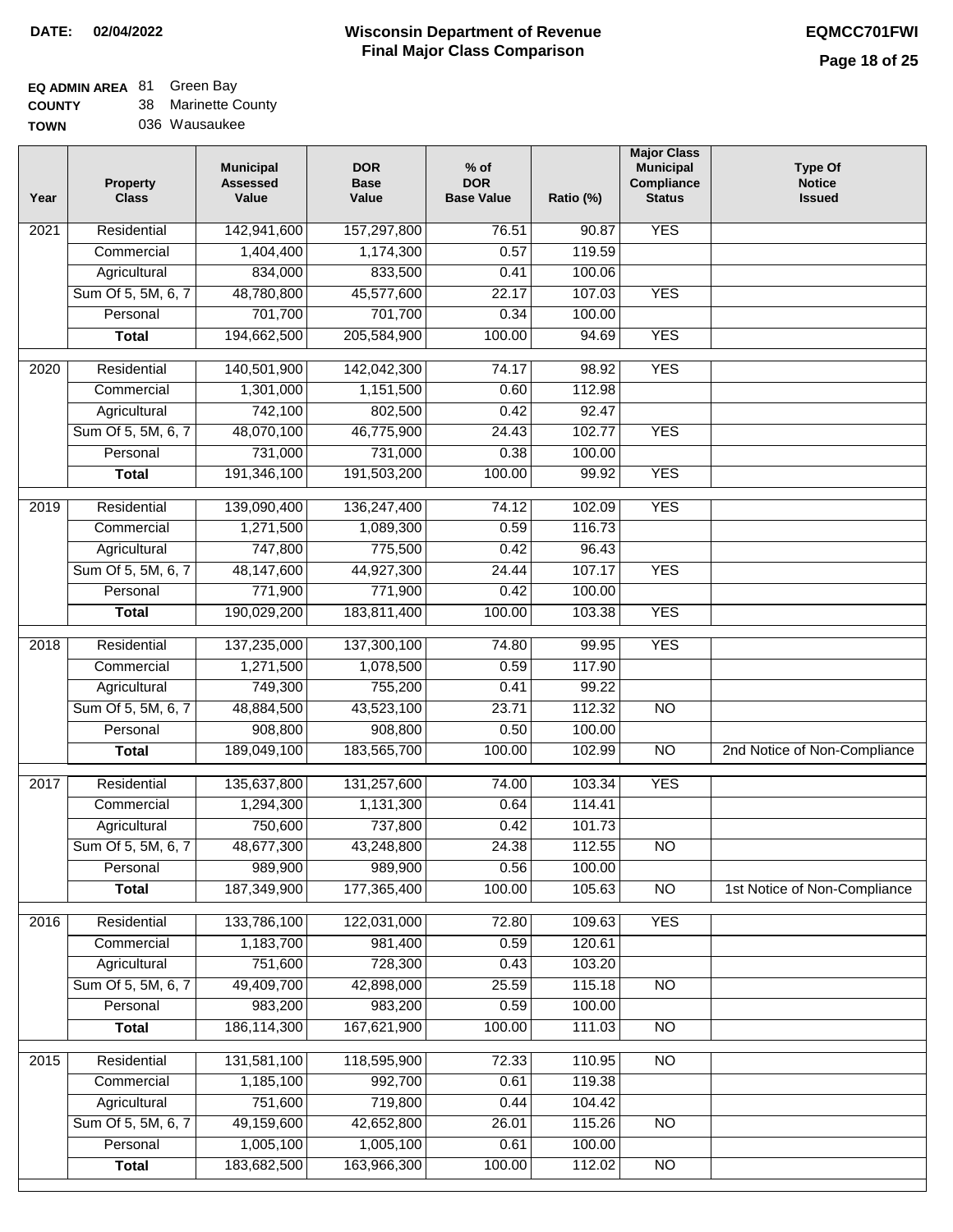## **EQ ADMIN AREA** 81 Green Bay

**COUNTY** 38 Marinette County

**VILLAGE** 111 Coleman

| Year              | <b>Property</b><br><b>Class</b> | <b>Municipal</b><br><b>Assessed</b><br>Value | <b>DOR</b><br><b>Base</b><br>Value | $%$ of<br><b>DOR</b><br><b>Base Value</b> | Ratio (%)       | <b>Major Class</b><br><b>Municipal</b><br>Compliance<br><b>Status</b> | Type Of<br><b>Notice</b><br><b>Issued</b> |
|-------------------|---------------------------------|----------------------------------------------|------------------------------------|-------------------------------------------|-----------------|-----------------------------------------------------------------------|-------------------------------------------|
| $\overline{202}1$ | Residential                     | 28,971,200                                   | 35,868,300                         | 74.66                                     | 80.77           | $\overline{NO}$                                                       |                                           |
|                   | Commercial                      | 10,652,400                                   | 11,258,000                         | 23.43                                     | 94.62           | <b>YES</b>                                                            |                                           |
|                   | Agricultural                    | 31,300                                       | 36,800                             | 0.08                                      | 85.05           |                                                                       |                                           |
|                   | Sum Of 5, 5M, 6, 7              | 204,500                                      | 192,000                            | 0.40                                      | 106.51          |                                                                       |                                           |
|                   | Personal                        | 585,000                                      | 688,200                            | 1.43                                      | 85.00           |                                                                       |                                           |
|                   | <b>Total</b>                    | 40,444,400                                   | 48,043,300                         | 100.00                                    | 84.18           | $\overline{NO}$                                                       |                                           |
| $\overline{2020}$ | Residential                     | 28,667,000                                   | 28,406,900                         | 70.95                                     | 100.92          | <b>YES</b>                                                            |                                           |
|                   | Commercial                      | 10,522,200                                   | 10,781,400                         | 26.93                                     | 97.60           | <b>YES</b>                                                            |                                           |
|                   | Agricultural                    | 35,600                                       | 35,600                             | 0.09                                      | 100.00          |                                                                       |                                           |
|                   | Sum Of 5, 5M, 6, 7              | 205,200                                      | 179,200                            | 0.45                                      | 114.51          |                                                                       |                                           |
|                   | Personal                        | 636,800                                      | 636,800                            | 1.59                                      | 100.00          |                                                                       |                                           |
|                   | <b>Total</b>                    | 40,066,800                                   | 40,039,900                         | 100.00                                    | 100.07          | <b>YES</b>                                                            |                                           |
| 2019              | Residential                     | 22,089,200                                   | 26,596,900                         | 70.08                                     | 83.05           | $\overline{NO}$                                                       |                                           |
|                   | Commercial                      | 10,396,800                                   | 10,415,000                         | 27.44                                     | 99.83           | <b>YES</b>                                                            |                                           |
|                   | Agricultural                    | 28,800                                       | 34,100                             | 0.09                                      | 84.46           |                                                                       |                                           |
|                   | Sum Of 5, 5M, 6, 7              | 179,400                                      | 200,200                            | 0.53                                      | 89.61           |                                                                       |                                           |
|                   | Personal                        | 600,700                                      | 706,700                            | 1.86                                      | 85.00           |                                                                       |                                           |
|                   | <b>Total</b>                    | 33,294,900                                   | 37,952,900                         | 100.00                                    | 87.73           | $\overline{NO}$                                                       |                                           |
|                   |                                 |                                              |                                    |                                           |                 |                                                                       |                                           |
| 2018              | Residential                     | 21,771,800                                   | 24,977,600                         | 67.60                                     | 87.17           | $\overline{NO}$<br><b>YES</b>                                         |                                           |
|                   | Commercial                      | 10,932,800                                   | 10,881,200                         | 29.45                                     | 100.47<br>89.59 |                                                                       |                                           |
|                   | Agricultural                    | 19,800<br>139,100                            | 22,100                             | 0.06                                      | 85.76           |                                                                       |                                           |
|                   | Sum Of 5, 5M, 6, 7<br>Personal  | 815,700                                      | 162,200<br>906,300                 | 0.44<br>2.45                              | 90.00           |                                                                       |                                           |
|                   | <b>Total</b>                    | 33,679,200                                   | 36,949,400                         | 100.00                                    | 91.15           | $\overline{NO}$                                                       |                                           |
|                   |                                 |                                              |                                    |                                           |                 |                                                                       |                                           |
| 2017              | Residential                     | 21,716,600                                   | 23,957,700                         | 66.17                                     | 90.65           | <b>YES</b>                                                            |                                           |
|                   | Commercial                      | 10,302,900                                   | 10,488,800                         | 28.97                                     | 98.23           | <b>YES</b>                                                            |                                           |
|                   | Agricultural                    | 20,700                                       | 21,900                             | 0.06                                      | 94.52           |                                                                       |                                           |
|                   | Sum Of 5, 5M, 6, 7              | 148,400                                      | 188,000                            | 0.52                                      | 78.94           |                                                                       |                                           |
|                   | Personal                        | 1,474,500                                    | 1,552,100                          | 4.29                                      | 95.00           |                                                                       |                                           |
|                   | <b>Total</b>                    | 33,663,100                                   | 36,208,500                         | 100.00                                    | 92.97           | <b>YES</b>                                                            |                                           |
| 2016              | Residential                     | 21,655,100                                   | 22,503,300                         | 65.80                                     | 96.23           | <b>YES</b>                                                            |                                           |
|                   | Commercial                      | 10,383,700                                   | 10,125,000                         | 29.61                                     | 102.56          | <b>YES</b>                                                            |                                           |
|                   | Agricultural                    | 21,800                                       | 21,400                             | 0.06                                      | 101.87          |                                                                       |                                           |
|                   | Sum Of 5, 5M, 6, 7              | 145,900                                      | 177,300                            | 0.52                                      | 82.29           |                                                                       |                                           |
|                   | Personal                        | 1,385,200                                    | 1,371,500                          | 4.01                                      | 101.00          |                                                                       |                                           |
|                   | <b>Total</b>                    | 33,591,700                                   | 34,198,500                         | 100.00                                    | 98.23           | <b>YES</b>                                                            |                                           |
| 2015              | Residential                     | 21,545,600                                   | 21,278,200                         | 64.38                                     | 101.26          | <b>YES</b>                                                            |                                           |
|                   | Commercial                      | 9,977,200                                    | 9,865,800                          | 29.85                                     | 101.13          | <b>YES</b>                                                            |                                           |
|                   | Agricultural                    | 21,300                                       | 21,200                             | 0.06                                      | 100.47          |                                                                       |                                           |
|                   | Sum Of 5, 5M, 6, 7              | 145,900                                      | 166,700                            | 0.50                                      | 87.52           |                                                                       |                                           |
|                   | Personal                        | 1,717,100                                    | 1,717,100                          | 5.20                                      | 100.00          | <b>YES</b>                                                            |                                           |
|                   | <b>Total</b>                    | 33,407,100                                   | 33,049,000                         | 100.00                                    | 101.08          | <b>YES</b>                                                            |                                           |
|                   |                                 |                                              |                                    |                                           |                 |                                                                       |                                           |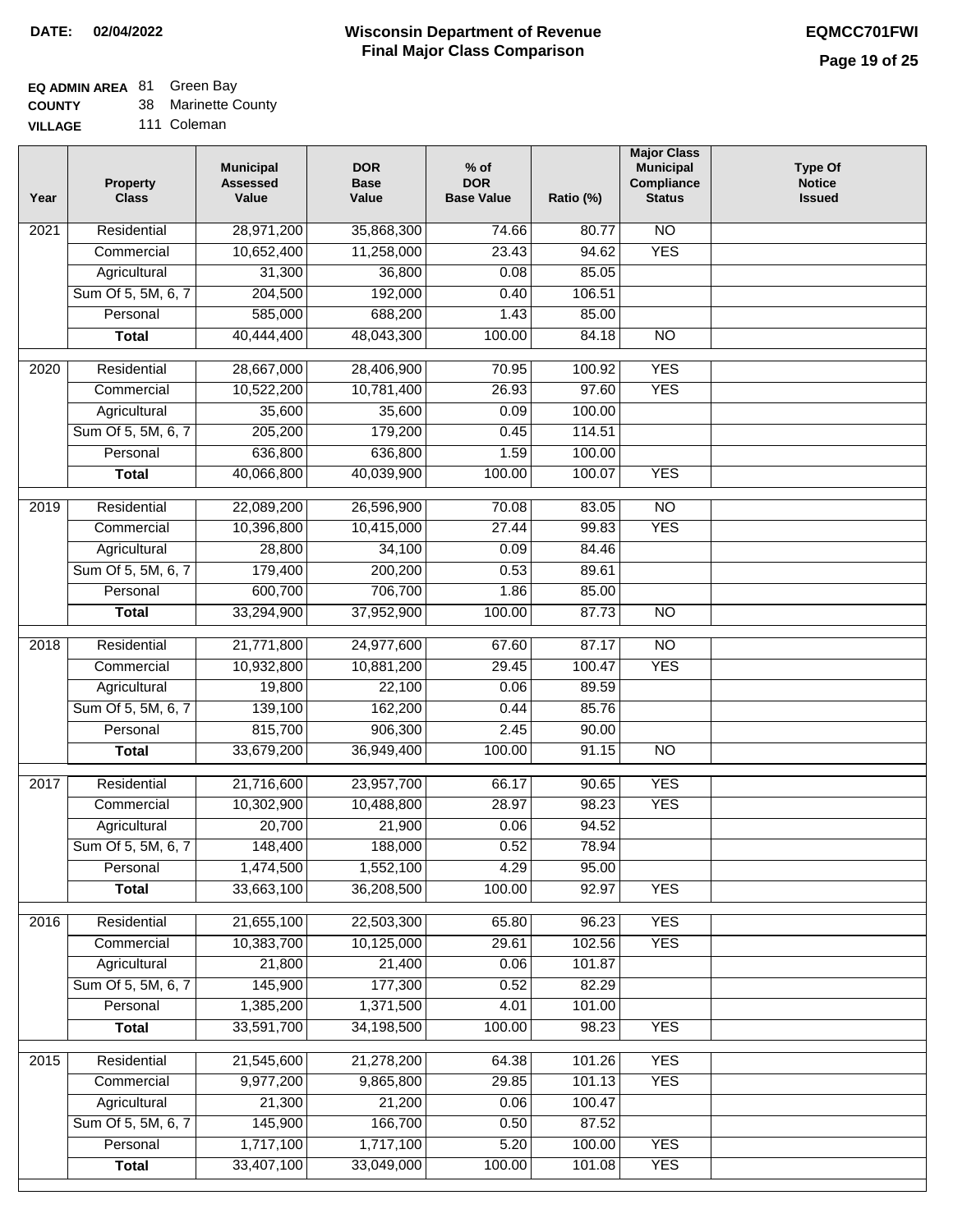# **EQ ADMIN AREA** 81 Green Bay

**VILLAGE** 121 Crivitz

| Year | <b>Property</b><br><b>Class</b> | <b>Municipal</b><br><b>Assessed</b><br>Value | <b>DOR</b><br><b>Base</b><br>Value | $%$ of<br><b>DOR</b><br><b>Base Value</b> | Ratio (%) | <b>Major Class</b><br><b>Municipal</b><br>Compliance<br><b>Status</b> | <b>Type Of</b><br><b>Notice</b><br><b>Issued</b> |
|------|---------------------------------|----------------------------------------------|------------------------------------|-------------------------------------------|-----------|-----------------------------------------------------------------------|--------------------------------------------------|
| 2021 | Residential                     | 36,480,500                                   | 43,328,200                         | 45.88                                     | 84.20     | $\overline{NO}$                                                       |                                                  |
|      | Commercial                      | 41,327,800                                   | 48,627,100                         | 51.49                                     | 84.99     | $\overline{NO}$                                                       |                                                  |
|      | Agricultural                    | 0                                            | 0                                  | 0.00                                      | 0.00      |                                                                       |                                                  |
|      | Sum Of 5, 5M, 6, 7              | 97,200                                       | 103,200                            | 0.11                                      | 94.19     |                                                                       |                                                  |
|      | Personal                        | 2,067,800                                    | 2,376,800                          | 2.52                                      | 87.00     |                                                                       |                                                  |
|      | <b>Total</b>                    | 79,973,300                                   | 94,435,300                         | 100.00                                    | 84.69     | $\overline{NO}$                                                       |                                                  |
| 2020 | Residential                     | 36,192,600                                   | 39,091,700                         | 47.16                                     | 92.58     | <b>YES</b>                                                            |                                                  |
|      | Commercial                      | 40,946,200                                   | 41,603,300                         | 50.19                                     | 98.42     | <b>YES</b>                                                            |                                                  |
|      | Agricultural                    | 0                                            | 0                                  | 0.00                                      | 0.00      |                                                                       |                                                  |
|      | Sum Of 5, 5M, 6, 7              | 97,200                                       | 100,900                            | 0.12                                      | 96.33     |                                                                       |                                                  |
|      | Personal                        | 1,781,600                                    | 2,096,000                          | 2.53                                      | 85.00     |                                                                       |                                                  |
|      | <b>Total</b>                    | 79,017,600                                   | 82,891,900                         | 100.00                                    | 95.33     | <b>YES</b>                                                            |                                                  |
| 2019 | Residential                     | 35,392,100                                   | 37,094,400                         | 47.06                                     | 95.41     | <b>YES</b>                                                            |                                                  |
|      | Commercial                      | 40,616,100                                   | 39,171,500                         | 49.69                                     | 103.69    | <b>YES</b>                                                            |                                                  |
|      | Agricultural                    | 0                                            | 0                                  | 0.00                                      | 0.00      |                                                                       |                                                  |
|      | Sum Of 5, 5M, 6, 7              | 97,200                                       | 95,800                             | 0.12                                      | 101.46    |                                                                       |                                                  |
|      | Personal                        | 2,587,100                                    | 2,463,900                          | 3.13                                      | 105.00    |                                                                       |                                                  |
|      | <b>Total</b>                    | 78,692,500                                   | 78,825,600                         | 100.00                                    | 99.83     | <b>YES</b>                                                            |                                                  |
|      |                                 |                                              |                                    |                                           |           |                                                                       |                                                  |
| 2018 | Residential                     | 35,164,000                                   | 34,402,600                         | 45.49                                     | 102.21    | <b>YES</b>                                                            |                                                  |
|      | Commercial                      | 39,060,000                                   | 38,604,300                         | 51.05                                     | 101.18    | <b>YES</b>                                                            |                                                  |
|      | Agricultural                    | 0                                            | 0                                  | 0.00                                      | 0.00      |                                                                       |                                                  |
|      | Sum Of 5, 5M, 6, 7              | 97,200                                       | 100,900                            | 0.13                                      | 96.33     |                                                                       |                                                  |
|      | Personal                        | 2,464,400                                    | 2,514,700                          | 3.33                                      | 98.00     |                                                                       |                                                  |
|      | <b>Total</b>                    | 76,785,600                                   | 75,622,500                         | 100.00                                    | 101.54    | <b>YES</b>                                                            |                                                  |
| 2017 | Residential                     | 34,591,400                                   | 33,120,800                         | 43.76                                     | 104.44    | <b>YES</b>                                                            |                                                  |
|      | Commercial                      | 38,171,700                                   | 38,569,800                         | 50.96                                     | 98.97     | <b>YES</b>                                                            |                                                  |
|      | Agricultural                    | 0                                            | 0                                  | 0.00                                      | 0.00      |                                                                       |                                                  |
|      | Sum Of 5, 5M, 6, 7              | 97,200                                       | 117,000                            | 0.15                                      | 83.08     |                                                                       |                                                  |
|      | Personal                        | 3,961,000                                    | 3,883,300                          | 5.13                                      | 102.00    |                                                                       |                                                  |
|      | <b>Total</b>                    | 76,821,300                                   | 75,690,900                         | 100.00                                    | 101.49    | <b>YES</b>                                                            |                                                  |
| 2016 | Residential                     | 34,391,400                                   | 31,317,900                         | 43.06                                     | 109.81    | <b>YES</b>                                                            |                                                  |
|      | Commercial                      | 38,405,300                                   | 37,313,700                         | 51.31                                     | 102.93    | <b>YES</b>                                                            |                                                  |
|      | Agricultural                    | 0                                            | 0                                  | 0.00                                      | 0.00      |                                                                       |                                                  |
|      | Sum Of 5, 5M, 6, 7              | 97,200                                       | 106,000                            | 0.15                                      | 91.70     |                                                                       |                                                  |
|      | Personal                        | 4,384,800                                    | 3,986,200                          | 5.48                                      | 110.00    |                                                                       |                                                  |
|      | <b>Total</b>                    | 77,278,700                                   | 72,723,800                         | 100.00                                    | 106.26    | <b>YES</b>                                                            |                                                  |
|      |                                 |                                              |                                    |                                           |           |                                                                       |                                                  |
| 2015 | Residential                     | 34,415,500                                   | 33,652,800                         | 44.73                                     | 102.27    | <b>YES</b>                                                            |                                                  |
|      | Commercial                      | 38,457,400                                   | 37,749,000                         | 50.17                                     | 101.88    | <b>YES</b>                                                            |                                                  |
|      | Agricultural                    | 0                                            | 0                                  | 0.00                                      | 0.00      |                                                                       |                                                  |
|      | Sum Of 5, 5M, 6, 7              | 97,200                                       | 105,500                            | 0.14                                      | 92.13     |                                                                       |                                                  |
|      | Personal                        | 3,731,100                                    | 3,731,100                          | 4.96                                      | 100.00    |                                                                       |                                                  |
|      | <b>Total</b>                    | 76,701,200                                   | 75,238,400                         | 100.00                                    | 101.94    | <b>YES</b>                                                            |                                                  |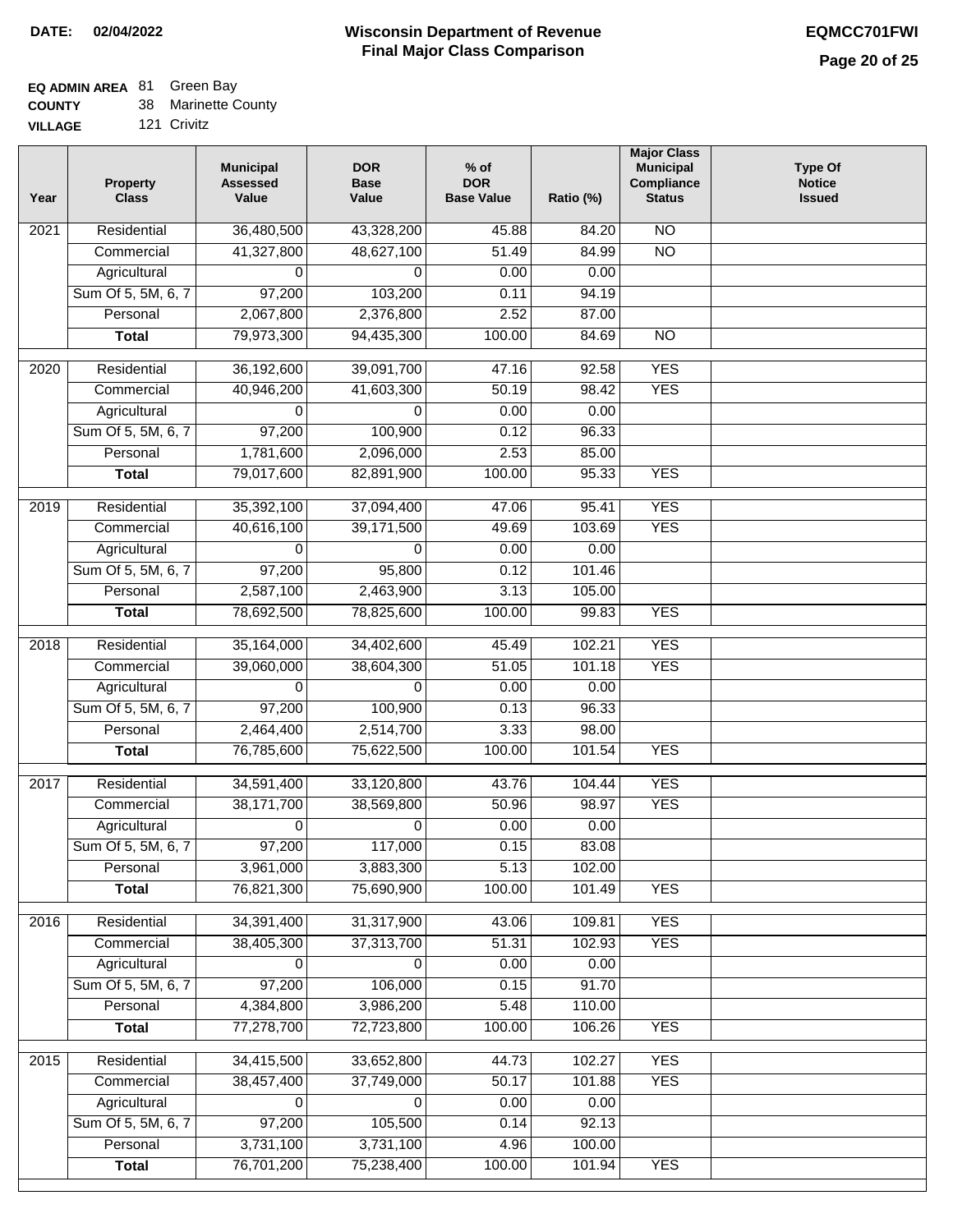# **EQ ADMIN AREA** 81 Green Bay

**COUNTY** 38 Marinette County

**VILLAGE** 171 Pound

| Year | <b>Property</b><br><b>Class</b> | <b>Municipal</b><br><b>Assessed</b><br>Value | <b>DOR</b><br><b>Base</b><br>Value | $%$ of<br><b>DOR</b><br><b>Base Value</b> | Ratio (%) | <b>Major Class</b><br><b>Municipal</b><br>Compliance<br><b>Status</b> | <b>Type Of</b><br><b>Notice</b><br><b>Issued</b> |
|------|---------------------------------|----------------------------------------------|------------------------------------|-------------------------------------------|-----------|-----------------------------------------------------------------------|--------------------------------------------------|
| 2021 | Residential                     | 10,326,200                                   | 11,923,600                         | 80.37                                     | 86.60     | N <sub>O</sub>                                                        |                                                  |
|      | Commercial                      | 2,526,000                                    | 2,531,300                          | 17.06                                     | 99.79     | <b>YES</b>                                                            |                                                  |
|      | Agricultural                    | 25,200                                       | 25,300                             | 0.17                                      | 99.60     |                                                                       |                                                  |
|      | Sum Of 5, 5M, 6, 7              | 155,100                                      | 232,400                            | 1.57                                      | 66.74     |                                                                       |                                                  |
|      | Personal                        | 123,800                                      | 123,800                            | 0.83                                      | 100.00    |                                                                       |                                                  |
|      | <b>Total</b>                    | 13,156,300                                   | 14,836,400                         | 100.00                                    | 88.68     | $\overline{NO}$                                                       |                                                  |
| 2020 | Residential                     | 10,259,700                                   | 11,289,500                         | 78.64                                     | 90.88     | <b>YES</b>                                                            |                                                  |
|      | Commercial                      | 2,493,700                                    | 2,693,800                          | 18.76                                     | 92.57     | <b>YES</b>                                                            |                                                  |
|      | Agricultural                    | 20,600                                       | 24,100                             | 0.17                                      | 85.48     |                                                                       |                                                  |
|      | Sum Of 5, 5M, 6, 7              | 155,100                                      | 222,900                            | 1.55                                      | 69.58     |                                                                       |                                                  |
|      | Personal                        | 106,500                                      | 125,300                            | 0.87                                      | 85.00     |                                                                       |                                                  |
|      | <b>Total</b>                    | 13,035,600                                   | 14,355,600                         | 100.00                                    | 90.80     | <b>YES</b>                                                            |                                                  |
|      |                                 |                                              |                                    |                                           |           |                                                                       |                                                  |
| 2019 | Residential                     | 10,263,700                                   | 10,641,700                         | 77.25                                     | 96.45     | <b>YES</b>                                                            |                                                  |
|      | Commercial                      | 2,621,600                                    | 2,773,200                          | 20.13                                     | 94.53     | <b>YES</b>                                                            |                                                  |
|      | Agricultural                    | 22,200                                       | 23,200                             | 0.17                                      | 95.69     |                                                                       |                                                  |
|      | Sum Of 5, 5M, 6, 7              | 140,700                                      | 198,900                            | 1.44                                      | 70.74     |                                                                       |                                                  |
|      | Personal                        | 132,300                                      | 139,300                            | 1.01                                      | 94.97     |                                                                       |                                                  |
|      | <b>Total</b>                    | 13,180,500                                   | 13,776,300                         | 100.00                                    | 95.68     | <b>YES</b>                                                            |                                                  |
| 2018 | Residential                     | 10,218,800                                   | 9,983,900                          | 76.32                                     | 102.35    | <b>YES</b>                                                            |                                                  |
|      | Commercial                      | 2,658,200                                    | 2,748,900                          | 21.01                                     | 96.70     | <b>YES</b>                                                            |                                                  |
|      | Agricultural                    | 22,100                                       | 22,100                             | 0.17                                      | 100.00    |                                                                       |                                                  |
|      | Sum Of 5, 5M, 6, 7              | 110,000                                      | 169,800                            | 1.30                                      | 64.78     |                                                                       |                                                  |
|      | Personal                        | 156,400                                      | 156,400                            | 1.20                                      | 100.00    |                                                                       |                                                  |
|      | <b>Total</b>                    | 13,165,500                                   | 13,081,100                         | 100.00                                    | 100.65    | <b>YES</b>                                                            |                                                  |
| 2017 | Residential                     | 10,094,600                                   | 10,056,500                         | 75.35                                     | 100.38    | <b>YES</b>                                                            |                                                  |
|      | Commercial                      | 2,458,400                                    | 2,875,900                          | 21.55                                     | 85.48     | $\overline{N}$                                                        |                                                  |
|      | Agricultural                    | 22,700                                       | 21,600                             | 0.16                                      | 105.09    |                                                                       |                                                  |
|      | Sum Of 5, 5M, 6, 7              | 110,000                                      | 206,200                            | 1.55                                      | 53.35     |                                                                       |                                                  |
|      | Personal                        | 195,100                                      | 185,800                            | 1.39                                      | 105.01    |                                                                       |                                                  |
|      | <b>Total</b>                    | 12,880,800                                   | 13,346,000                         | 100.00                                    | 96.51     | <b>NO</b>                                                             | 1st Notice of Non-Compliance                     |
| 2016 | Residential                     | 10,116,600                                   | 9,481,500                          | 74.90                                     | 106.70    | <b>YES</b>                                                            |                                                  |
|      | Commercial                      | 2,455,400                                    | 2,762,000                          | 21.82                                     | 88.90     | $\overline{NO}$                                                       |                                                  |
|      | Agricultural                    | 21,300                                       | 21,200                             | 0.17                                      | 100.47    |                                                                       |                                                  |
|      | Sum Of 5, 5M, 6, 7              | 110,200                                      | 186,100                            | 1.47                                      | 59.22     |                                                                       |                                                  |
|      | Personal                        | 208,300                                      | 208,300                            | 1.65                                      | 100.00    |                                                                       |                                                  |
|      | <b>Total</b>                    | 12,911,800                                   | 12,659,100                         | 100.00                                    | 102.00    | N <sub>O</sub>                                                        |                                                  |
| 2015 | Residential                     |                                              |                                    | 73.47                                     | 112.66    | <b>NO</b>                                                             |                                                  |
|      |                                 | 9,834,000<br>2,407,700                       | 8,729,100<br>2,754,400             | 23.18                                     | 87.41     | N <sub>O</sub>                                                        |                                                  |
|      | Commercial<br>Agricultural      | 23,600                                       | 20,500                             | 0.17                                      | 115.12    |                                                                       |                                                  |
|      | Sum Of 5, 5M, 6, 7              | 111,200                                      | 194,700                            | 1.64                                      | 57.11     |                                                                       |                                                  |
|      | Personal                        | 210,500                                      | 183,100                            | 1.54                                      | 114.96    |                                                                       |                                                  |
|      | <b>Total</b>                    | 12,587,000                                   | 11,881,800                         | 100.00                                    | 105.94    | N <sub>O</sub>                                                        |                                                  |
|      |                                 |                                              |                                    |                                           |           |                                                                       |                                                  |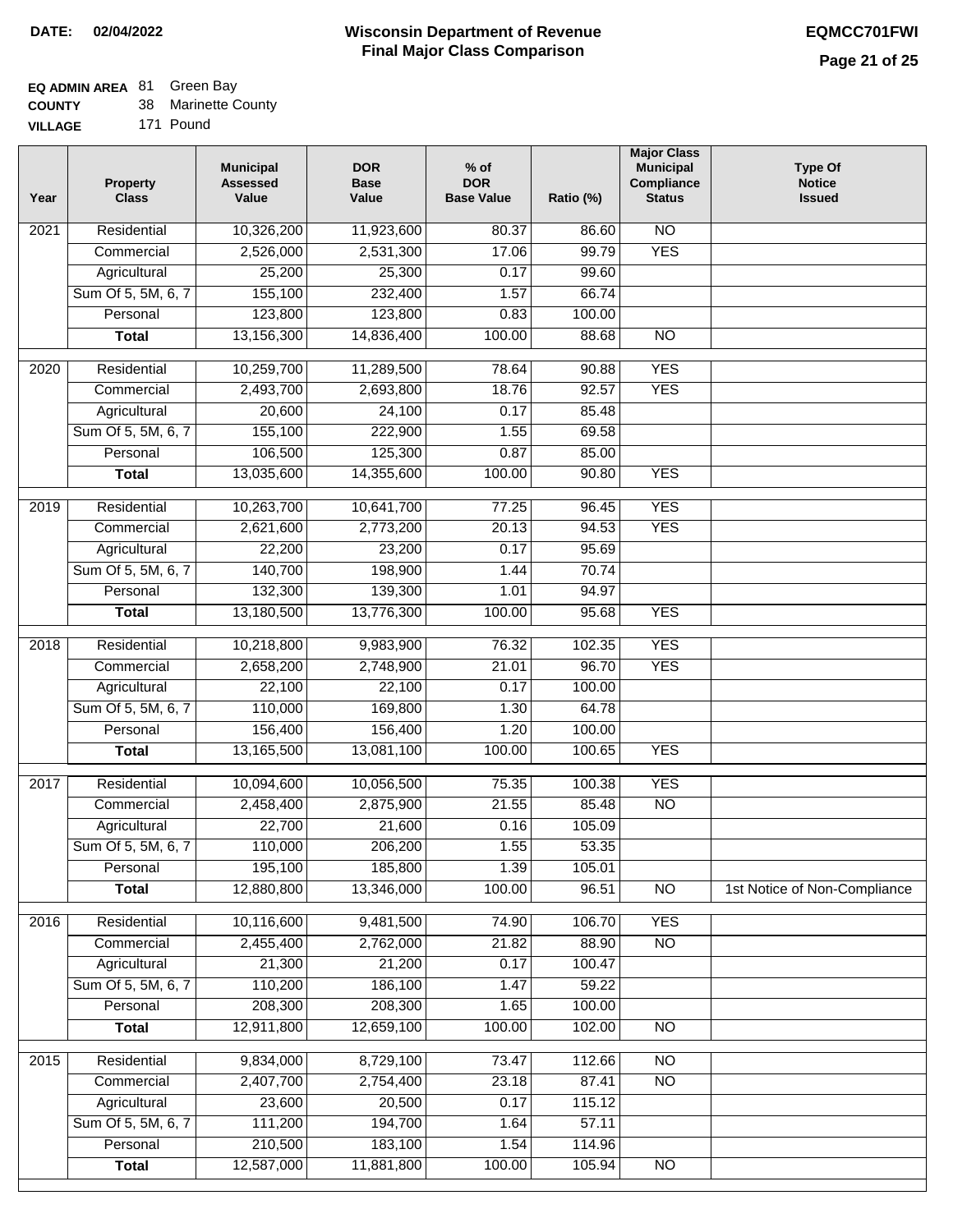### **Wisconsin Department of Revenue Final Major Class Comparison DATE: 02/04/2022 EQMCC701FWI**

٦

# **EQ ADMIN AREA** 81 Green Bay

**COUNTY VILLAGE** 38 Marinette County

| Year             | <b>Property</b><br><b>Class</b> | <b>Municipal</b><br><b>Assessed</b><br>Value | <b>DOR</b><br><b>Base</b><br>Value | $%$ of<br><b>DOR</b><br><b>Base Value</b> | Ratio (%) | <b>Major Class</b><br><b>Municipal</b><br>Compliance<br><b>Status</b> | <b>Type Of</b><br><b>Notice</b><br><b>Issued</b> |
|------------------|---------------------------------|----------------------------------------------|------------------------------------|-------------------------------------------|-----------|-----------------------------------------------------------------------|--------------------------------------------------|
| 2021             | Residential                     | 15,000,200                                   | 16,984,000                         | 61.33                                     | 88.32     | <b>NO</b>                                                             |                                                  |
|                  | Commercial                      | 8,387,300                                    | 9,969,200                          | 36.00                                     | 84.13     | $\overline{NO}$                                                       |                                                  |
|                  | Agricultural                    | 17,600                                       | 19,000                             | 0.07                                      | 92.63     |                                                                       |                                                  |
|                  | Sum Of 5, 5M, 6, 7              | 154,000                                      | 187,200                            | 0.68                                      | 82.26     |                                                                       |                                                  |
|                  | Personal                        | 489,200                                      | 531,700                            | 1.92                                      | 92.01     |                                                                       |                                                  |
|                  | <b>Total</b>                    | 24,048,300                                   | 27,691,100                         | 100.00                                    | 86.84     | $\overline{NO}$                                                       |                                                  |
| $\frac{1}{2020}$ | Residential                     | 14,870,400                                   | 15,891,300                         | 62.47                                     | 93.58     | <b>YES</b>                                                            |                                                  |
|                  | Commercial                      | 8,484,100                                    | 8,774,000                          | 34.49                                     | 96.70     | <b>YES</b>                                                            |                                                  |
|                  | Agricultural                    | 17,800                                       | 18,300                             | 0.07                                      | 97.27     |                                                                       |                                                  |
|                  | Sum Of 5, 5M, 6, 7              | 154,100                                      | 181,500                            | 0.71                                      | 84.90     |                                                                       |                                                  |
|                  | Personal                        | 554,900                                      | 572,100                            | 2.25                                      | 96.99     |                                                                       |                                                  |
|                  | <b>Total</b>                    | 24,081,300                                   | 25,437,200                         | 100.00                                    | 94.67     | <b>YES</b>                                                            |                                                  |
|                  |                                 |                                              |                                    |                                           |           |                                                                       |                                                  |
| 2019             | Residential                     | 14,810,500                                   | 15,673,100                         | 62.27                                     | 94.50     | <b>YES</b>                                                            |                                                  |
|                  | Commercial                      | 8,441,300                                    | 8,730,600                          | 34.69                                     | 96.69     | <b>YES</b>                                                            |                                                  |
|                  | Agricultural                    | 17,300                                       | 17,600                             | 0.07                                      | 98.30     |                                                                       |                                                  |
|                  | Sum Of 5, 5M, 6, 7              | 154,100                                      | 177,800                            | 0.71                                      | 86.67     |                                                                       |                                                  |
|                  | Personal                        | 552,700                                      | 569,800                            | 2.26                                      | 97.00     |                                                                       |                                                  |
|                  | $\overline{\text{Total}}$       | 23,975,900                                   | 25,168,900                         | 100.00                                    | 95.26     | <b>YES</b>                                                            |                                                  |
| 2018             | Residential                     | 14,833,500                                   | 14,788,300                         | 60.70                                     | 100.31    | <b>YES</b>                                                            |                                                  |
|                  | Commercial                      | 8,455,700                                    | 8,741,600                          | 35.88                                     | 96.73     | <b>YES</b>                                                            |                                                  |
|                  | Agricultural                    | 15,700                                       | 17,100                             | 0.07                                      | 91.81     |                                                                       |                                                  |
|                  | Sum Of 5, 5M, 6, 7              | 154,000                                      | 177,800                            | 0.73                                      | 86.61     |                                                                       |                                                  |
|                  | Personal                        | 595,100                                      | 639,900                            | 2.63                                      | 93.00     |                                                                       |                                                  |
|                  | <b>Total</b>                    | 24,054,000                                   | 24,364,700                         | 100.00                                    | 98.72     | <b>YES</b>                                                            |                                                  |
| 2017             | Residential                     | 14,588,400                                   | 13,571,500                         | 57.17                                     | 107.49    | <b>YES</b>                                                            |                                                  |
|                  | Commercial                      | 8,449,300                                    | 8,956,600                          | 37.73                                     | 94.34     | <b>YES</b>                                                            |                                                  |
|                  | Agricultural                    | 17,700                                       | 16,600                             | 0.07                                      | 106.63    |                                                                       |                                                  |
|                  | Sum Of 5, 5M, 6, 7              | 154,000                                      | 183,600                            | 0.77                                      | 83.88     |                                                                       |                                                  |
|                  | Personal                        | 1,062,200                                    | 1,011,700                          | 4.26                                      | 104.99    |                                                                       |                                                  |
|                  | <b>Total</b>                    | 24,271,600                                   | 23,740,000                         | 100.00                                    | 102.24    | <b>YES</b>                                                            |                                                  |
|                  |                                 |                                              |                                    |                                           |           |                                                                       |                                                  |
| 2016             | Residential                     | 14,420,000                                   | 12,909,500                         | 56.65                                     | 111.70    | N <sub>O</sub>                                                        |                                                  |
|                  | Commercial                      | 8,420,200                                    | 8,586,400                          | 37.68                                     | 98.06     | <b>YES</b>                                                            |                                                  |
|                  | Agricultural                    | 18,300                                       | 16,400                             | 0.07                                      | 111.59    |                                                                       |                                                  |
|                  | Sum Of 5, 5M, 6, 7              | 154,000                                      | 171,800                            | 0.75                                      | 89.64     |                                                                       |                                                  |
|                  | Personal                        | 1,160,900                                    | 1,105,600                          | 4.85                                      | 105.00    |                                                                       |                                                  |
|                  | <b>Total</b>                    | 24,173,400                                   | 22,789,700                         | 100.00                                    | 106.07    | $\overline{NO}$                                                       |                                                  |
| 2015             | Residential                     | 14,353,300                                   | 13,855,400                         | 60.49                                     | 103.59    | <b>YES</b>                                                            |                                                  |
|                  | Commercial                      | 8,192,900                                    | 7,826,100                          | 34.17                                     | 104.69    | <b>YES</b>                                                            |                                                  |
|                  | Agricultural                    | 17,300                                       | 16,100                             | 0.07                                      | 107.45    |                                                                       |                                                  |
|                  | Sum Of 5, 5M, 6, 7              | 133,700                                      | 130,700                            | 0.57                                      | 102.30    |                                                                       |                                                  |
|                  | Personal                        | 1,130,500                                    | 1,076,700                          | 4.70                                      | 105.00    |                                                                       |                                                  |
|                  | <b>Total</b>                    | 23,827,700                                   | 22,905,000                         | 100.00                                    | 104.03    | <b>YES</b>                                                            |                                                  |
|                  |                                 |                                              |                                    |                                           |           |                                                                       |                                                  |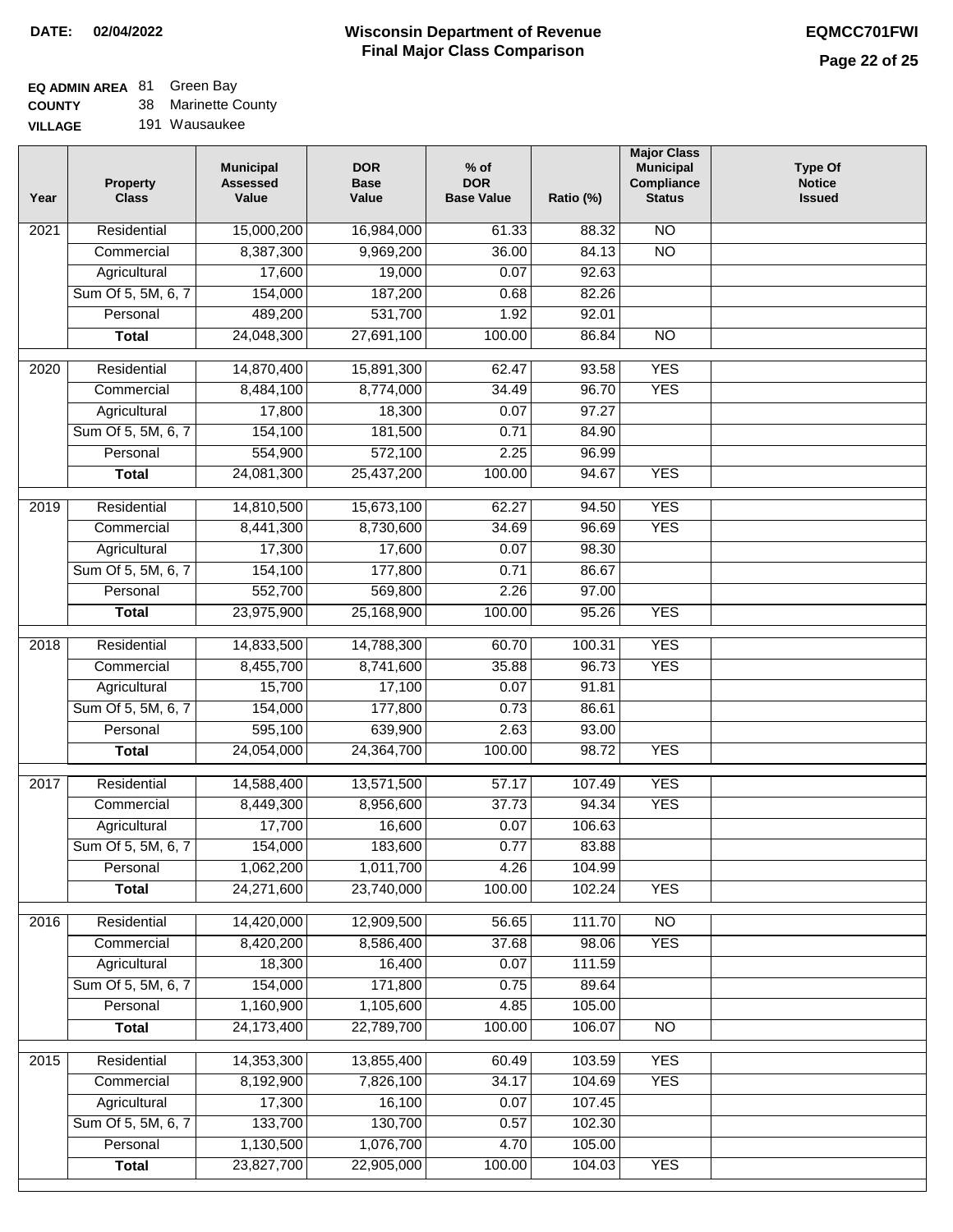## **EQ ADMIN AREA** 81 Green Bay

**COUNTY CITY** 38 Marinette County

251 Marinette

| Year              | <b>Property</b><br><b>Class</b> | <b>Municipal</b><br><b>Assessed</b><br>Value | <b>DOR</b><br><b>Base</b><br>Value | $%$ of<br><b>DOR</b><br><b>Base Value</b> | Ratio (%) | <b>Major Class</b><br><b>Municipal</b><br>Compliance<br><b>Status</b> | <b>Type Of</b><br><b>Notice</b><br><b>Issued</b> |
|-------------------|---------------------------------|----------------------------------------------|------------------------------------|-------------------------------------------|-----------|-----------------------------------------------------------------------|--------------------------------------------------|
| $\overline{202}1$ | Residential                     | 296,594,600                                  | 348,809,300                        | 49.26                                     | 85.03     | $\overline{NO}$                                                       |                                                  |
|                   | Commercial                      | 287,604,200                                  | 337,188,800                        | 47.62                                     | 85.29     | $\overline{NO}$                                                       |                                                  |
|                   | Agricultural                    | 0                                            | 0                                  | 0.00                                      | 0.00      |                                                                       |                                                  |
|                   | Sum Of 5, 5M, 6, 7              | 1,060,500                                    | 551,500                            | 0.08                                      | 192.29    |                                                                       |                                                  |
|                   | Personal                        | 19,444,300                                   | 21,604,800                         | 3.05                                      | 90.00     |                                                                       |                                                  |
|                   | <b>Total</b>                    | 604,703,600                                  | 708,154,400                        | 100.00                                    | 85.39     | $\overline{NO}$                                                       |                                                  |
| 2020              | Residential                     | 294,476,400                                  | 336,609,600                        | 50.22                                     | 87.48     | $\overline{NO}$                                                       |                                                  |
|                   | Commercial                      | 285,520,200                                  | 306,861,900                        | 45.78                                     | 93.05     | <b>YES</b>                                                            |                                                  |
|                   | Agricultural                    | 0                                            | 0                                  | 0.00                                      | 0.00      |                                                                       |                                                  |
|                   | Sum Of 5, 5M, 6, 7              | 1,039,300                                    | 484,000                            | 0.07                                      | 214.73    |                                                                       |                                                  |
|                   | Personal                        | 24,512,200                                   | 26, 357, 300                       | 3.93                                      | 93.00     |                                                                       |                                                  |
|                   | <b>Total</b>                    | 605,548,100                                  | 670,312,800                        | 100.00                                    | 90.34     | $\overline{NO}$                                                       |                                                  |
|                   |                                 |                                              |                                    |                                           |           |                                                                       |                                                  |
| 2019              | Residential                     | 293,685,400                                  | 320, 124, 700                      | 49.00                                     | 91.74     | <b>YES</b>                                                            |                                                  |
|                   | Commercial                      | 277,983,800                                  | 291,503,300                        | 44.62                                     | 95.36     | <b>YES</b>                                                            |                                                  |
|                   | Agricultural                    | 0                                            | $\Omega$                           | 0.00                                      | 0.00      |                                                                       |                                                  |
|                   | Sum Of 5, 5M, 6, 7              | 1,039,100                                    | 506,200                            | 0.08                                      | 205.27    |                                                                       |                                                  |
|                   | Personal                        | 39,110,100                                   | 41,168,500                         | 6.30                                      | 95.00     |                                                                       |                                                  |
|                   | <b>Total</b>                    | 611,818,400                                  | 653,302,700                        | 100.00                                    | 93.65     | <b>YES</b>                                                            |                                                  |
| 2018              | Residential                     | 291,967,300                                  | 306,637,600                        | 49.57                                     | 95.22     | <b>YES</b>                                                            |                                                  |
|                   | Commercial                      | 259,296,800                                  | 272,054,000                        | 43.98                                     | 95.31     | <b>YES</b>                                                            |                                                  |
|                   | Agricultural                    | 0                                            | 0                                  | 0.00                                      | 0.00      |                                                                       |                                                  |
|                   | Sum Of 5, 5M, 6, 7              | 1,057,800                                    | 478,300                            | 0.08                                      | 221.16    |                                                                       |                                                  |
|                   | Personal                        | 38,227,400                                   | 39,409,700                         | 6.37                                      | 97.00     |                                                                       |                                                  |
|                   | <b>Total</b>                    | 590,549,300                                  | 618,579,600                        | 100.00                                    | 95.47     | <b>YES</b>                                                            |                                                  |
| 2017              | Residential                     | 291,365,400                                  | 301,725,200                        | 52.28                                     | 96.57     | <b>YES</b>                                                            |                                                  |
|                   | Commercial                      | 231,406,700                                  | 232,148,500                        | 40.22                                     | 99.68     | <b>YES</b>                                                            |                                                  |
|                   | Agricultural                    | 0                                            | $\Omega$                           | 0.00                                      | 0.00      |                                                                       |                                                  |
|                   | Sum Of 5, 5M, 6, 7              | 1,176,200                                    | 588,500                            | 0.10                                      | 199.86    |                                                                       |                                                  |
|                   | Personal                        | 40,958,000                                   | 42,664,600                         | 7.39                                      | 96.00     |                                                                       |                                                  |
|                   | <b>Total</b>                    | 564,906,300                                  | 577,126,800                        | 100.00                                    | 97.88     | <b>YES</b>                                                            |                                                  |
| 2016              | Residential                     | 291,186,400                                  | 306,399,100                        | 56.88                                     | 95.04     | <b>YES</b>                                                            |                                                  |
|                   | Commercial                      | 203,168,400                                  | 195,738,500                        | 36.34                                     | 103.80    | <b>YES</b>                                                            |                                                  |
|                   | Agricultural                    | 0                                            | 0                                  | 0.00                                      | 0.00      |                                                                       |                                                  |
|                   | Sum Of 5, 5M, 6, 7              | 1,188,700                                    | 603,600                            | 0.11                                      | 196.94    |                                                                       |                                                  |
|                   | Personal                        | 36,237,500                                   | 35,932,100                         | 6.67                                      | 100.85    |                                                                       |                                                  |
|                   | <b>Total</b>                    | 531,781,000                                  | 538,673,300                        | 100.00                                    | 98.72     | <b>YES</b>                                                            |                                                  |
| 2015              | Residential                     | 290,379,700                                  | 291,551,500                        | 55.16                                     | 99.60     | <b>YES</b>                                                            |                                                  |
|                   | Commercial                      | 202,522,200                                  | 199,015,000                        | 37.65                                     | 101.76    | <b>YES</b>                                                            |                                                  |
|                   | Agricultural                    | 0                                            | 0                                  | 0.00                                      | 0.00      |                                                                       |                                                  |
|                   | Sum Of 5, 5M, 6, 7              | 1,190,100                                    | 605,300                            | 0.11                                      | 196.61    |                                                                       |                                                  |
|                   | Personal                        | 37,392,100                                   | 37,392,100                         | 7.07                                      | 100.00    | <b>YES</b>                                                            |                                                  |
|                   | <b>Total</b>                    | 531,484,100                                  | 528,563,900                        | 100.00                                    | 100.55    | <b>YES</b>                                                            |                                                  |
|                   |                                 |                                              |                                    |                                           |           |                                                                       |                                                  |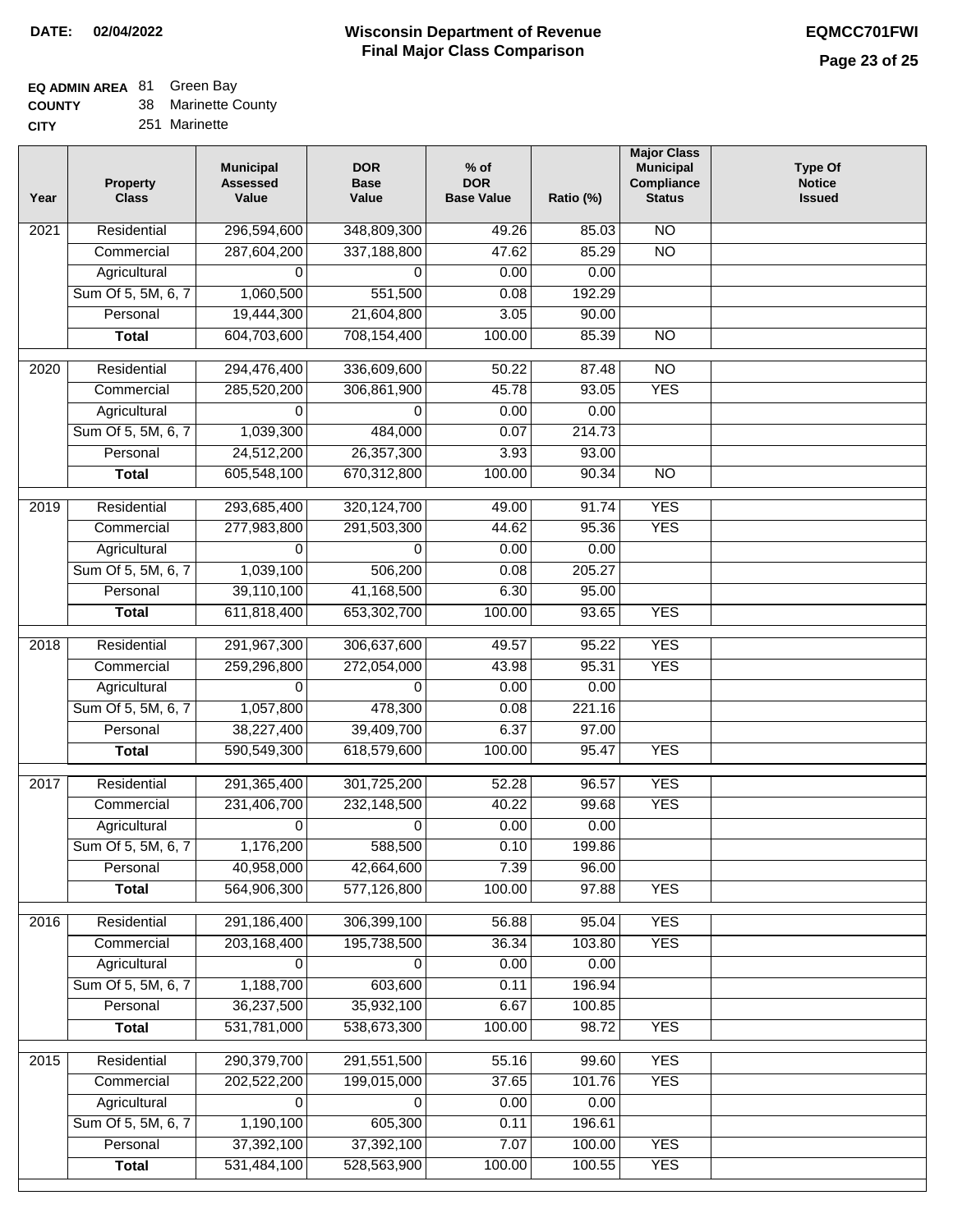## **EQ ADMIN AREA** 81 Green Bay

| <b>COUNTY</b> |  | Marinette County |
|---------------|--|------------------|
|---------------|--|------------------|

**CITY** 261 Niagara

| Year | <b>Property</b><br><b>Class</b> | <b>Municipal</b><br><b>Assessed</b><br>Value | <b>DOR</b><br><b>Base</b><br>Value | $%$ of<br><b>DOR</b><br><b>Base Value</b> | Ratio (%) | <b>Major Class</b><br><b>Municipal</b><br>Compliance<br><b>Status</b> | <b>Type Of</b><br><b>Notice</b><br><b>Issued</b> |
|------|---------------------------------|----------------------------------------------|------------------------------------|-------------------------------------------|-----------|-----------------------------------------------------------------------|--------------------------------------------------|
| 2021 | Residential                     | 45,605,900                                   | 52,124,200                         | 68.65                                     | 87.49     | $\overline{NO}$                                                       |                                                  |
|      | Commercial                      | 24,756,500                                   | 22,746,200                         | 29.96                                     | 108.84    | <b>YES</b>                                                            |                                                  |
|      | Agricultural                    | 6,900                                        | 6,900                              | 0.01                                      | 100.00    |                                                                       |                                                  |
|      | Sum Of 5, 5M, 6, 7              | 423,300                                      | 628,800                            | 0.83                                      | 67.32     |                                                                       |                                                  |
|      | Personal                        | 416,300                                      | 416,300                            | 0.55                                      | 100.00    |                                                                       |                                                  |
|      | <b>Total</b>                    | 71,208,900                                   | 75,922,400                         | 100.00                                    | 93.79     | $\overline{NO}$                                                       |                                                  |
| 2020 | Residential                     | 45,482,600                                   | 45,242,700                         | 63.98                                     | 100.53    | <b>YES</b>                                                            |                                                  |
|      | Commercial                      | 24,616,000                                   | 24,398,100                         | 34.50                                     | 100.89    | <b>YES</b>                                                            |                                                  |
|      | Agricultural                    | 6,000                                        | 6,600                              | 0.01                                      | 90.91     |                                                                       |                                                  |
|      | Sum Of 5, 5M, 6, 7              | 423,300                                      | 628,800                            | 0.89                                      | 67.32     |                                                                       |                                                  |
|      | Personal                        | 437,600                                      | 437,600                            | 0.62                                      | 100.00    |                                                                       |                                                  |
|      | <b>Total</b>                    | 70,965,500                                   | 70,713,800                         | 100.00                                    | 100.36    | <b>YES</b>                                                            |                                                  |
| 2019 | Residential                     | 38,713,400                                   | 43,724,500                         | 62.29                                     | 88.54     | $\overline{NO}$                                                       |                                                  |
|      | Commercial                      | 21,970,900                                   | 25,312,000                         | 36.06                                     | 86.80     | $\overline{NO}$                                                       |                                                  |
|      | Agricultural                    | 6,000                                        | 6,400                              | 0.01                                      | 93.75     |                                                                       |                                                  |
|      | Sum Of 5, 5M, 6, 7              | 423,300                                      | 666,400                            | 0.95                                      | 63.52     |                                                                       |                                                  |
|      | Personal                        | 491,000                                      | 491,000                            | 0.70                                      | 100.00    |                                                                       |                                                  |
|      | <b>Total</b>                    | 61,604,600                                   | 70,200,300                         | 100.00                                    | 87.76     | $\overline{NO}$                                                       | 2nd Notice of Non-Compliance                     |
| 2018 | Residential                     | 38,576,800                                   | 42,424,200                         | 61.44                                     | 90.93     | <b>YES</b>                                                            |                                                  |
|      | Commercial                      | 22,047,300                                   | 25,471,800                         | 36.89                                     | 86.56     | <b>NO</b>                                                             |                                                  |
|      | Agricultural                    | 6,000                                        | 6,200                              | 0.01                                      | 96.77     |                                                                       |                                                  |
|      | Sum Of 5, 5M, 6, 7              | 423,300                                      | 627,200                            | 0.91                                      | 67.49     |                                                                       |                                                  |
|      | Personal                        | 525,200                                      | 525,200                            | 0.76                                      | 100.00    |                                                                       |                                                  |
|      | <b>Total</b>                    | 61,578,600                                   | 69,054,600                         | 100.00                                    | 89.17     | $\overline{NO}$                                                       | 1st Notice of Non-Compliance                     |
| 2017 | Residential                     | 38,549,200                                   | 44,172,300                         | 62.11                                     | 87.27     | $\overline{NO}$                                                       |                                                  |
|      | Commercial                      | 22,247,100                                   | 24,780,600                         | 34.84                                     | 89.78     | $\overline{NO}$                                                       |                                                  |
|      | Agricultural                    | 6,000                                        | 6,100                              | 0.01                                      | 98.36     |                                                                       |                                                  |
|      | Sum Of 5, 5M, 6, 7              | 423,300                                      | 627,200                            | 0.88                                      | 67.49     |                                                                       |                                                  |
|      | Personal                        | 1,537,700                                    | 1,537,700                          | 2.16                                      | 100.00    |                                                                       |                                                  |
|      | <b>Total</b>                    | 62,763,300                                   | 71,123,900                         | 100.00                                    | 88.25     | <b>NO</b>                                                             |                                                  |
| 2016 | Residential                     | 38,540,000                                   | 46,024,600                         | 63.79                                     | 83.74     | $\overline{NO}$                                                       |                                                  |
|      | Commercial                      | 22,225,400                                   | 23,806,700                         | 32.99                                     | 93.36     | <b>YES</b>                                                            |                                                  |
|      | Agricultural                    | 6,000                                        | 6,000                              | 0.01                                      | 100.00    |                                                                       |                                                  |
|      | Sum Of 5, 5M, 6, 7              | 423,300                                      | 627,200                            | 0.87                                      | 67.49     |                                                                       |                                                  |
|      | Personal                        | 1,691,000                                    | 1,691,000                          | 2.34                                      | 100.00    |                                                                       |                                                  |
|      | <b>Total</b>                    | 62,885,700                                   | 72,155,500                         | 100.00                                    | 87.15     | N <sub>O</sub>                                                        |                                                  |
| 2015 | Residential                     | 38,725,000                                   | 43,157,600                         | 61.79                                     | 89.73     | $\overline{NO}$                                                       |                                                  |
|      | Commercial                      | 22,081,600                                   | 24,150,400                         | 34.58                                     | 91.43     | <b>YES</b>                                                            |                                                  |
|      | Agricultural                    | 5,900                                        | 5,800                              | 0.01                                      | 101.72    |                                                                       |                                                  |
|      | Sum Of 5, 5M, 6, 7              | 423,300                                      | 666,400                            | 0.95                                      | 63.52     |                                                                       |                                                  |
|      | Personal                        | 1,862,600                                    | 1,862,600                          | 2.67                                      | 100.00    |                                                                       |                                                  |
|      | <b>Total</b>                    | 63,098,400                                   | 69,842,800                         | 100.00                                    | 90.34     | NO                                                                    |                                                  |